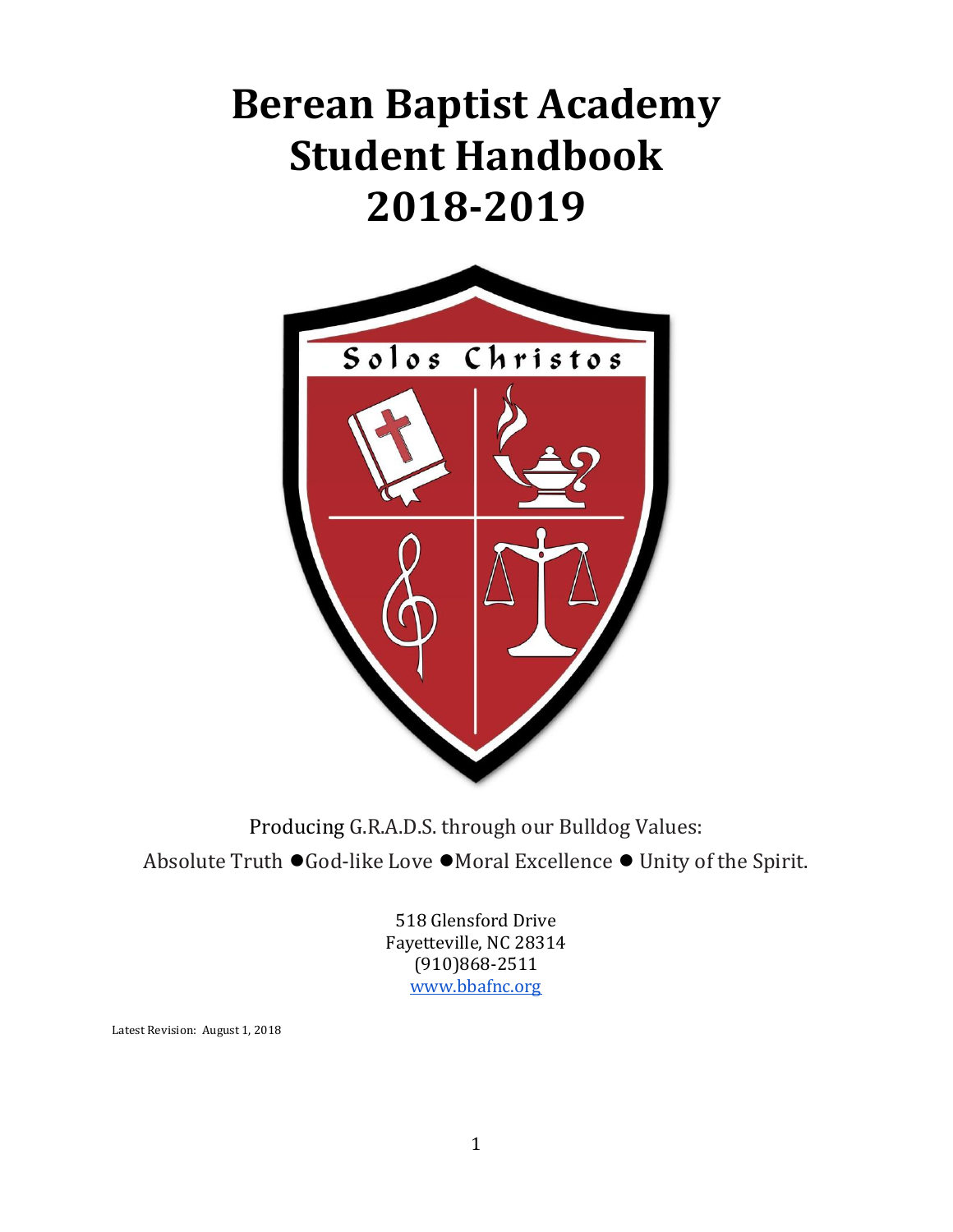## **Table of Contents**

| Introduction                                                      | 9  |
|-------------------------------------------------------------------|----|
| LETTER OF Welcome FROM THE SENIOR PASTOR OF BEREAN BAPTIST CHURCH | 9  |
| LETTER FROM THE HEAD OF SCHOOL                                    | 10 |
| <b>Updates to Handbook</b>                                        | 11 |
| <b>Policy Statement</b>                                           | 11 |
| <b>About Berean Baptist Academy</b>                               | 12 |
| Mission Statement (Why We Exist)                                  | 12 |
| Ministry Statement (How We Operate)                               | 12 |
| Purpose Statement (What We Want To Accomplish)                    | 12 |
| Statement of Faith (Who We Are)                                   | 12 |
| Vision Statement (Who We Want To Become)                          | 13 |
| Philosophy of Education (Luke 2:52 holistic philosophy)           | 14 |
| Academic                                                          | 14 |
| <b>Physical and Social</b>                                        | 14 |
| History of Berean Baptist Academy                                 | 14 |
| Affiliation                                                       | 15 |
| Accreditation                                                     | 15 |
| School Leadership                                                 | 16 |
| Pastor                                                            | 16 |
| Head of School                                                    | 16 |
| Principals                                                        | 16 |
| Director of School Advancement                                    | 16 |
| Director of Athletics                                             | 16 |
| Director of Finance Manager                                       | 16 |
| <b>Advisory School Board</b>                                      | 17 |
| <b>Current School Leadership</b>                                  | 17 |
| Admissions                                                        | 18 |
| <b>General Admission Requirements</b>                             | 18 |
| Spiritual                                                         | 18 |
| Academic                                                          | 18 |
| Non-Discrimination Policy                                         | 18 |
| Communicable Disease                                              | 18 |
| <b>Philosophy Agreement</b>                                       | 19 |
| Procedures for Admission                                          | 19 |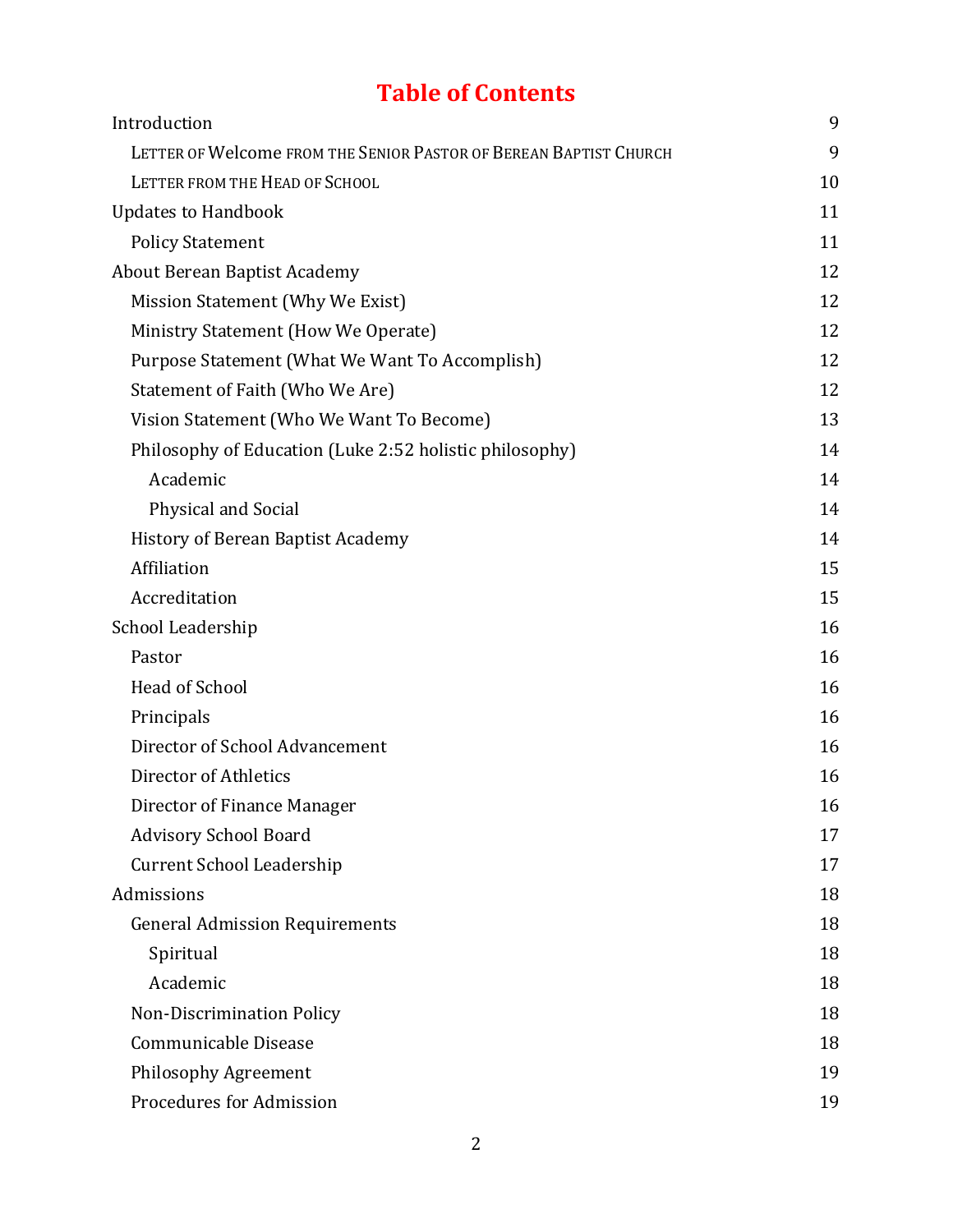| Step 1                                         | 19 |
|------------------------------------------------|----|
| Step 2                                         | 19 |
| Step 3                                         | 19 |
| Step 4                                         | 19 |
| Step 5                                         | 20 |
| Procedure for Reapplication                    | 20 |
| <b>Enrollment and Re-enrollment Procedures</b> | 20 |
| <b>Complete The Appropriate Packets</b>        | 20 |
| <b>Enrollment Packet in RenWeb</b>             | 20 |
| To access ParentsWeb:                          | 20 |
| Setting Up RenWeb Account                      | 21 |
| <b>Transfer Students</b>                       | 21 |
| <b>International Students</b>                  | 21 |
| For Credit International Students.             | 22 |
| <b>Auditing International Students</b>         | 22 |
| <b>Withdrawing Students</b>                    | 22 |
| <b>Enrolling in Other Schools</b>              | 22 |
| Parental Involvement Expectation               | 23 |
| <b>Finances</b>                                | 24 |
| <b>Application Fee</b>                         | 24 |
| Enrollment/Re-Enrollment Fee                   | 24 |
| <b>Tuition Fees</b>                            | 24 |
| <b>International Student Tuition and Fees</b>  | 24 |
| <b>Extended Care Fees</b>                      | 24 |
| Miscellaneous Fees                             | 25 |
| <b>Facts Payment System</b>                    | 25 |
| <b>NC Opportunity Scholarship</b>              | 25 |
| <b>Delinquent Payments</b>                     | 25 |
| <b>Available Discounts</b>                     | 25 |
| <b>Tithing Discount</b>                        | 26 |
| Attendance                                     | 27 |
| NC Compulsory Attendance Law                   | 27 |
| <b>Excused Absences and Notifications</b>      | 27 |
| <b>Unexcused Absences</b>                      | 27 |
| <b>Completing Missed Work</b>                  | 28 |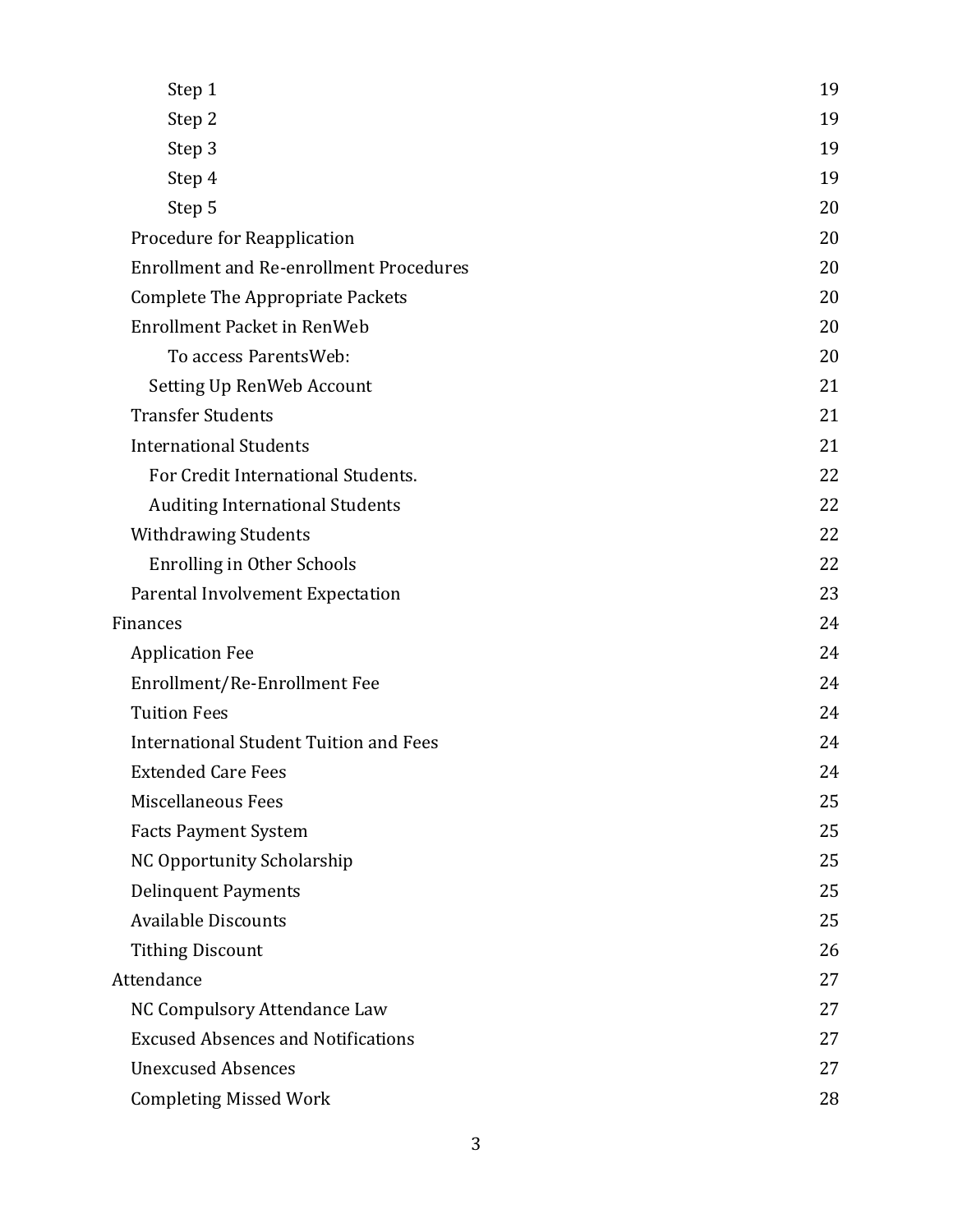| Failure due to Excessive Absence                                                                                                                                                                   | 28 |
|----------------------------------------------------------------------------------------------------------------------------------------------------------------------------------------------------|----|
| Start of the School Day Tardies                                                                                                                                                                    | 28 |
| Checking-in and Checking-out                                                                                                                                                                       | 28 |
| <b>Field Trips</b>                                                                                                                                                                                 | 28 |
| <b>Family Day</b>                                                                                                                                                                                  | 28 |
| College Day                                                                                                                                                                                        | 29 |
| <b>Academics</b>                                                                                                                                                                                   | 30 |
| <b>Course Scope and Sequence</b>                                                                                                                                                                   | 30 |
| <b>Elementary Curriculum</b>                                                                                                                                                                       | 30 |
| Middle School and Secondary Curriculum                                                                                                                                                             | 30 |
| <b>Biblical and Core Values Integration</b>                                                                                                                                                        | 30 |
| <b>Grading Scale</b>                                                                                                                                                                               | 30 |
| Homework                                                                                                                                                                                           | 30 |
| <b>Grading Policy</b>                                                                                                                                                                              | 31 |
| <b>Grade Reports</b>                                                                                                                                                                               | 31 |
| <b>Deficiency Notices</b>                                                                                                                                                                          | 31 |
| <b>Academic Awards</b>                                                                                                                                                                             | 31 |
| <b>Achievement Testing</b>                                                                                                                                                                         | 31 |
| Plagiarism                                                                                                                                                                                         | 31 |
| <b>Fayetteville Tech Community College Partnership</b>                                                                                                                                             | 31 |
| <b>Advanced Placement</b>                                                                                                                                                                          | 32 |
| Promotion and Retention                                                                                                                                                                            | 32 |
| <b>Summer School</b>                                                                                                                                                                               | 32 |
| <b>Books and Equipment</b>                                                                                                                                                                         | 32 |
| <b>Honors Program</b>                                                                                                                                                                              | 33 |
| National Collegiate Athletic Association Eligibility                                                                                                                                               | 33 |
| <b>High School Class Credits</b>                                                                                                                                                                   | 33 |
| All students are required to earn the indicated credits to graduate high school at<br>Berean Baptist Academy. Classes with an asterisk (*) have an honors level offering to<br>qualified students. | 33 |
| Students Entering Freshman Year in 2018-2019                                                                                                                                                       | 33 |
| Freshmen                                                                                                                                                                                           | 33 |
| Sophomores                                                                                                                                                                                         | 33 |
| Junior                                                                                                                                                                                             | 34 |
| Senior                                                                                                                                                                                             | 34 |
|                                                                                                                                                                                                    |    |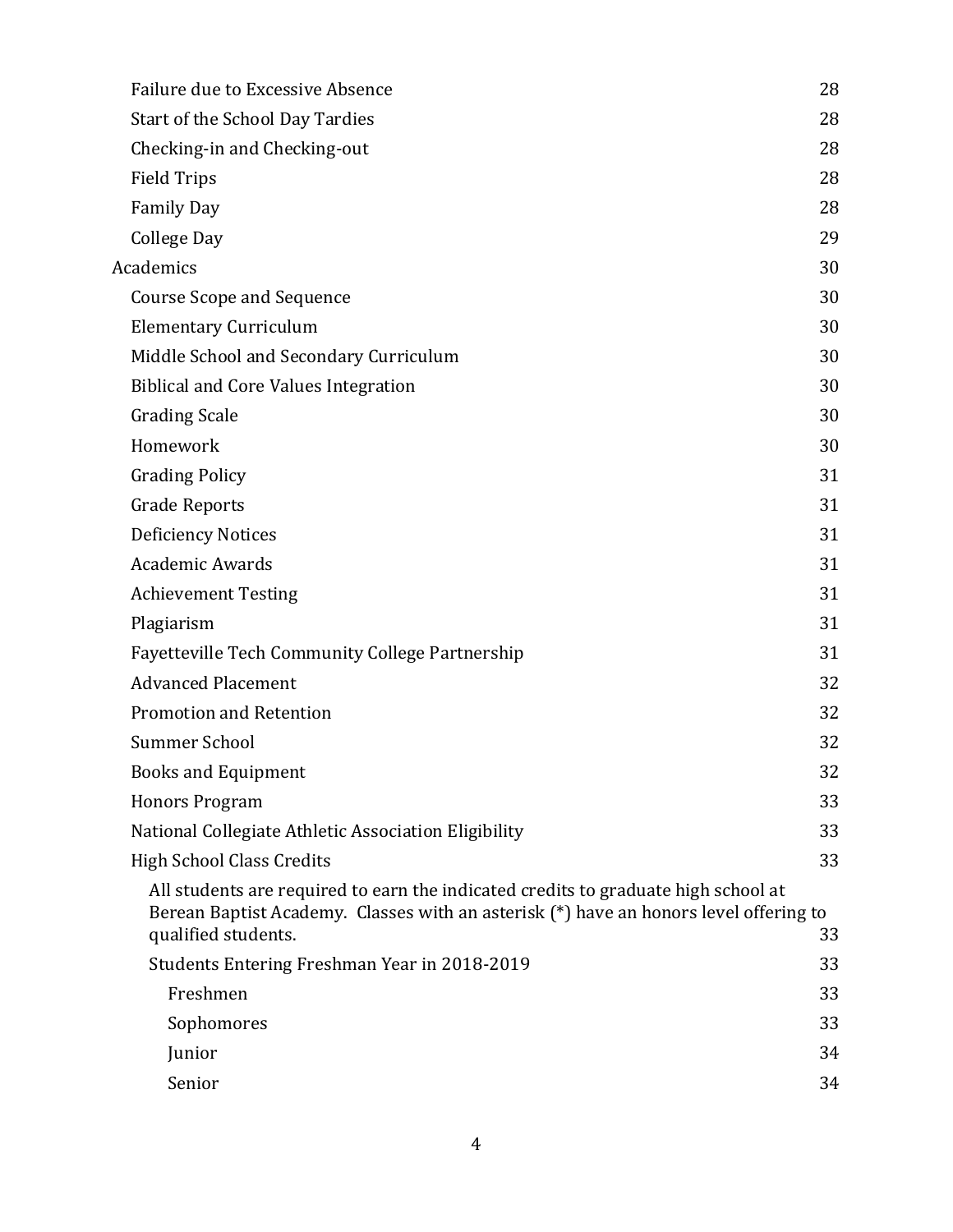| Courses Required for the Class of 2019 through 2021                           | 34 |
|-------------------------------------------------------------------------------|----|
| Summary of Credits Required for Graduation (Sophomore through Senior Classes) | 35 |
| <b>Special Considerations</b>                                                 | 35 |
| <b>Graduation Honors</b>                                                      | 35 |
| Valedictorian and Salutatorian                                                | 35 |
| Distinguished Honor Graduates                                                 | 36 |
| <b>Honor Graduates</b>                                                        | 36 |
| <b>Biblical Worldview Award</b>                                               | 36 |
| Dress Code                                                                    | 37 |
| <b>General Guidelines for Dress and Appearance</b>                            | 37 |
| <b>General Guidelines</b>                                                     | 37 |
| All Students                                                                  | 37 |
| Girls                                                                         | 37 |
| <b>Boys</b>                                                                   | 38 |
| K5-5 <sup>th</sup> Grades                                                     | 38 |
| <b>Elementary Only Variations:</b>                                            | 38 |
| 6th-8th Grades                                                                | 39 |
| Middle School Only Variations:                                                | 39 |
| 6th-8th Grade Girls                                                           | 39 |
| 6th-8th Boys                                                                  | 39 |
| Middle School Friday Dress                                                    | 40 |
| 9th-12th Grades                                                               | 40 |
| 9th-12 Grade Girls                                                            | 40 |
| 9th-12th Grade Boys                                                           | 41 |
| High School Friday Dress                                                      | 42 |
| <b>Behavior Policies</b>                                                      | 43 |
| Authority of the School                                                       | 43 |
| <b>Student Servant Leadership</b>                                             | 43 |
| <b>General Behavior Expectations</b>                                          | 43 |
| <b>Bullying and Harassment</b>                                                | 44 |
| <b>Cyber Bullying</b>                                                         | 45 |
| Cheating                                                                      | 45 |
| Corporal Punishment for K5-5th Grade                                          | 45 |
| Detention                                                                     | 45 |
| Locker and Reasonable Suspicion Searches                                      | 45 |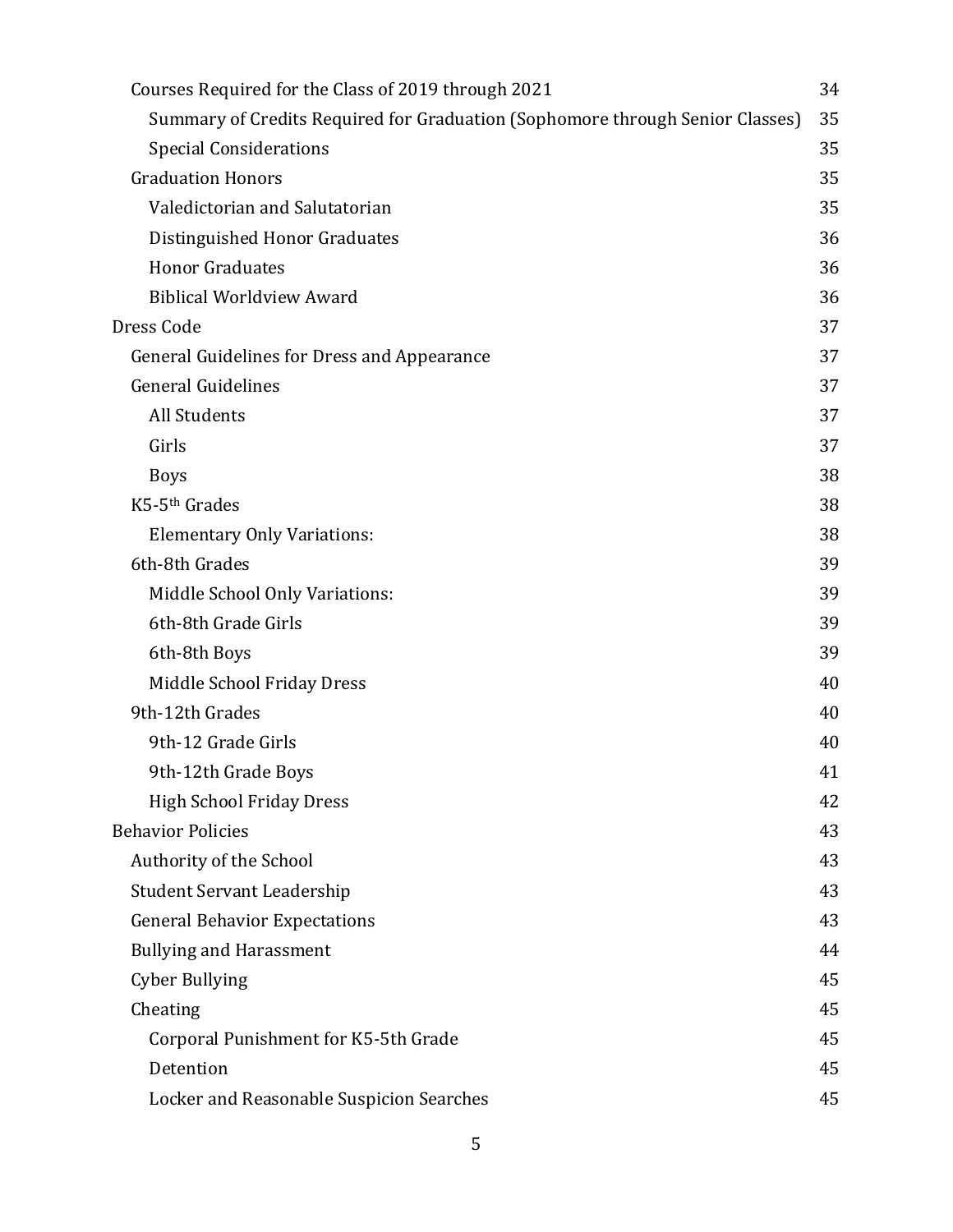| Zero Tolerance Policies                           | 46 |
|---------------------------------------------------|----|
| <b>Alcohol and Drugs</b>                          | 46 |
| <b>Sexting and Sexual Misconduct</b>              | 46 |
| Sexual Immorality                                 | 46 |
| Threatening, Intimidating, or Causing Bodily Harm | 46 |
| Weapons                                           | 46 |
| Discipline Procedures and Responsibilities        | 47 |
| Discipline Categories and Corrective Actions      | 47 |
| Activities Detrimental to the Academy:            | 47 |
| Deceit:                                           | 47 |
| Disobedience:                                     | 47 |
| Disrespect:                                       | 47 |
| Disruptive Behavior:                              | 48 |
| Dress Code Violation:                             | 48 |
| Fighting:                                         | 48 |
| Horseplay:                                        | 48 |
| Inappropriate Use of Technology:                  | 48 |
| Insubordination:                                  | 48 |
| Not in Appointed Place:                           | 48 |
| Plagiarism:                                       | 48 |
| Possession of an Unauthorized Technology Device:  | 49 |
| Profanity:                                        | 49 |
| <b>Property Damage:</b>                           | 49 |
| Provoking Speech:                                 | 49 |
| <b>Public Display of Affection:</b>               | 49 |
| Sexual Harassment:                                | 49 |
| Sexual Immorality:                                | 49 |
| <b>Skipping Class:</b>                            | 50 |
| Social Media Infractions:                         | 50 |
| Stealing:                                         | 50 |
| Tardy:                                            | 50 |
| <b>Unprepared for Class:</b>                      | 50 |
| <b>Unsecured Belongings:</b>                      | 50 |
| Disciplinary Fees                                 | 50 |
| <b>Conduct, Activities, and Procedures</b>        | 51 |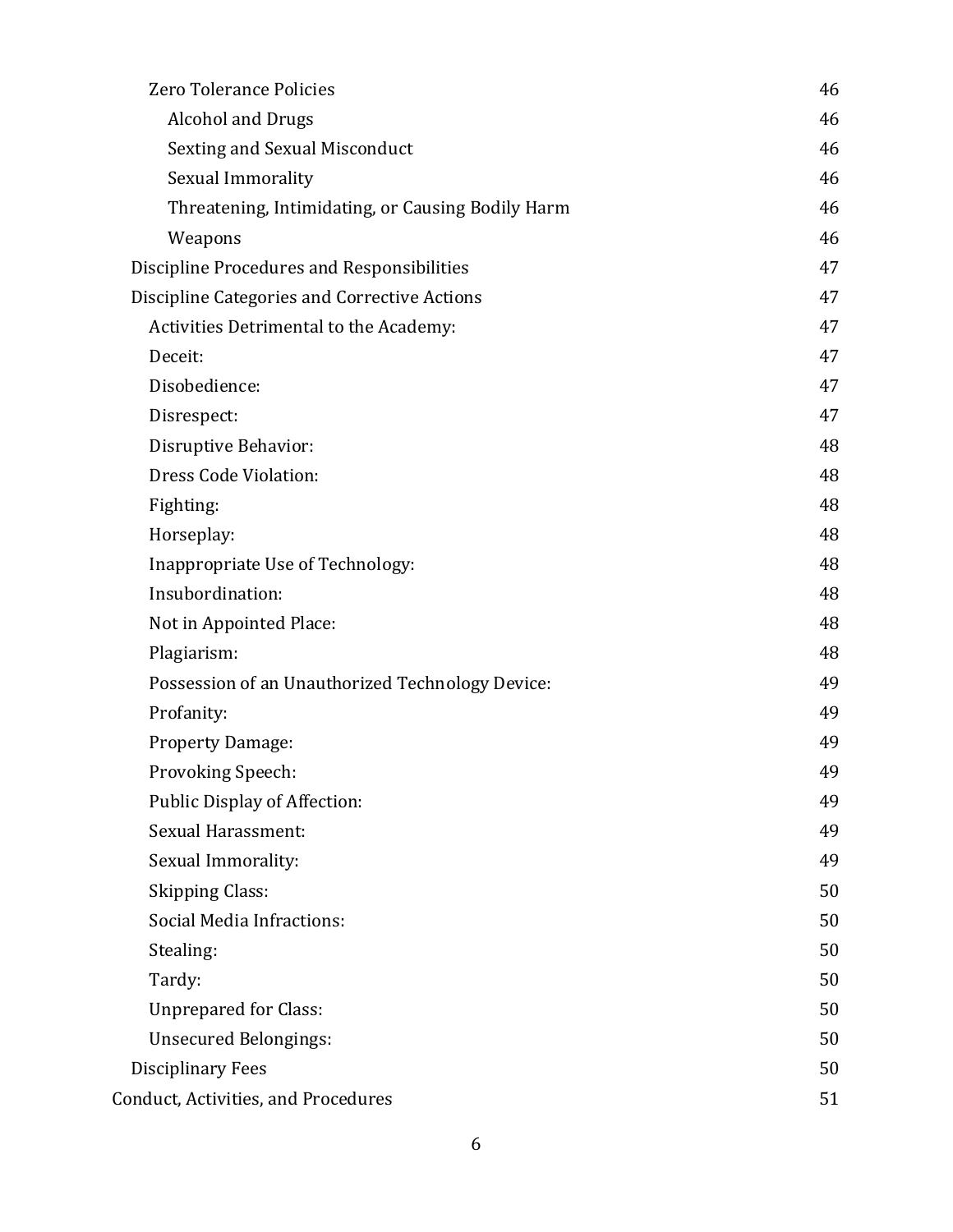| <b>Cell Phone Usage</b>                             | 51 |
|-----------------------------------------------------|----|
| Fundraising                                         | 51 |
| Lockers                                             | 51 |
| Lost and Found                                      | 51 |
| Lunch / Snack Policy                                | 51 |
| Patriotism                                          | 51 |
| Reporting of Child and Sexual Abuse                 | 52 |
| <b>School-sponsored Activities</b>                  | 52 |
| Socials                                             | 52 |
| Stewardship                                         | 52 |
| Toys and Live Animals                               | 52 |
| Videotaping                                         | 52 |
| Visitors                                            | 52 |
| <b>Communication Using Technology</b>               | 53 |
| <b>Internet Policies</b>                            | 53 |
| <b>Student E-mail and Communication Policies</b>    | 53 |
| Social Media Content                                | 54 |
| <b>Arrival and Departure Procedures</b>             | 56 |
| <b>Closed Campus</b>                                | 56 |
| Parking Lot Regulations                             | 56 |
| <b>Student Drivers and Vehicles</b>                 | 56 |
| <b>Operating Hours</b>                              | 56 |
| Drop off Procedures                                 | 56 |
| <b>Pickup Procedures</b>                            | 57 |
| <b>Extended Care</b>                                | 57 |
| <b>Emergency Closings</b>                           | 57 |
| <b>Weather Delays or Closings</b>                   | 57 |
| <b>Student Health and Safety</b>                    | 58 |
| Student Illness or Injury                           | 58 |
| Medication                                          | 58 |
| Asbestos                                            | 58 |
| Insurance                                           | 58 |
| Immunization                                        | 59 |
| General Safety and Health Concerns or Announcements | 59 |
| Lunch                                               | 59 |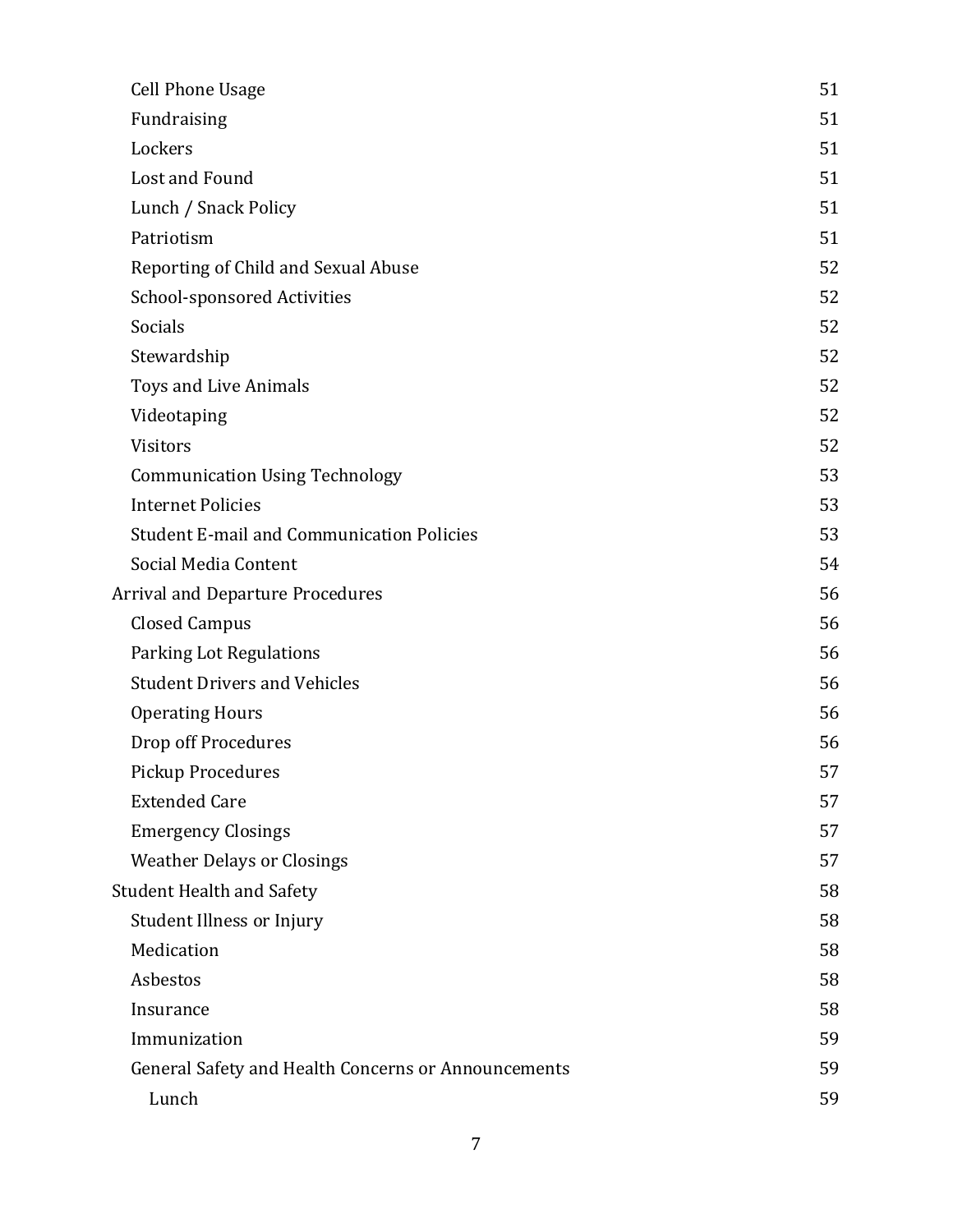| <b>Vending Machines</b>                    | 59 |
|--------------------------------------------|----|
| Parent, Student, and Teacher Communication | 60 |
| <b>Student Email</b>                       | 60 |
| RenWeb                                     | 60 |
| <b>Elementary Packets</b>                  | 60 |
| <b>Parent Teacher Conferences</b>          | 60 |
| <b>Teacher Email</b>                       | 60 |
| <b>Conflict Resolution Procedures</b>      | 61 |
| <b>Online Teacher Evaluations</b>          | 61 |
| Parent Teacher Organization                | 61 |
| <b>Parent Volunteers</b>                   | 61 |
| <b>Student Programs and Organizations</b>  | 61 |
| Athletics                                  | 61 |
| <b>Fine Arts</b>                           | 62 |
| <b>Student Government</b>                  | 62 |
| Fundraisers                                | 62 |
| Yearbook                                   | 62 |
| <b>Community Service</b>                   | 63 |
|                                            |    |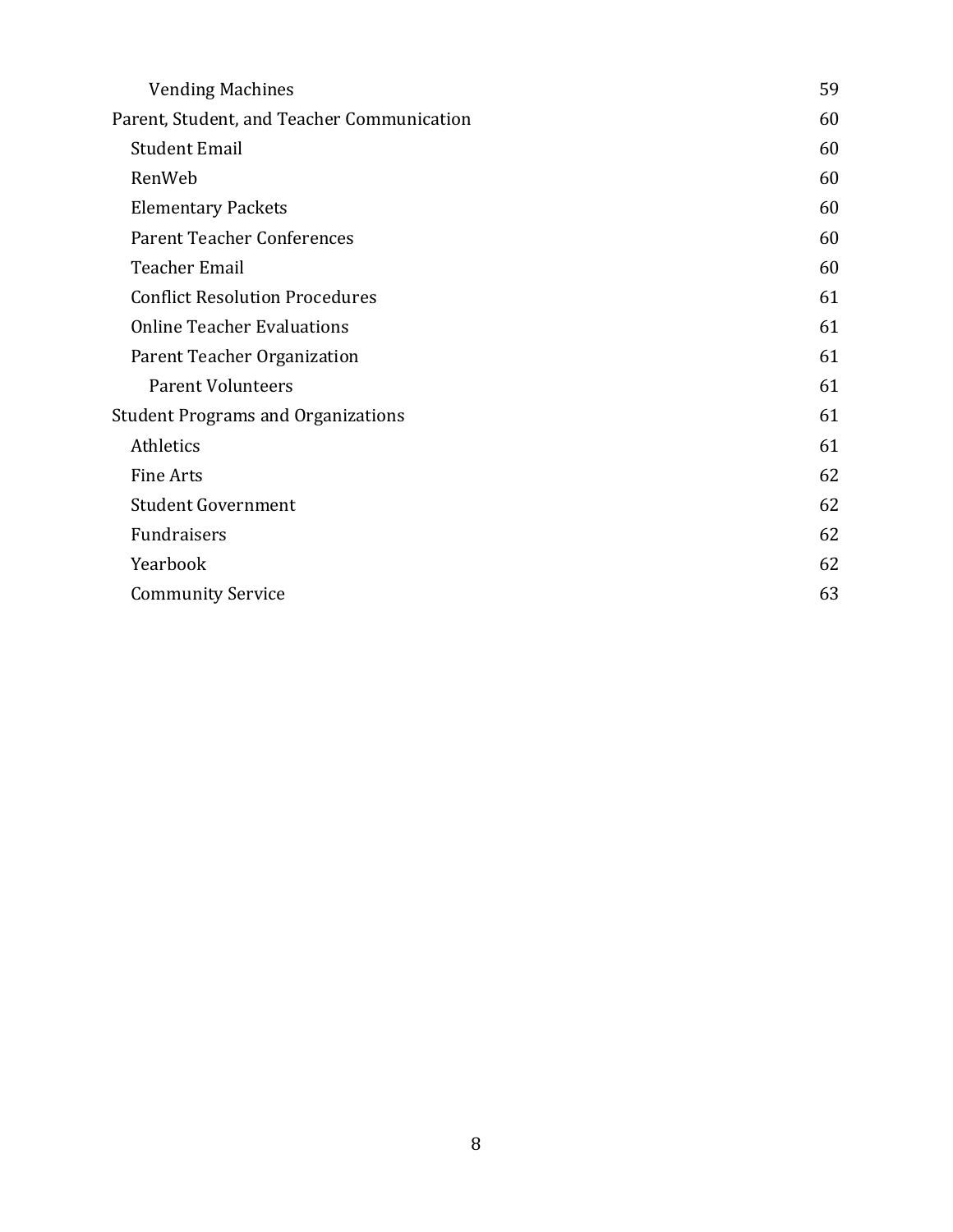## **Introduction**

#### <span id="page-8-1"></span><span id="page-8-0"></span>**LETTER OF Welcome FROM THE SENIOR PASTOR OF BEREAN BAPTIST CHURCH**

Dear Parents,

As the pastor of Berean Baptist Church, I want to thank you for allowing us the privilege to minister to your child. The goal of our Academy is to prepare our students intellectually and spiritually. We desire that our students will be successful in the colleges and careers that they choose. We also desire that they find success, as the Bible defines it, in their service of King Jesus.

Our priority is to provide an environment where your child can receive an excellent education from a Biblical worldview. We make every effort to equip our students with all that they need to do the will of God, by the grace of God, to the glory of God.

It is imperative that every student who attends our Academy also faithfully attends our church or one of like faith. It is a privilege to attend BBA, and students who refuse to embrace the standards, values, and beliefs we hold to be true will not be permitted to return.

The Bible states, "…a threefold cord is not easily broken." When a home, church, and Christian school are unified in their desire to "train up a child in the way he should go," that child will be well prepared for a future committed to glorifying God. We believe that the final years of middle school are critical and still formative; therefore, it is imperative that our students' parents fully support the objective of the church and school.

Regardless of whether or not you are a member of this church, I am available to you as a pastor and want you to know that I think of everyone in the Academy as a part of our family. You are always welcome to any worship service, Bible study, or special activity.

Proclaiming Christ, Sean E. Harris Pastor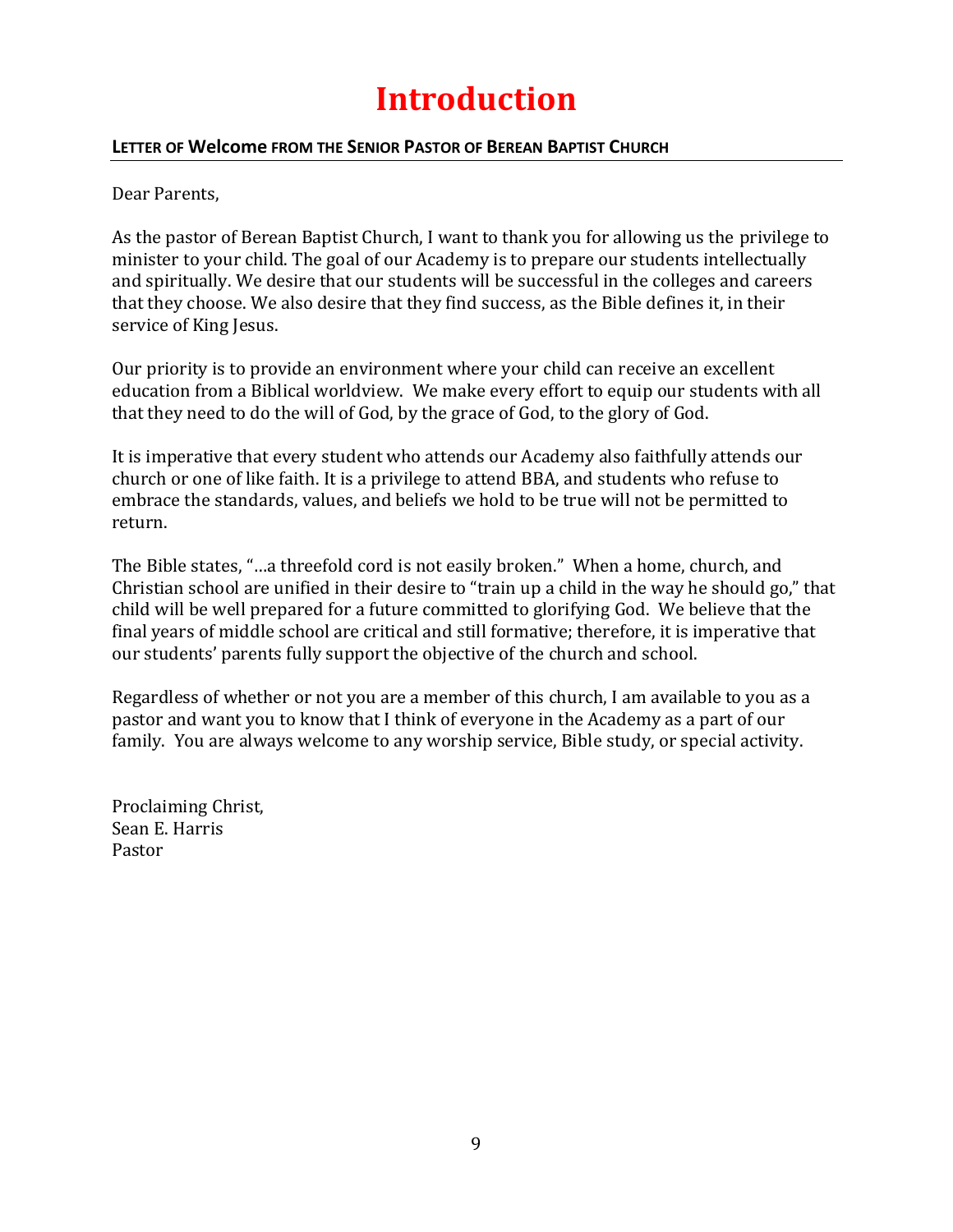#### <span id="page-9-0"></span>Dear Parents,

Thank you for considering Berean Baptist Academy. BBA exists to provide an excellent education firmly grounded in a Biblical worldview that challenges students to *recognize* God in all academic pursuits, to *understand* the truths He reveals through learning, and to *apply* those lessons to their individual life. Our educational programs prepare students for college, careers, and Christian living.

Your choice of Christian education is one of great importance. By your choice alone, we understand that you desire the best for your student spiritually, academically, and socially. The faculty and I realize there are many educational opportunities in our community, and we do not take your trust in us lightly. We dedicate ourselves to our partnership and will always strive to create an environment that promotes learning spiritually, academically, and socially. Dedicated to Pastor Sean's "Threefold Cord Vision," it is our desire to form a partnership, which sees your student's intellectual success and their lifelong dedication to Christ. Do not hesitate to contact the faculty or me with questions or concerns. Only together can we achieve our goals of college, career, and Christ-centered living.

I look forward to an exciting year of growth. God bless you as we learn and grow together in Christ. Thank you again for your trust in Berean Baptist Academy.

Serving Christ through Education,

Jack Farmer Head of School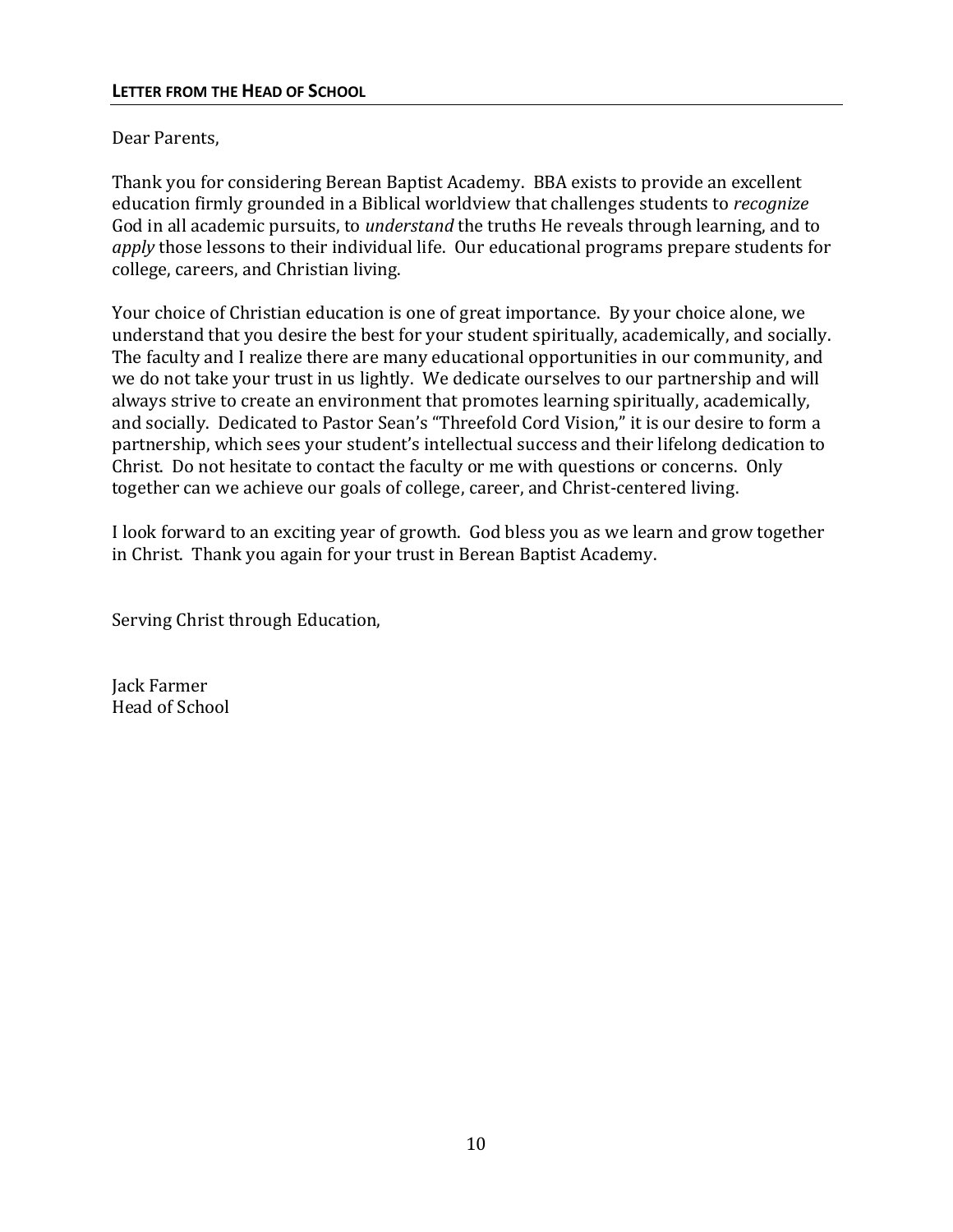## **Updates to Handbook**

## <span id="page-10-1"></span><span id="page-10-0"></span>**Policy Statement**

The handbook policies stated herein may be amended during the year if the administration deems it necessary. The BBA learning community will be notified of any changes with an effective date of when the policy adjustment will take effect.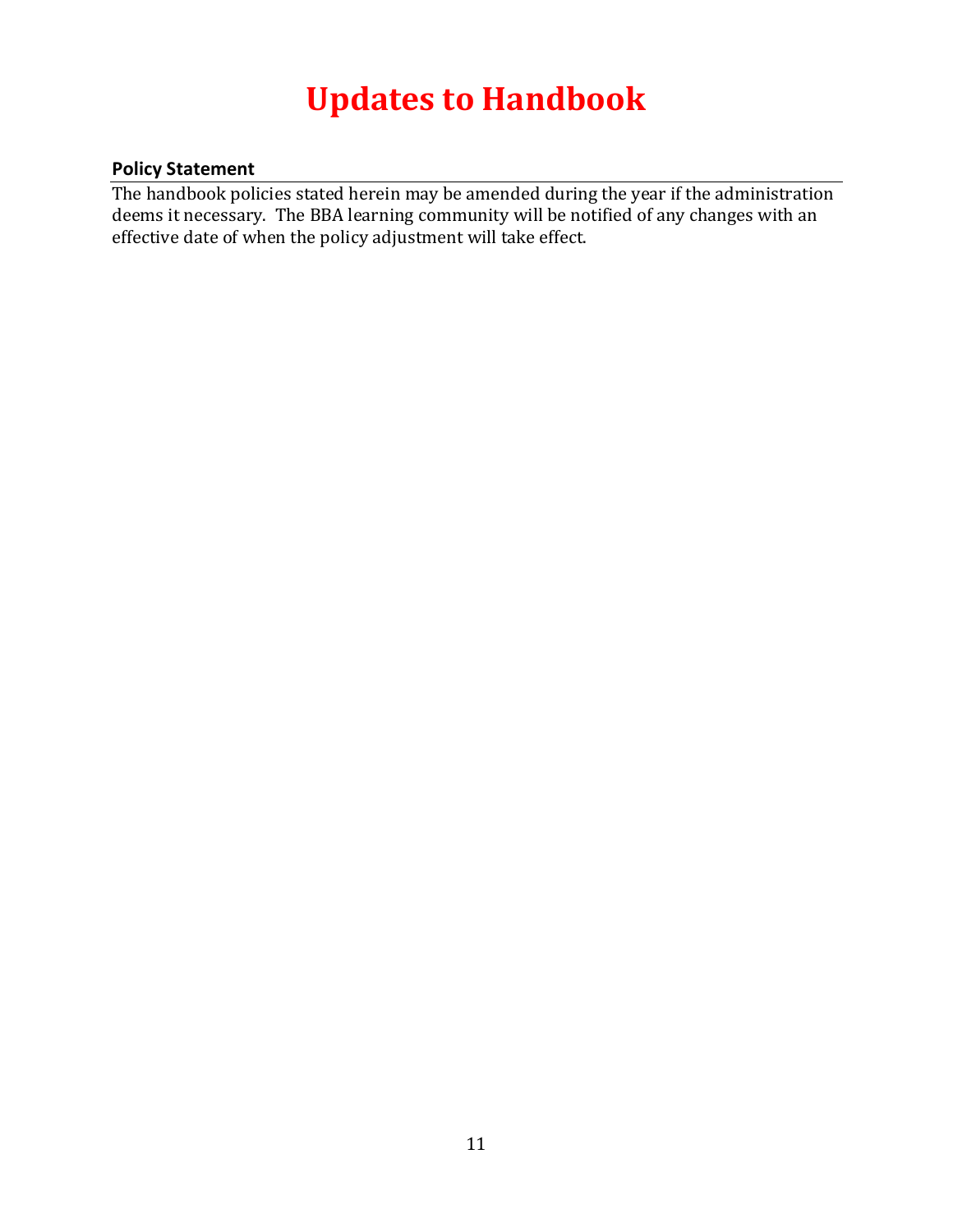## **About Berean Baptist Academy**

## <span id="page-11-1"></span><span id="page-11-0"></span>**Mission Statement (Why We Exist)**

Berean Baptist Academy exists to provide our students with Christ-centered, academic excellence in a safe and secure environment where our students develop a Christ-centered, Biblical worldview.

## <span id="page-11-2"></span>**Ministry Statement (How We Operate)**

The school is an extension of the Christian home and church, not a replacement for them. It is important that children mature in a Christian home, faithfully attend a Bible-believing church, and receive a Christian education. As such, Berean Baptist Academy operates in conjunction with the home and church. Therefore, we require regular church attendance for the student and his family, which will better prepare the student to excel in the academic setting.

#### <span id="page-11-3"></span>**Purpose Statement (What We Want To Accomplish)**

BBA exists to assist parents with their God-given responsibility to raise children who will serve God throughout their life by providing an education designed to build a biblical worldview and academic excellence.

#### <span id="page-11-4"></span>**Statement of Faith (Who We Are)**

Berean Baptist Academy, as a ministry of Berean Baptist Church, believes and teaches the doctrines of the Christian faith as embraced by the historic, Biblical, Baptist position.

We believe in the verbal inspiration and authority of the Scriptures. We believe the Bible reveals God, the fall of man, the way of salvation, and God's plan and purpose in the ages. We believe in the Deity and virgin birth of Jesus Christ. We believe that God justifies by faith alone and accounts righteousness by the merit of our Lord and Savior Jesus Christ's substitutionary atonement. We believe that salvation is "by grace" plus nothing and minus nothing. The conditions to salvation are repentance and faith. We believe in the visible, personal, and premillennial return of Jesus. We believe in the everlasting conscious punishment of the lost.

Berean Baptist Academy believes in the verbal, plenary inspiration of the Bible. In the unity of Spirit, Berean Baptist Academy limits the use of various English translations to the King James Version and the English Standard Version. Both versions will be recognized in classrooms by all teachers.

Berean Baptist Church and Academy believe that God assigned two genders via biology and that all student should accept their God-given gender. Therefore, each gender is expected to dress according to the dress code for their gender and to utilize appropriate designated gender specific facilities to include restrooms and locker rooms.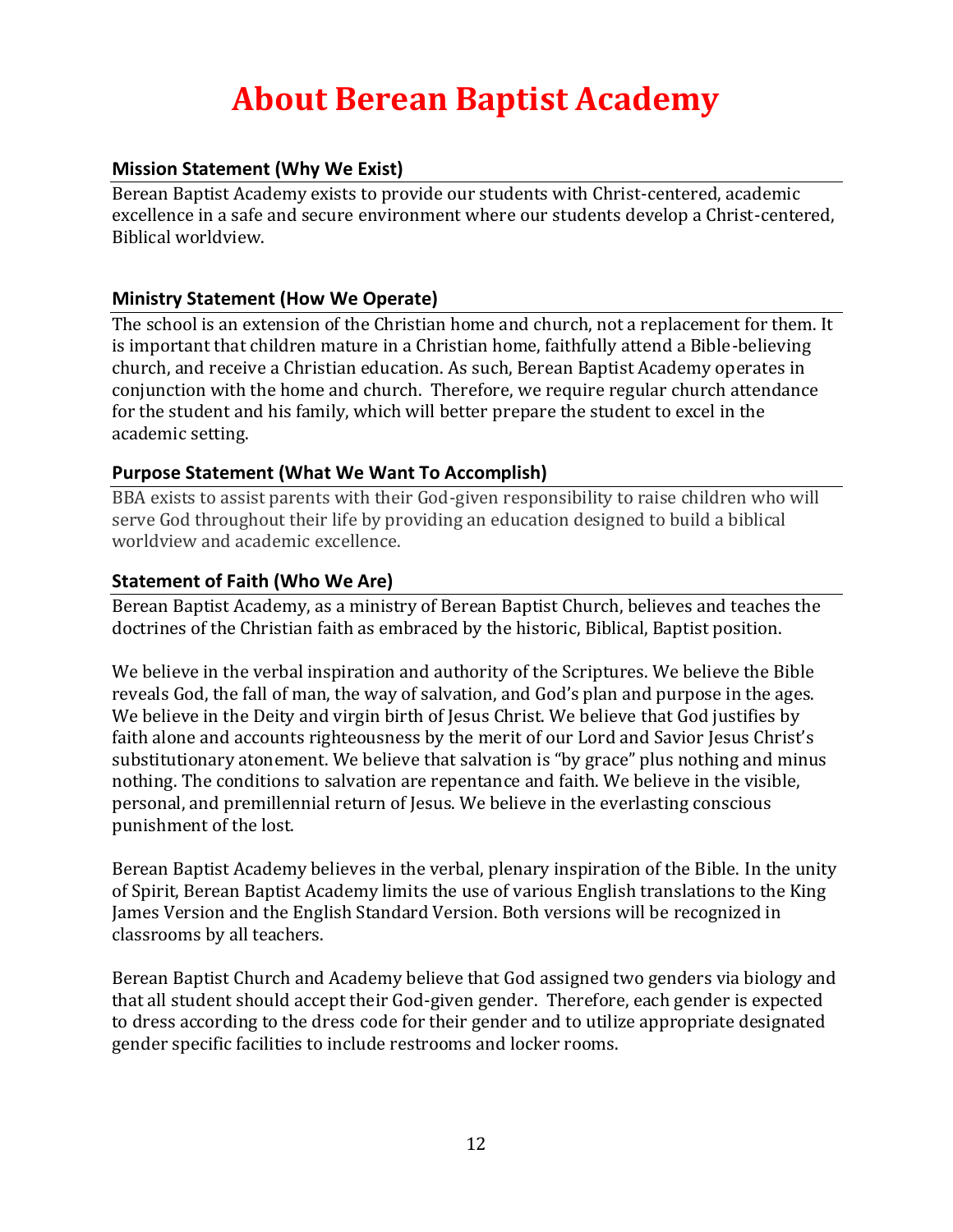## <span id="page-12-0"></span>**Vision Statement (Who We Want To Become)**

The goal of BBA is to produce **G.R.A.D.S.: G**rowing disciples of Jesus Christ who become **R**esponsible citizens, are **A**cademically excellent, are capable of **D**iscerning truth and godliness, and become **S**ervant leaders who serve Christ and others.

Therefore, BBA has established the following student outcomes to measure our ability to produce **G.R.A.D.S.**:

A student who is a **Growing** disciple will:

-Believe in the person and work of Jesus Christ

-Integrate biblical principles and values into life

-Exhibit Christ-like virtues and ethics

-Know the Bible narrative, concepts, and major doctrines

-Recognize that they are an image bearer of God

-Actively participate in their local church by being a member and serving in a ministry

A student who is a **Responsible** citizen will:

-Utilize and care for all resources responsibly as a gift from God

-Respect diversity while rejecting sin and false doctrines

-Work well with people and work hard to accomplish goals

-Work with little or no supervision

-Practice financial stewardship

-Seek to promote Christ's kingdom

A student who is **Academically** excellent will:

-Analyze and synthesize concepts within various contexts

-Possess a broad base of knowledge

-Pursue ongoing learning to prepare for the next stage, to include a career

-Exhibit the ability to integrate content from multiple subjects

-Exhibit the ability to think creatively and critically

-Utilize technology responsibly and effectively

A student who is **Discerning** will:

-Make ethical decisions from a biblical worldview

-Think logically and ascertain the truth

-Possess the ability to develop, articulate, and defend a biblical worldview

-Make decisions in dress and deportment that presents themselves as modest and appropriate to the setting

-Participate in social media in a manner that promotes godliness and sensitivity to others

-Choose entertainments that do not detract from the reputation of Christianity

A student who is characterized as a **Student** leader will:

-Use their gifts and talents to serve others

-Cultivate their talents and use them in ministry

-Steward their time and resources in order to assist others

-Model a Christ-like lifestyle with their peers

-Humbly serve their parents and siblings at home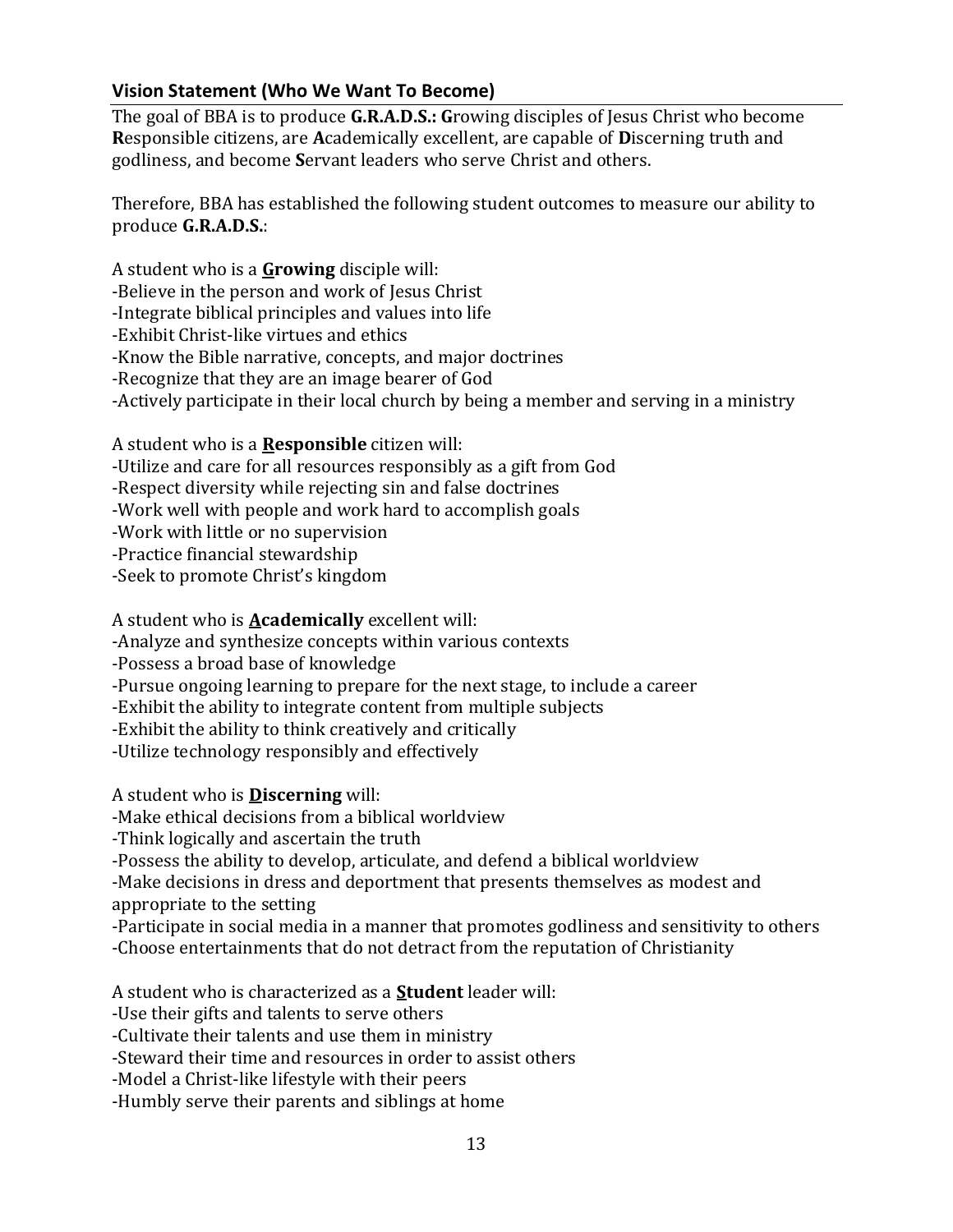-Actively care for members of the greater community through prayer and acts of service

## <span id="page-13-0"></span>**Philosophy of Education (Luke 2:52 holistic philosophy)**

The Bible teaches that Jesus increased in wisdom, stature, and in favor with both God and man (Luke 2:52). Our Lord has provided us with His salvation to accept and His example to follow; therefore, BBA seeks to develop the total person in the following areas:

## **Spiritual**

- · To lead the student to accept God's gift of eternal life through faith in Jesus Christ alone as Savior
- · To develop attitudes and values consistent with the teaching of the Scriptures<br>· To instill a personal responsibility to God for individual behavior (Romans 12)
- · To instill a personal responsibility to God for individual behavior (Romans 12:1-2; Colossians 3:1*)*

## <span id="page-13-1"></span>**Academic**

- · To teach all subject matter in light of the Scripture, since God's Word is the source of absolute truth *(*John 17:17)
- · To promote an instructional program to meet individual needs more adequately
- · To provide academic excellence *(*2 Timothy 2:15)

## <span id="page-13-2"></span>**Physical and Social**

- · To stress the development and care of the body, since God created man a tri-partite being (body, soul, and spirit) whose body (for the Christian) is the residence of God the Holy Spirit (*1* Corinthians 6:19)
- · To encourage wholesome forms of recreation and exercise *(1* Timothy 4:8)
- · To emphasize personal cleanliness and good grooming
- · To expect dress consistent with biblical standards *(*Romans 12:1, 2)
- · To stress appropriate friendships and relationships among boys and girls and between genders *(2* Timothy 2:22)
- · To teach patriotism *(*Romans 13:1-4)

## <span id="page-13-3"></span>**History of Berean Baptist Academy**

In the fall of 1975, Berean Christian School opened with 38 students with the oldest students in the 10th grade and the youngest in K4. The school expanded by one class each year until eventually graduating three seniors during the spring of 1978. In 1982, the school changed its name from Berean Christian School to Berean Baptist Academy. In 1985, student enrollment climbed to 184 students. In 1989, Berean opened the main school building at 518 Glensford Drive which allowed the student body size to increase exponentially. By 1995, enrollment reached 305; however, school enrollment dropped to 256 in 2005.

Due to spacing restrictions, modular educational buildings were added to alleviate spacing restrictions and to provide more space for academic instruction. By 2010, Enrollment climbed over 400 students in 2010, and BBA has continued to exceed 400 students for the past five years. During the 2017-2018 school year, BBA enrollment exceeded 450 students and saw the completion of a new elementary building.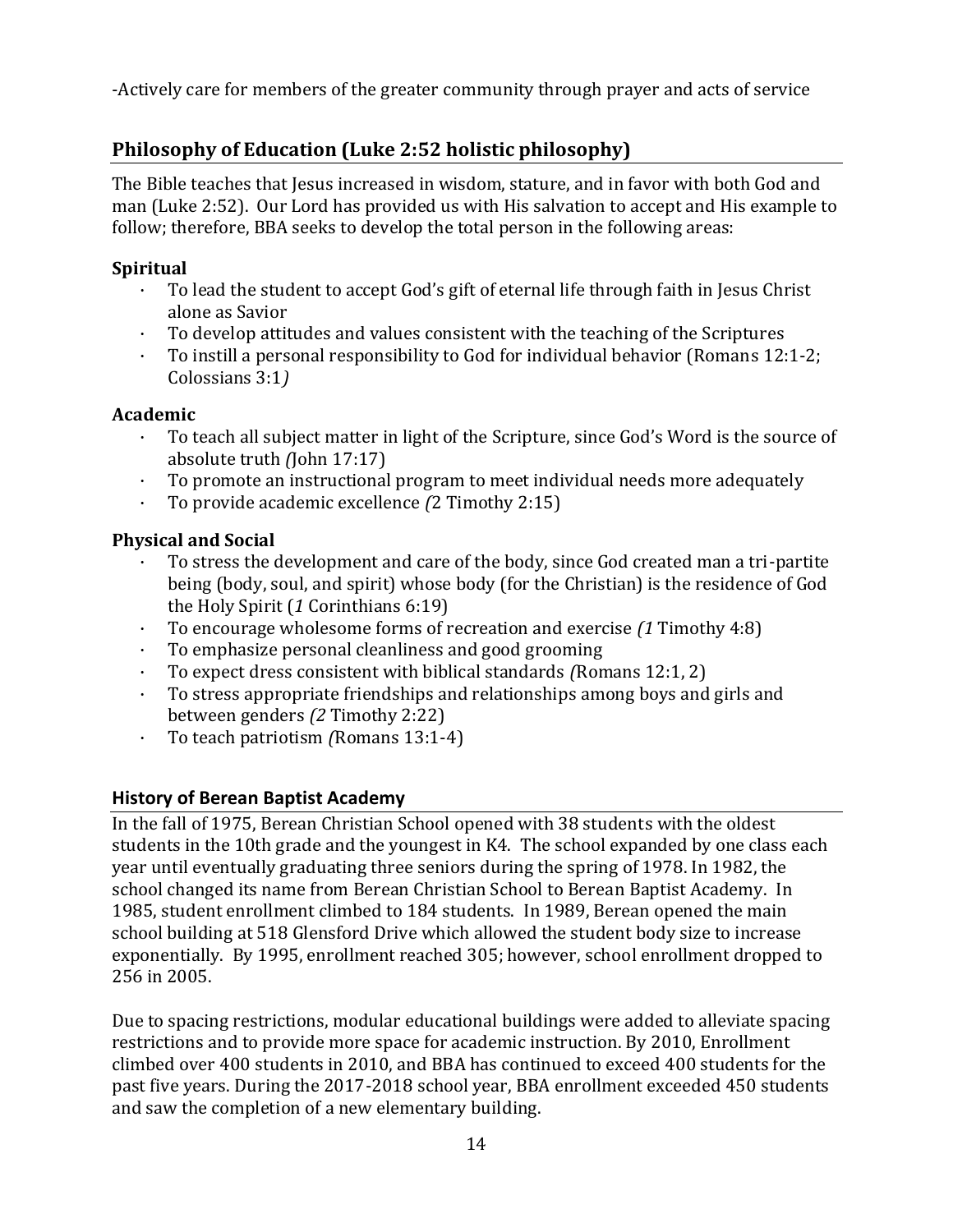Presently, the Academy operates in four locations on the BBC campus using two playgrounds, two multisport gyms, and a multisport athletic field. Indeed, the future is bright for "The Home of the Bulldogs."

#### <span id="page-14-0"></span>**Affiliation**

Berean Baptist Academy is registered and recognized by the North Carolina Department of Non-Public Education (NCDNPE). BBA is also a member of the Association of Christian Schools International (ACSI), North Carolina Christian Schools Association (NCCSA), and the American Association of Christian Schools (AACS).

#### <span id="page-14-1"></span>**Accreditation**

Berean Baptist Academy is currently pursuing accreditation with the Association of Christian Schools International (ACSI).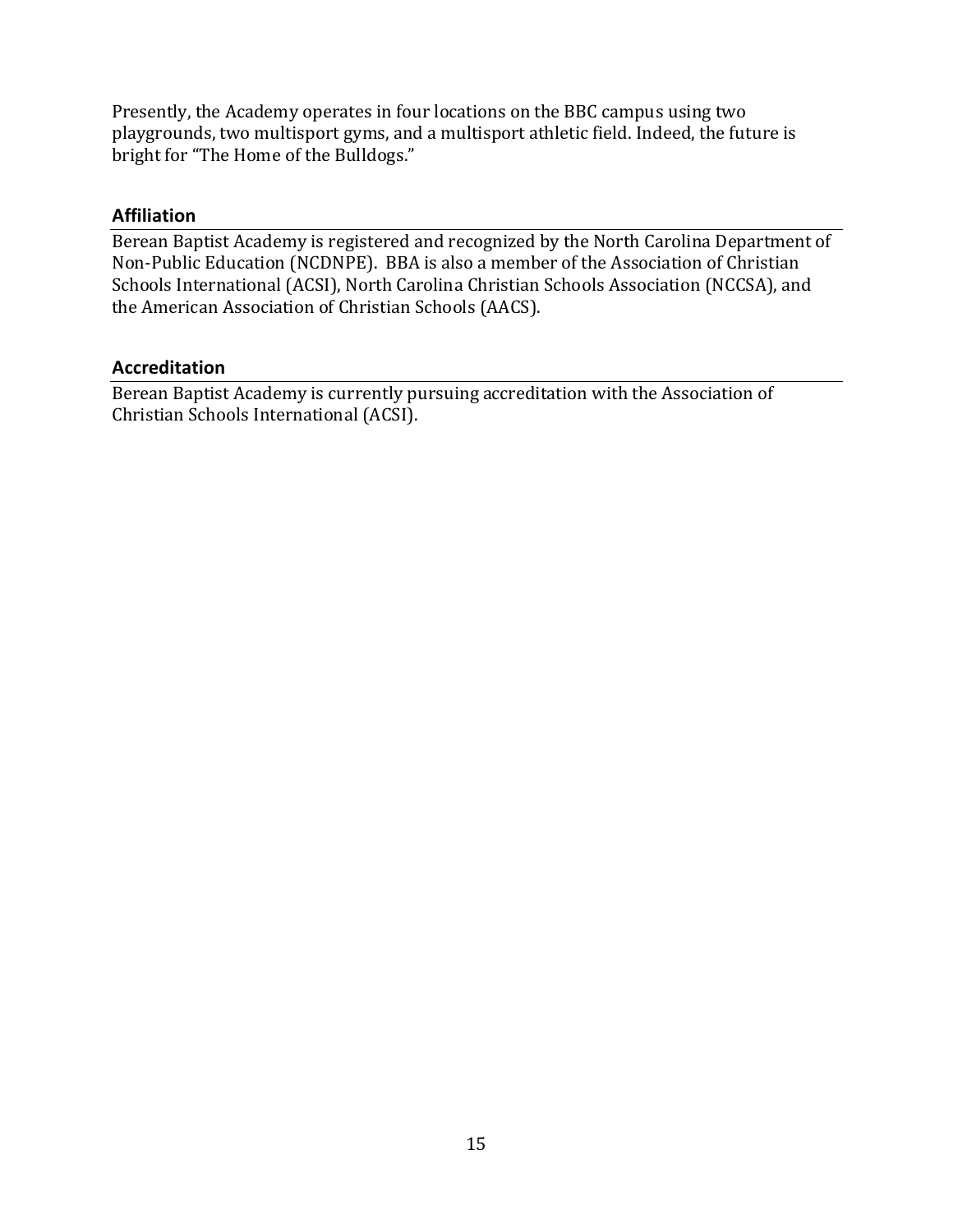## **School Leadership**

## <span id="page-15-1"></span><span id="page-15-0"></span>**Pastor**

The pastor of Berean Baptist Church is the head of all ministries including the Academy, as a ministry extension. He operates as the Chairman of the School Advisory Board. He is responsible for ensuring that the School Advisory Board operates within their designated role as an advisory board and as the direct line supervisor for the Head of School. It is Pastor's responsibility to cast the vision for the Academy and to approve the school's mission and philosophy of operations.

## <span id="page-15-2"></span>**Head of School**

The Head of School is a direct employee of the Pastor of Berean Baptist Church. He shall be the representative of the Pastor in relations with the faculty, staff, students, and patrons of the Academy. The Head of School is directly responsible for the daily operations of the Academy. The Head of School shall select and hire appropriately qualified persons to serve as members of the faculty and administration. The Head of School shall have direct supervision of the faculty and staff and shall coordinate the activities of the entire organization. The Head of School shall hold regular meetings of the faculty and staff to see that the general policies of the Pastor are understood and followed.

## <span id="page-15-3"></span>**Principals**

The pre-school, elementary, middle, and high school principals report to the Head of School. Each principal is charged with the comprehensive responsibility for all activities involving students and faculty in their respective divisions (pre-school, elementary school, middle school, high school).

## <span id="page-15-4"></span>**Director of School Advancement**

The director of school advancement reports to the Head of School. The director is primarily responsible to communicate with prospective families and re-enrolling families during the admissions process. In addition, the director communicates with both current students and alumni to develop strategies to improve school programs as well as build relations with surrounding communities and news media outlets to promote the image of the school. This would include but not be limited to representing the school at local meetings, devising and managing external fundraising, and facilitating the various exchange programs.

#### <span id="page-15-5"></span>**Director of Athletics**

The director of athletics is responsible to the Head of School and collaborates with respective departmental principals for elementary, middle school, and high school departments.

#### <span id="page-15-6"></span>**Director of Finance Manager**

The Business Office Manager reports to the Head of School. Responsibilities include keeping accurate records of financial accounts, preparing financial reports, developing strategic financial planning policies, and ensure the financial health of Berean Baptist Academy.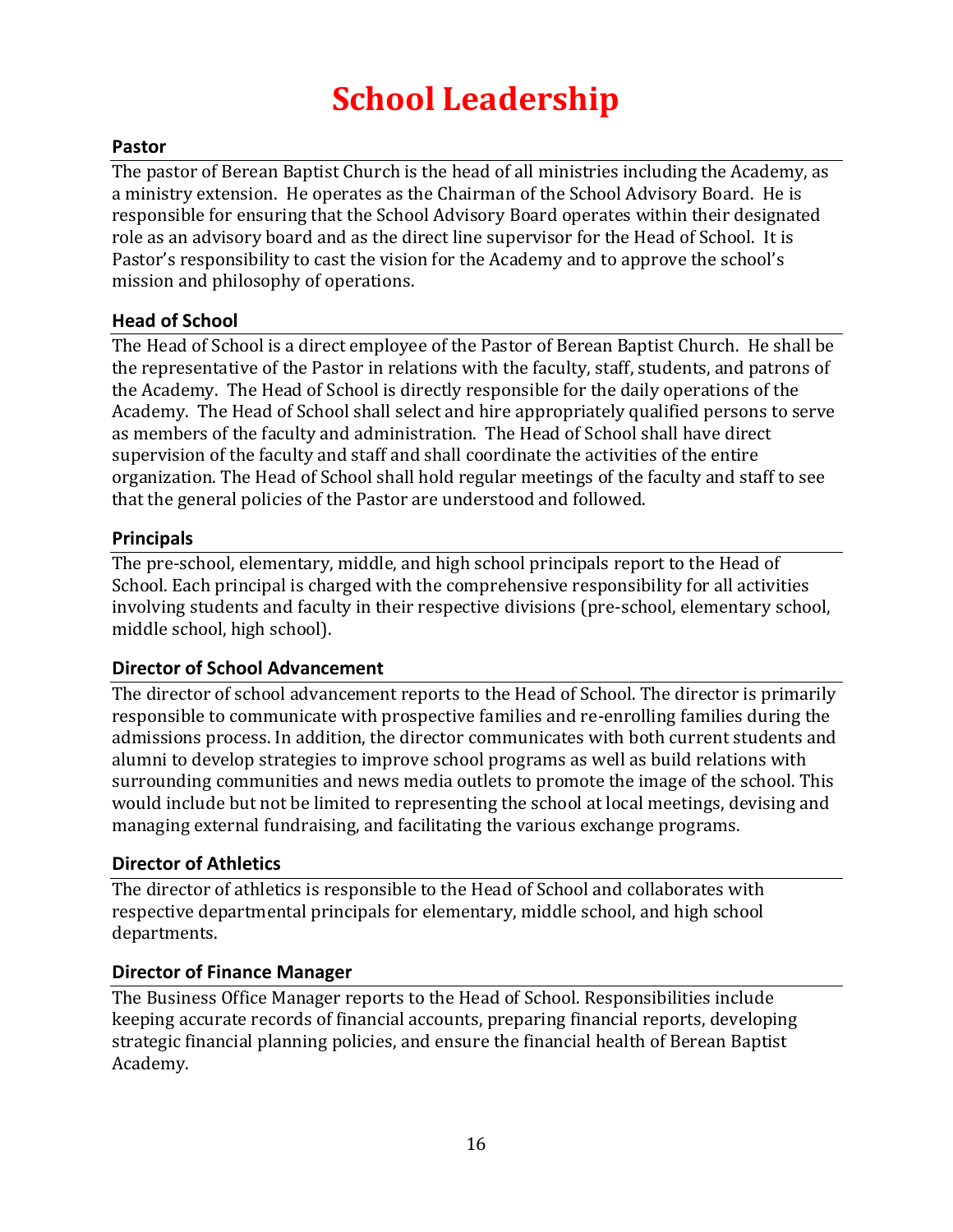## <span id="page-16-0"></span>**Advisory School Board**

The role of our School Advisory Board is to safeguard the vision and mission of the school. The Board provides the Pastor and the Head of School advice on the goals set for the school and on the daily operations of the school. The board is not responsible for the decisions that affect daily operation.

#### <span id="page-16-1"></span>**Current School Leadership**

Sejung Ra (Upper School Fine Arts)

| PASTOR OF BEREAN BAPTIST CHURCH:                                                                                                                                                                                                    | Pastor Sean Harris                                                      |
|-------------------------------------------------------------------------------------------------------------------------------------------------------------------------------------------------------------------------------------|-------------------------------------------------------------------------|
| MEMBERS OF THE SCHOOL ADVISORY BOARD:<br><b>Pastor Sean Harris</b><br>Dr. Steven Wilson<br>Jack Farmer<br>Angela Hylland                                                                                                            | Florence McEachern<br>Mark Smith<br><b>Susan Mosely</b><br>James Battie |
| Nate Torberson<br>HEAD OF SCHOOL:                                                                                                                                                                                                   | Jeff King<br>Jack Farmer                                                |
| <b>ADMINISTRATIVE ASSISTANT:</b>                                                                                                                                                                                                    | <b>Mary Stubbs</b>                                                      |
| PRINCIPALS:<br>Jeff Woosley (High School)<br>Caleb Warren (Middle School)<br>Loretta Nally (Elementary School)<br>Sandra Adams (Preschool)                                                                                          |                                                                         |
| DIRECTORS:<br>Don Adams (School Advancement)<br>Ty Smith (Finance)<br>Daniel Knox (Athletics)<br><b>BUSINESS OFFICE:</b><br>Dawn Wiggins (FACTS Management)<br>Breeanna Farmer (Lower School Records)<br>Linda Plain (Receptionist) | Mary Stubbs (Upper School Records)<br>Bianca Hurst (Public Relations)   |
| <b>FACULTY LEADERSHIP:</b><br>Jamie Stiles (Curriculum Specialist)<br>Robbie May (College Advisor)                                                                                                                                  | Debi Smith (Lower School Fine Arts)<br>Alicia Meads (Summer Day Camp)   |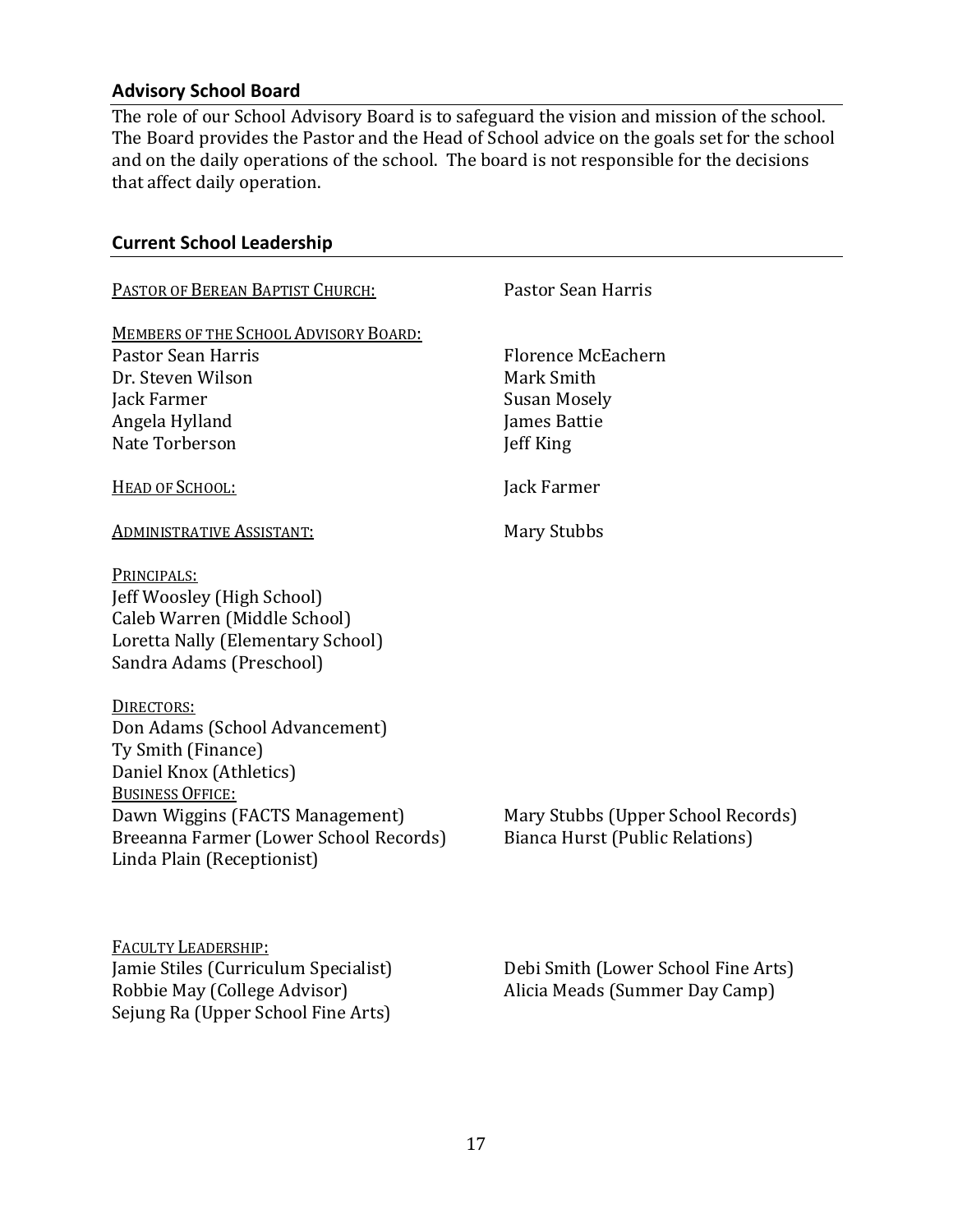## **Admissions**

## <span id="page-17-1"></span><span id="page-17-0"></span>**General Admission Requirements**

#### <span id="page-17-2"></span>**Spiritual**

Berean Baptist Academy adheres to strict admission policies. Applying students must give a clear testimony of salvation. The parents and student must be faithful attendees at Berean Baptist Church or a church of "like" faith.

## <span id="page-17-3"></span>**Academic**

Academically, students must be ready for the grade level for which application is made. Determining variables may include testing of mental ability, reading level, math achievement, and review of grades in former schoolwork. BBA does not offer SLD (Specific Learning Disability), EH (Emotionally Handicapped), ADHD (Attention Deficit Hyperactivity Disorder), or ADD (Attention Deficit Disorder) special needs programs and therefore, acceptance would be determined on a case-by-case basis.

Due to resources, BBA may not be able to accept students with certain 504p medical conditions and acceptance will be determined on a case-by-case basis.

Testing of new students is conducted to determine grade level placement and may be a factor in determining acceptance. It is the desire of the school to place each student in a grade where he is capable of success.

All students enter BBA on a probationary status for the first grading period of each year.

## <span id="page-17-4"></span>**Non-Discrimination Policy**

Based upon the legal rights granted religious schools, BBA makes enrollment decisions based upon religious criteria, including doctrinal and lifestyle issues. BBA does not discriminate based on race, color, sex (as determined at birth and not subject to change), national origin, age, or any other characteristic protected by law. As a private, Christian institution, admission and attendance at the Academy are a privilege rather than a right. BBA does not have a special education program and therefore, cannot accept students with learning hindrances that would require an Individual Education Plan.

#### <span id="page-17-5"></span>**Communicable Disease**

While it is not the intent of Berean Baptist Academy to discriminate against any child, a safe learning environment must be provided for the students. This includes protecting them from exposure to communicable diseases. In the best interest of both the sick and well child, it is the policy of BBA not to accept students who have been diagnosed as carrying a communicable disease or potentially lethal disease. This policy includes, but is not limited to, diseases such as syphilis, gonorrhea, tuberculosis, and acquired immune deficiency syndrome (AIDS). This applies to students known to be infected with HTLV-III/LAV as well as students testing positive for the presence of antibodies to the AIDS virus.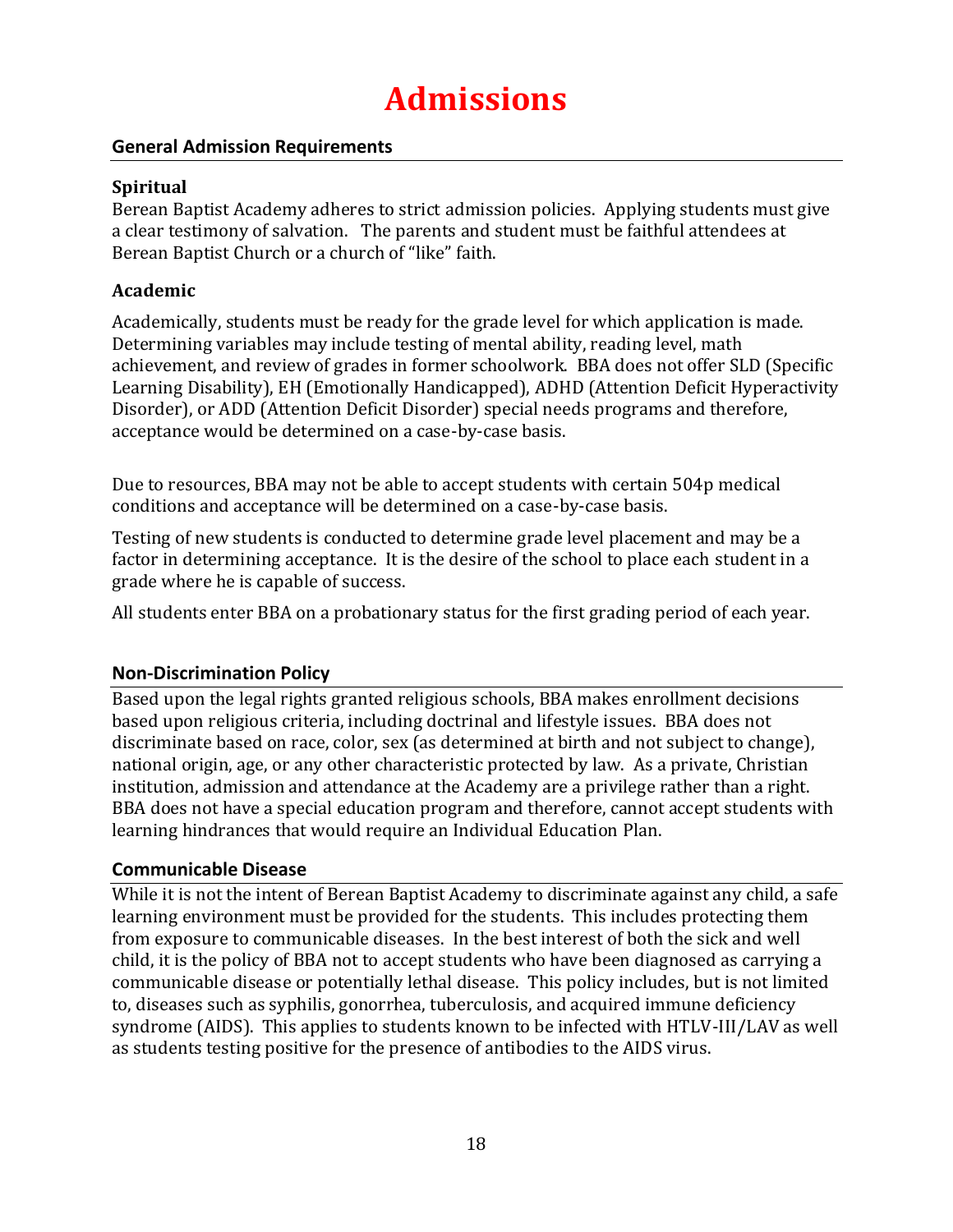## <span id="page-18-0"></span>**Philosophy Agreement**

Berean Baptist Academy places a crucial emphasis on students having a good attitude toward learning, discipline and spiritual growth. Students who are repeatedly uncooperative, as well as students who exhibit a hostile attitude toward the Bible, prayer, parents, teachers, administration or others will be asked to transfer. BBA reserves the right to not transfer any student from the school whose attendance is not deemed an asset to the school or its program. It is our wish to preserve the integrity of our program and the positive learning environment of each classroom so that meaningful, productive learning takes place.

All parents of PK3 – Grade 12 students need to be in harmony with the aims and purposes of BBA. The school may request the withdrawal of even a well-behaved student if the parents of that student become excessively disruptive, slanderous, abusive, disorderly, uncooperative, or threaten retaliatory legal action.

#### <span id="page-18-1"></span>**Procedures for Admission**

Berean Baptist Academy utilizes an application packet, placement exams, record reviews, interviews, and administrative review before offering an opportunity for enrollment. Potential students can be denied enrollment at any point during the enrollment process. Each potential student must complete these steps before receiving an admissions decision.

#### <span id="page-18-2"></span>*Step 1*

We ask that all families, in the Fayetteville area, schedule a tour of the school. If you live outside of Fayetteville, we ask that you still schedule the tour so that we can schedule a virtual tour with your family.

#### <span id="page-18-3"></span>*Step 2*

To begin the Online Application process, Create an Account. Then log in to your account and create a "New Student Application" for your child. You will then have the flexibility to log in and out of your account and access your open application.

After submitting the application, you will be able to track online your admissions status at the school by logging in to your account. There you will be able to print the completed applications, monitor when the school receives supplemental application forms. A nonrefundable fee of \$125 must be submitted with each application.

#### <span id="page-18-4"></span>*Step 3*

All students are given a baseline assessment. The assessment allows the principals to discuss specific academic areas of interest within our curriculum.

#### <span id="page-18-5"></span>*Step 4*

All students must interview with a principal before being accepted into the Academy. All application forms must be complete and a baseline assessment completed before an interview is scheduled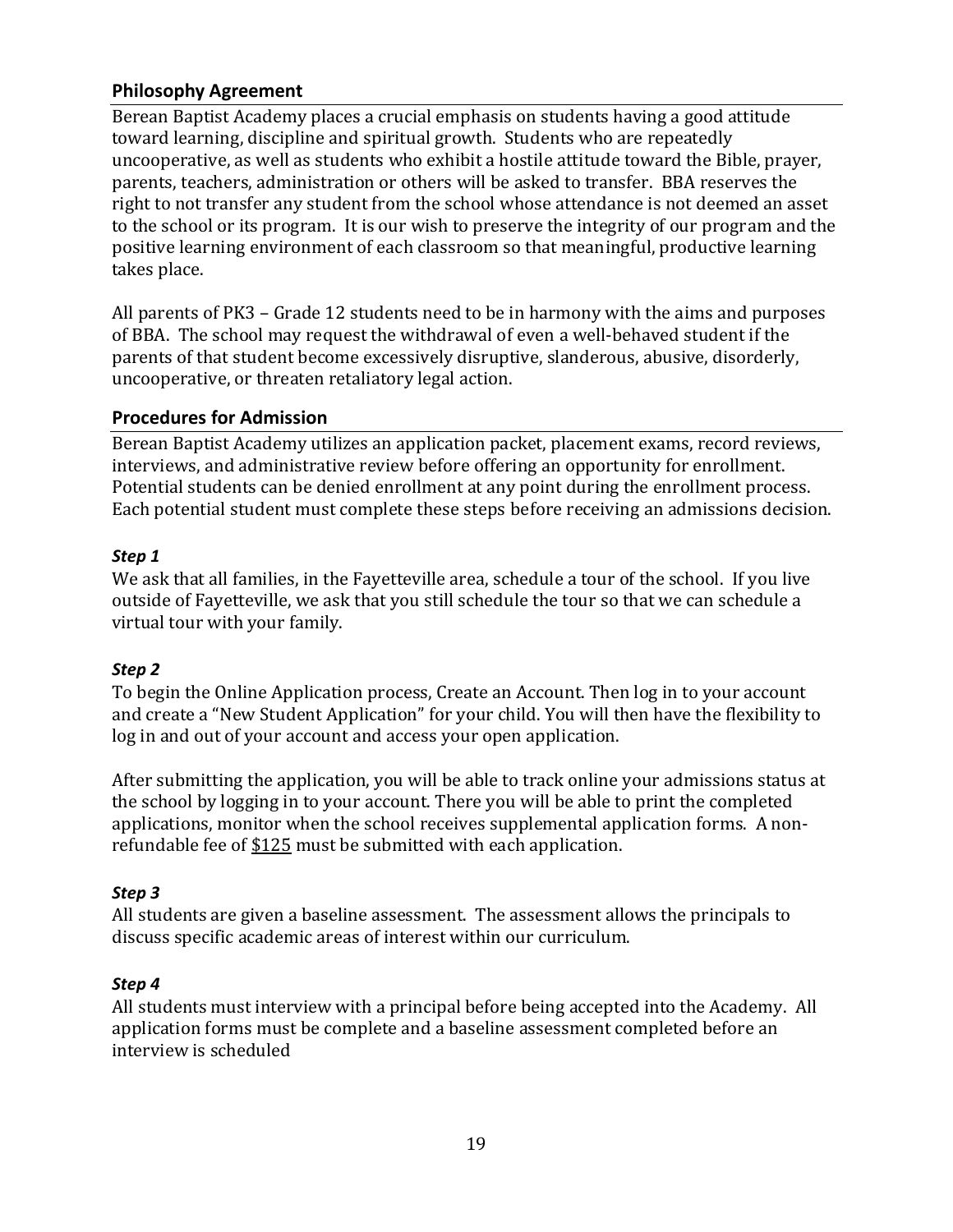## <span id="page-19-0"></span>*Step 5*

If a student is accepted into the Academy, the family will need to complete the online enrollment and submit the non-refundable enrollment fee of \$125, pay all resource fees (books and learning management), and complete Bulldog Basics before starting class.

Student course schedules for middle school and high school are determined by comparing the student's records with graduation requirements and current course offerings.

## <span id="page-19-1"></span>**Procedure for Reapplication**

Berean Baptist Academy reviews all students annually for enrollment. Student records, behavior, church attendance, and parental support are all factors in determining reenrollment. Students desiring to re-enroll at Berean Baptist Academy must complete the following steps:

- Submit a re-enrollment application
- Pay the non-refundable application fee to reserve potential student roster spot
- Have no outstanding debt to the Academy

Accepted students will receive an acceptance letter via email. The principal will schedule a conference with any student potentially being denied re-enrollment. Upon acceptance, the student's book and resource fees are due.

## <span id="page-19-2"></span>**Enrollment and Re-enrollment Procedures**

Berean Baptist Academy reviews all students annually for enrollment. Student records, behavior, church attendance, and parental support are all factors in determining reenrollment. Students desiring to re-enroll at Berean Baptist Academy must follow the steps below:

## <span id="page-19-3"></span>**Complete The Appropriate Packets**

The online re-enrollment process uses a "primary" enrollment packet and a "secondary" packet. The primary packet is what parents have traditionally completed in the past to reenroll students, to provide requested signatures/authorizations and to submit updates on student and household contact information.

The secondary enrollment packet is primarily used to collect requested signatures/authorizations from a second parent/guardian of a student.

#### <span id="page-19-4"></span>**Enrollment Packet in RenWeb**

In order to complete our online re-enrollment process, you will access ParentsWeb through your existing RenWeb login. If you do not have a login, please follow the Instructions for Creating a ParentsWeb Login listed below.

#### <span id="page-19-5"></span>*To access ParentsWeb:*

- Go to the ParentWeb access portal through the school's website (www.bbafnc.org)
- Type in the school code: BB-NC
- Type in your username and password. If you have forgotten your username or password, please click on the link provided.
- After logging in, click on the Family Information button in the left menu.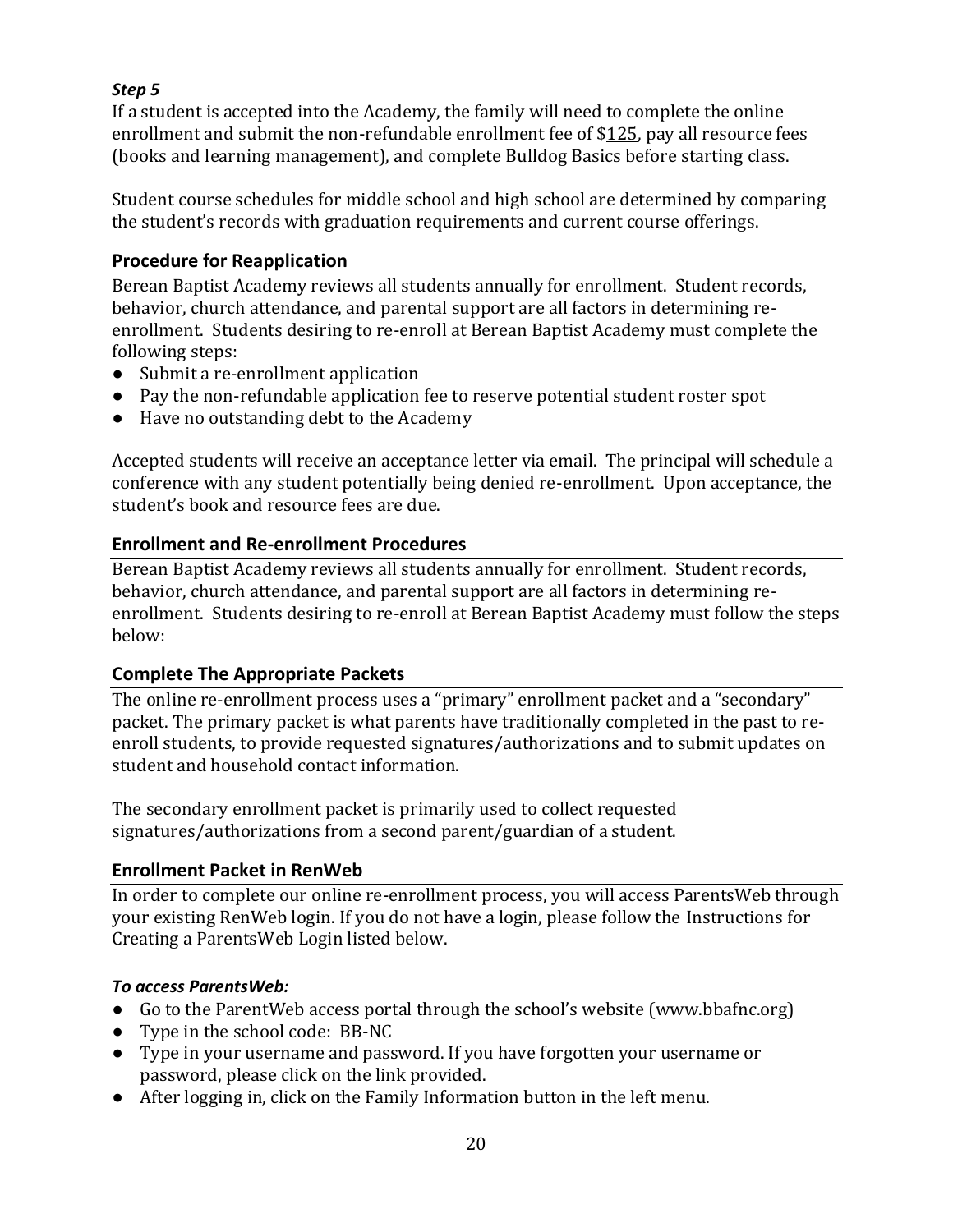- Click on the Enrollment/Re-enrollment button.
- Our Online Enrollment system will open with a link to the enrollment packet for {Student First Name}.

The online re-enrollment process takes approximately 15 minutes to complete. Your information will be saved if you need to quit and come back later.

The Instructions and Resources page of the enrollment packet contains supplemental enrollment forms that also must be submitted, such as the annual pastoral reference. Further instructions on these forms are provided online.

## <span id="page-20-0"></span>**Setting Up RenWeb Account**

- Go to the ParentWeb portal through the school website (www.bbafnc.org)
- Select Create New ParentsWeb Account.
- Enter BB-NC into the District Code field.
- Enter in the Email field your email address as provided in your application to the school.
- Click the Create Account button.

You will receive an email from RenWeb Customer Support containing a link that will allow you to create your username and password. For security purposes, the link will remain active for 6 hours.

- Please click on the link.
- A Change/Create Password screen will open.
- You may use the default username provided or create a new username.
- Then type in your desired password into the Password field and Confirm field.
- Click on the Save Username and/or Password button.
- Close the window.
- Log into ParentsWeb as instructed above.

Administration will schedule a conference with any student potentially being denied reenrollment. Upon the completion and submission of the enrollment packet, the student's book and resource fees are due.

## <span id="page-20-1"></span>**Transfer Students**

All potential transfer students follow the same admissions process as potential new students.

## <span id="page-20-2"></span>**International Students**

All international students must provide a complete transcript translated into English prior to issuance of an I-20. The transcript should be submitted as part of the initial admissions process. Prior to issuance of an I-20, it will be determined if a student will be attending for credit or not for credit. A written agreement will be established on the part of the student and the Office of Admissions regarding the status of each international student admitted.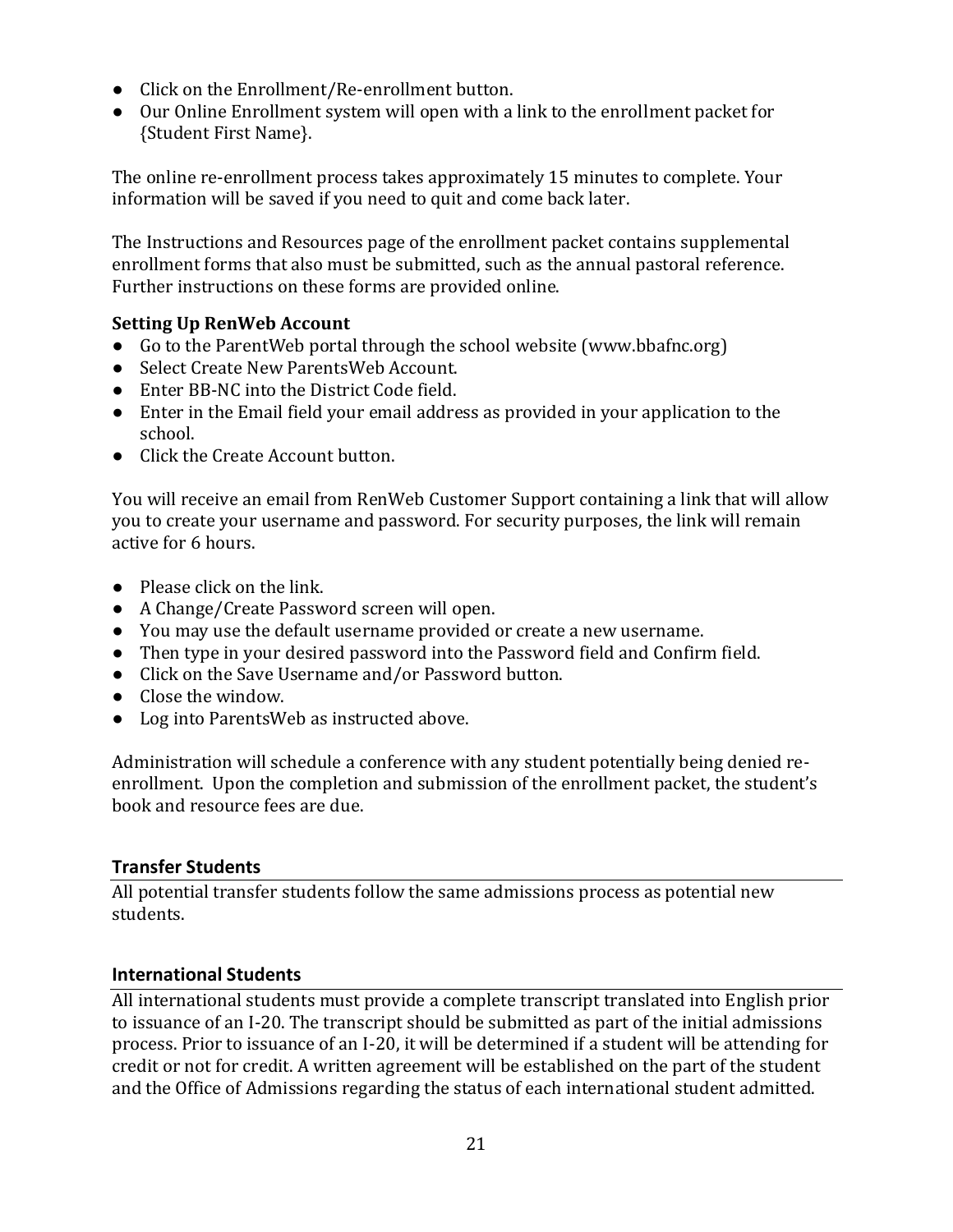## <span id="page-21-0"></span>**For Credit International Students.**

International students enrolling for the purpose of gaining credits toward graduation must exhibit a level of English proficiency that will allow them to fully participate in all assignments in all courses in which they enroll. We require evidence of English proficiency by requesting scores be submitted from the TOEFL. Adjustments may be made for accommodating non-native English speakers in classes where formal writing is a major component. However, because credits will accumulate toward graduation, it is imperative that exchange students be held to the same standards as other students. In order to help students, adjust to academic writing, students determined to have need will be required to take Basic English Composition course designed to help them with academic writing. This course would be counted as an elective credit for graduation purposes.

## <span id="page-21-1"></span>**Auditing International Students**

International students not attending for the purpose of accumulating credits toward graduation will receive a transcript that notes that coursework was modified. More flexibility is granted in terms of English proficiency as well as fulfilling requirements for specific courses. However, we expect all international students to participate fully in the life of our school including participating in coursework.

#### <span id="page-21-2"></span>**Withdrawing Students**

Parents may withdraw a student for any reason with a seven (7) day notice. The school also has the right to ask students to withdraw giving a seven (7) day notice. This provision is separate and apart from suspension or expulsion under the school's disciplinary policies. If a child is withdrawn from school and receives any funds from the school, that child or the children in that child's family will not be readmitted to the school.

When a child is withdrawn from school, either by the parents or guardians, or at the request of the school administration, the following policies shall govern that withdrawal:

- REGISTRATION FEES obligate the school to hold a place in the school for the student. These fees are non-refundable and are charged each year for new and returning students. These fees cover the school's costs for paperwork, staff interviews, and record updates and changes. This fee is non-refundable in full or part whether the student fails to complete enrollment or withdraws before the end of the year.
- TUITION is charged on an annual basis. BBA will refund tuition only if a notice of withdrawal is given to the school in writing, signed by the parent or guardian, two weeks before the child is withdrawn. If a child is withdrawn by the request of the school, one week's tuition will be charged and the remainder refunded.
- TRANSCRIPTS will not be released until all books are returned and bills are paid.
- THERE is a withdrawal fee.

BBA reserves the right to make exceptions to this policy on an individual basis.

#### <span id="page-21-3"></span>**Enrolling in Other Schools**

When BBA receives a request for student records between school years, the student is withdrawn from the Academy, even if they were enrolled for the upcoming school year. The first request to transfer a student's record is free; however, there is a fee for subsequent requests. Academy graduates who request additional transcripts will be charged a fee. Please see the financial section or financial sheet for a schedule of fees.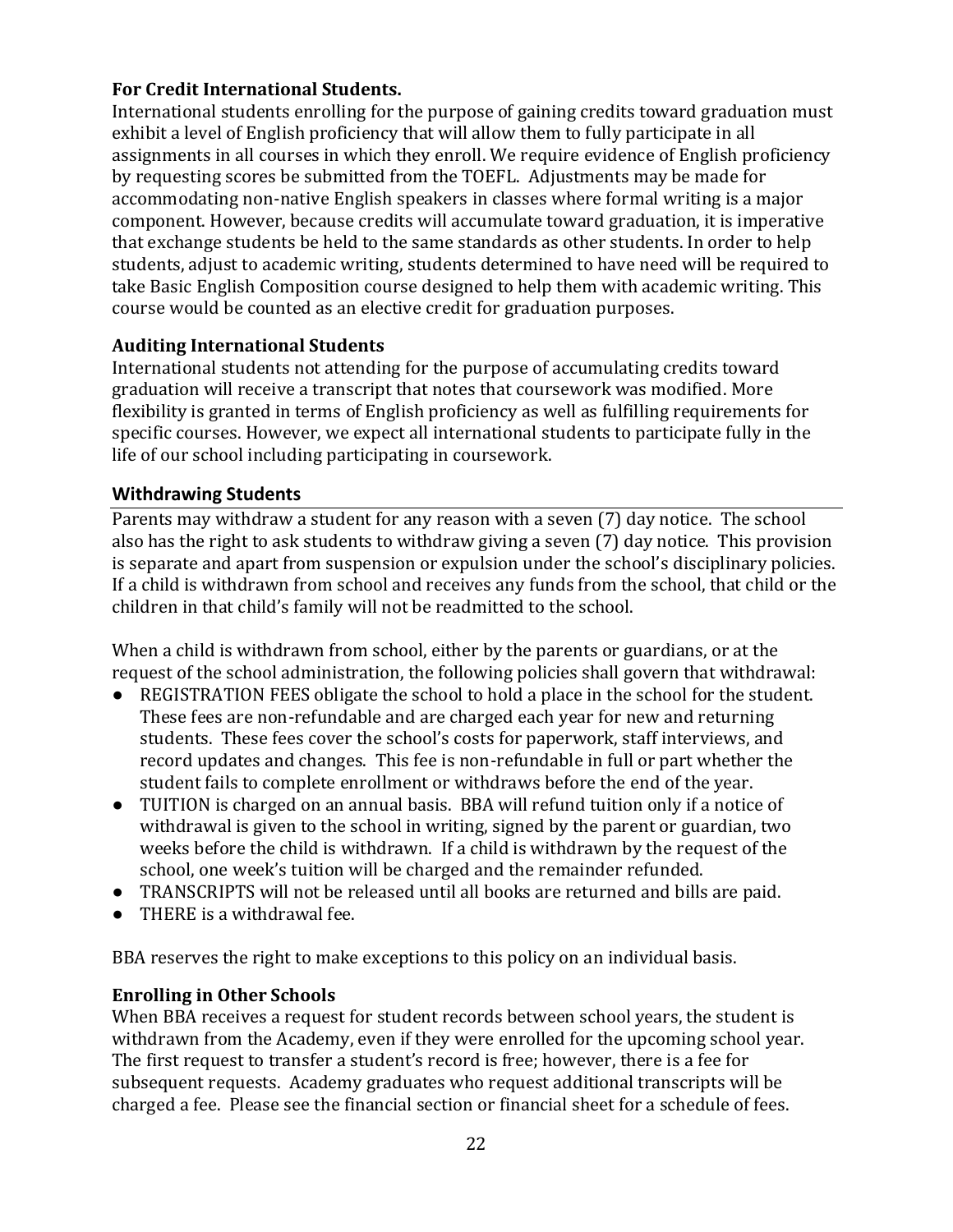## <span id="page-22-0"></span>**Parental Involvement Expectation**

Berean Baptist Academy expects parents to be involved in their children's educational experience. Therefore, it is highly encouraged that at least one parent to attend the Back to School Festival. We strongly request that parents make appointments for the parent and teacher conference days. Parents are also highly encouraged to attend other events throughout the school year. You can subscribe to the school's calendar via the website for up to date information about all school events. You can also follow Berean Baptist Academy (@bbafnc) on FaceBook and Instagram.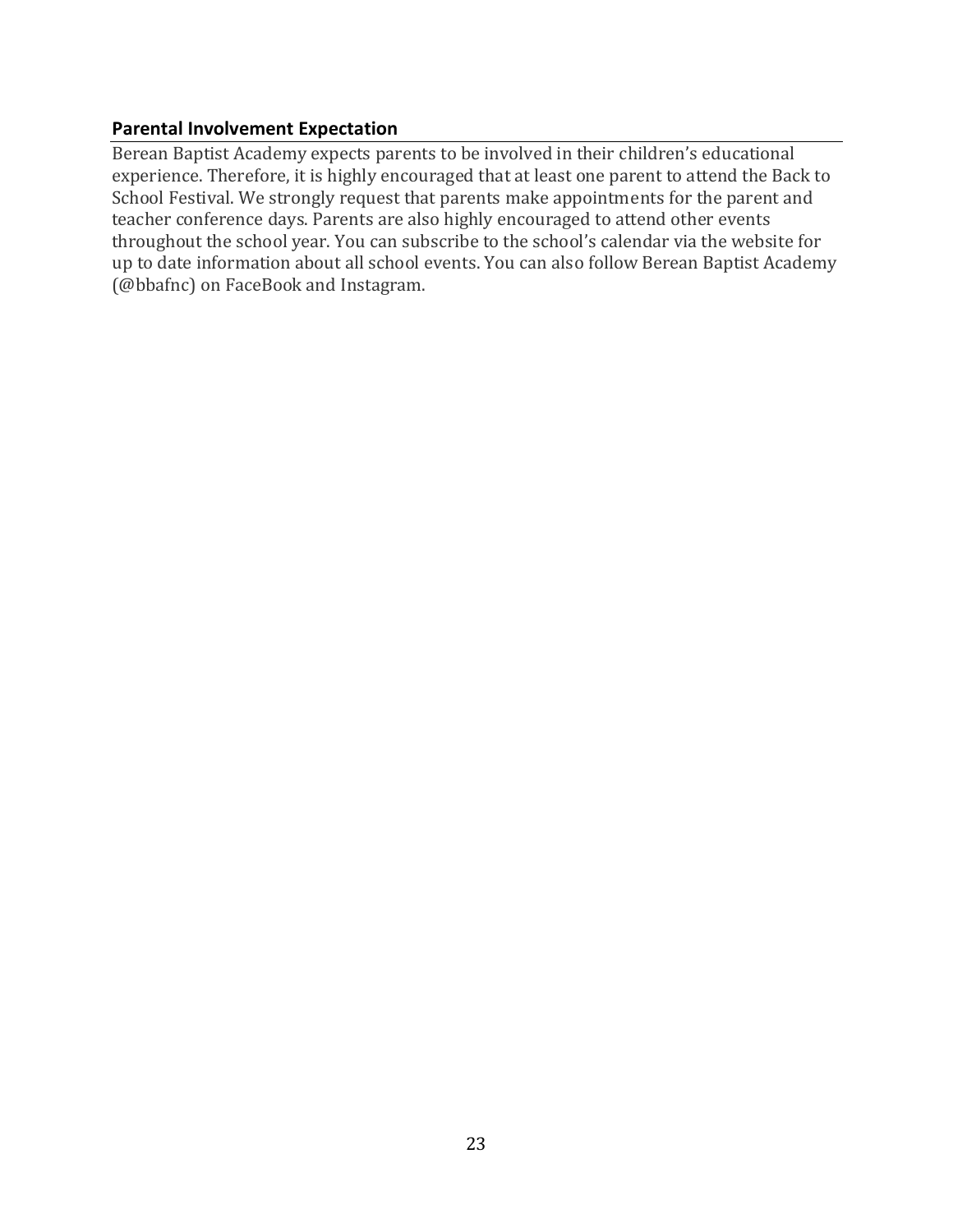## **Finances**

## <span id="page-23-1"></span><span id="page-23-0"></span>**Application Fee**

The annual application fee for new students is \$125. This fee is non-refundable.

#### <span id="page-23-2"></span>**Enrollment/Re-Enrollment Fee**

There is a \$100 fee for both new and returning students. This fee covers records processing, standardized tests, and financial payment setup. This fee is collected following student acceptance to the Academy and is due upon acceptance.

## <span id="page-23-3"></span>**Tuition Fees**

The cost of tuition all classes offered at the Academy. Berean Baptist Academy does not charge fees for athletics, books, fine arts, standardized tests, learning management/ technology systems, lab fees, or electives. Tuition covers a comprehensive educational opportunity for all students.

- Preschool Morning: \$4,100 (\$372.73 monthly) (No Discounts)
- Preschool Day: \$5,200 (\$472.73 monthly) (No Discounts)
- Preschool Full Day: \$5,900 (\$536.37 monthly) (No Discounts)
- \*Elementary (K5-5th) \$5,200 (\$472.73 monthly)
- $\bullet$  \*Middle School (6th-8th) \$5,300 (\$481.82 monthly)
- $\bullet$  \*High School (9th-12th) \$5,400 (\$490.91 monthly)

\*Multi-child discounts are available for K5-12<sup>th</sup> Grade:  $2<sup>nd</sup>$  Child –  $15\%$ ;  $3<sup>rd</sup>$  Child –  $30\%$ ; and  $4<sup>th</sup>$  child – 50%.

Accounts must be paid in full by August 1 or enrolled in the FACTS payment system. Those who complete enrollment by March 15 and start school on the first day of the year will receive a 2% discount\*. Those who select a one-time payment will receive a 3% discount. Those who select one payment per semester will receive a 2% discount. Those on the 11-month payment plan will be billed on either the 5th or 20th of each month beginning in August through June.

## <span id="page-23-4"></span>**International Student Tuition and Fees**

All international students must pay \$9,500 which includes educational cost, lunches, and insurance. International students should expect to pay up to \$6,000 as a housing stipend to the host family. Host families, may at their discretion, waive or lower the stipend, but cannot raise the fee above the previously indicated amount. International students may receive lower fees if they have an accepted insurance company or live with a family member in the Fayetteville community.

#### <span id="page-23-5"></span>**Extended Care Fees**

Families who desire to utilize the Academy's extended care program may pay \$12 daily for the morning or afternoon care, or \$15 daily for both. The charge is per student, or the family may elect to be billed annually, according to the following schedule: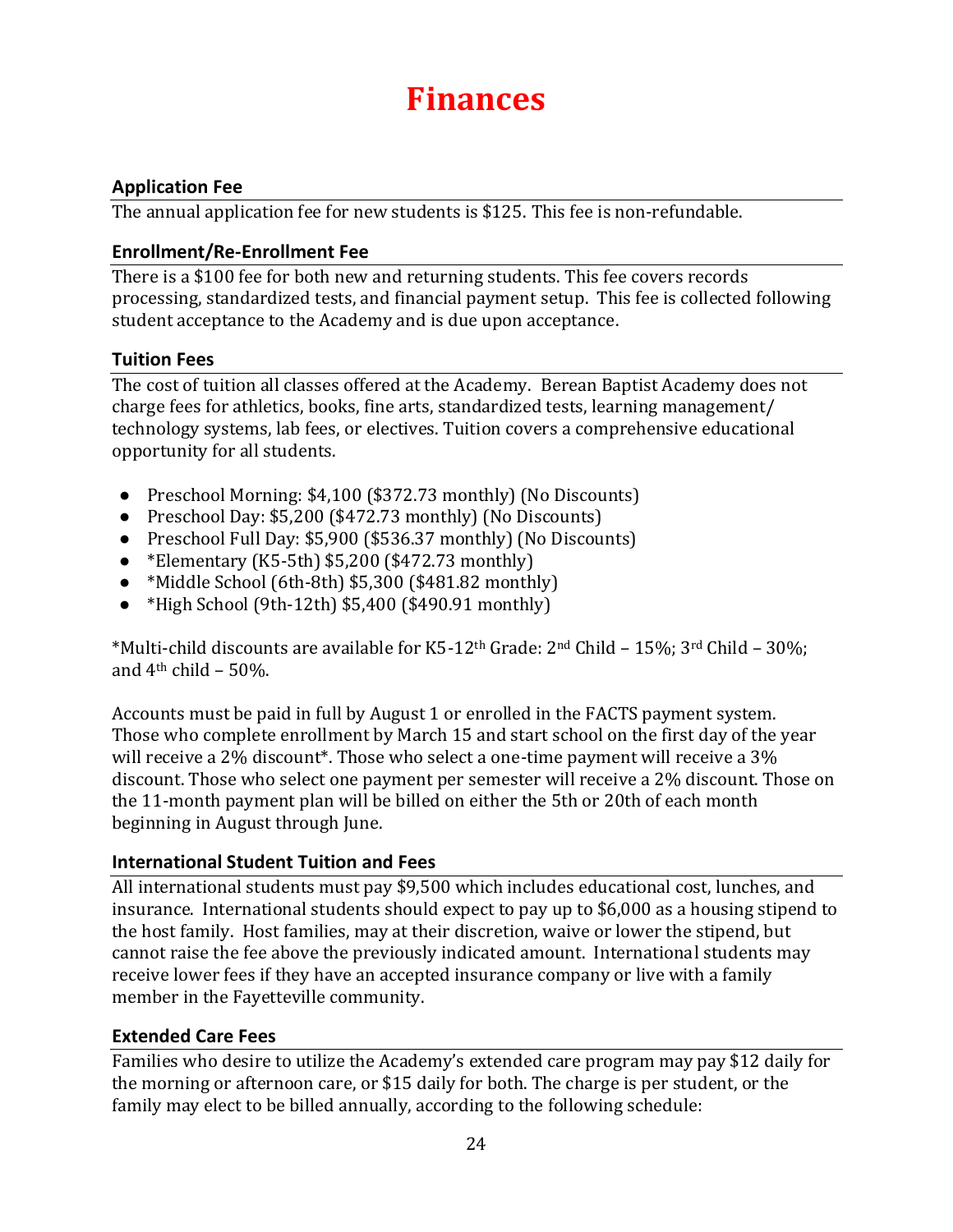- \$1,800 (\$180 monthly) for 1 child
- \$2,400 (\$240 monthly) for 2 children
- \$3,300 (\$330 monthly) for 3 children

Any student on campus before 7:45 AM or after 3:15 PM will be directed to extended care.

#### <span id="page-24-0"></span>**Miscellaneous Fees**

Admissions and Processing

- Transcripts: \$5 (First Five Free to Currently Enrolled Seniors Only)
- Records Transfer: free first copy, \$20 each additional copy
- Returned Checks: \$30
- Delinquent Payments: \$50
- Kindergarten Graduation: \$100
- Senior Graduation: \$150
- Withdrawal Fee: \$500

## **Discipline**

- Detentions: \$12 per day, \$40 per Saturday
- Technology Confiscation Fee: \$25
- In School Suspension: \$80
- Lost/Damaged Book: Replacement Cost

## Student Programs and Services

- Individual meal: \$5 (K5-12th); An additional entrée is \$2 each.
- Holiday Care (K3 & K4 only: \$40 per day per student)

## <span id="page-24-1"></span>**Facts Payment System**

All families are required to establish a facts financial account for miscellaneous fees throughout the year.

## <span id="page-24-2"></span>**NC Opportunity Scholarship**

Students receiving the NCOS should notify the academy as soon as possible. Each family must present their award letter to the financial office.

## <span id="page-24-3"></span>**Delinquent Payments**

Tuition accounts that are 30-days past due will be withdrawn from the Academy. Incidental accounts that are past due will have their extended care service suspended until the account is brought current.

## <span id="page-24-4"></span>**Available Discounts**

- Tuition: 15% second child, 30% third child, 50% each additional child
- Referral/New-Family Fee: 20% off the lowest tuition for the first year of the new family, and 10% off if that family returns the second year.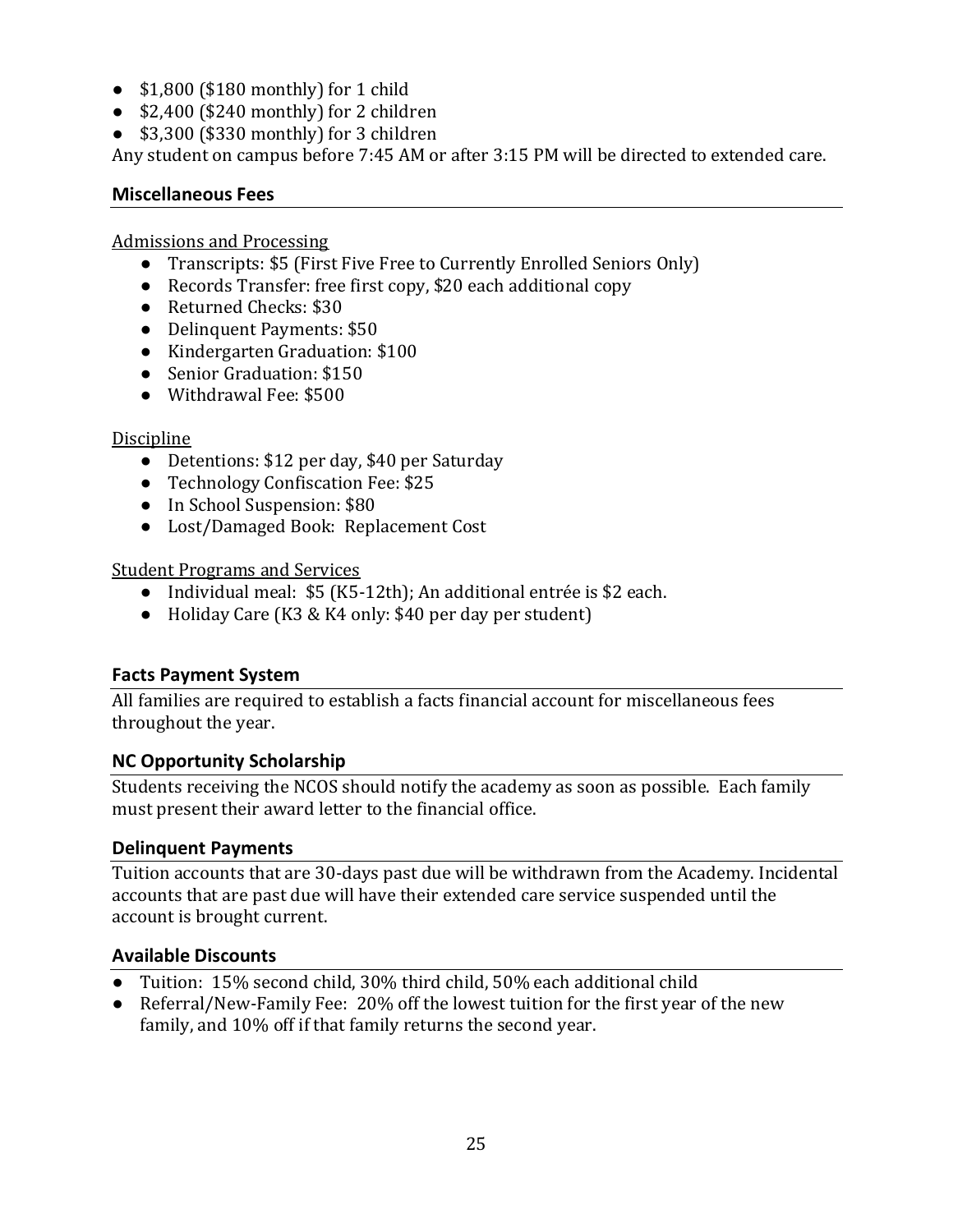## <span id="page-25-0"></span>**Tithing Discount**

BBA families that tithe to Berean Baptist Church may receive a tuition discount, provided the following conditions are met:

- The discount is available to any BBA family who contributes to the General Fund of BBC. Contributions given for a specific project are not included.
- Ten percent of one's giving from July 1 to June 30 of the next year will be applied to the tuition. No cash rebates will be given for any reason. This includes, but is not limited to PCS, mid-year moves, expulsion, or withdrawal. This discount is strictly for those who have children that are returning to BBA.
- Discounts will not be given unless an individual has a written record of having given a minimum of \$3,000 to the General Fund of BBC from July 1 to June 30 of the next year.
- A maximum of \$1,000 per child enrolled will be given to a family. Example: \$3,000 of contributions equals a \$300 discount.

Tithes given to another ministry do not qualify.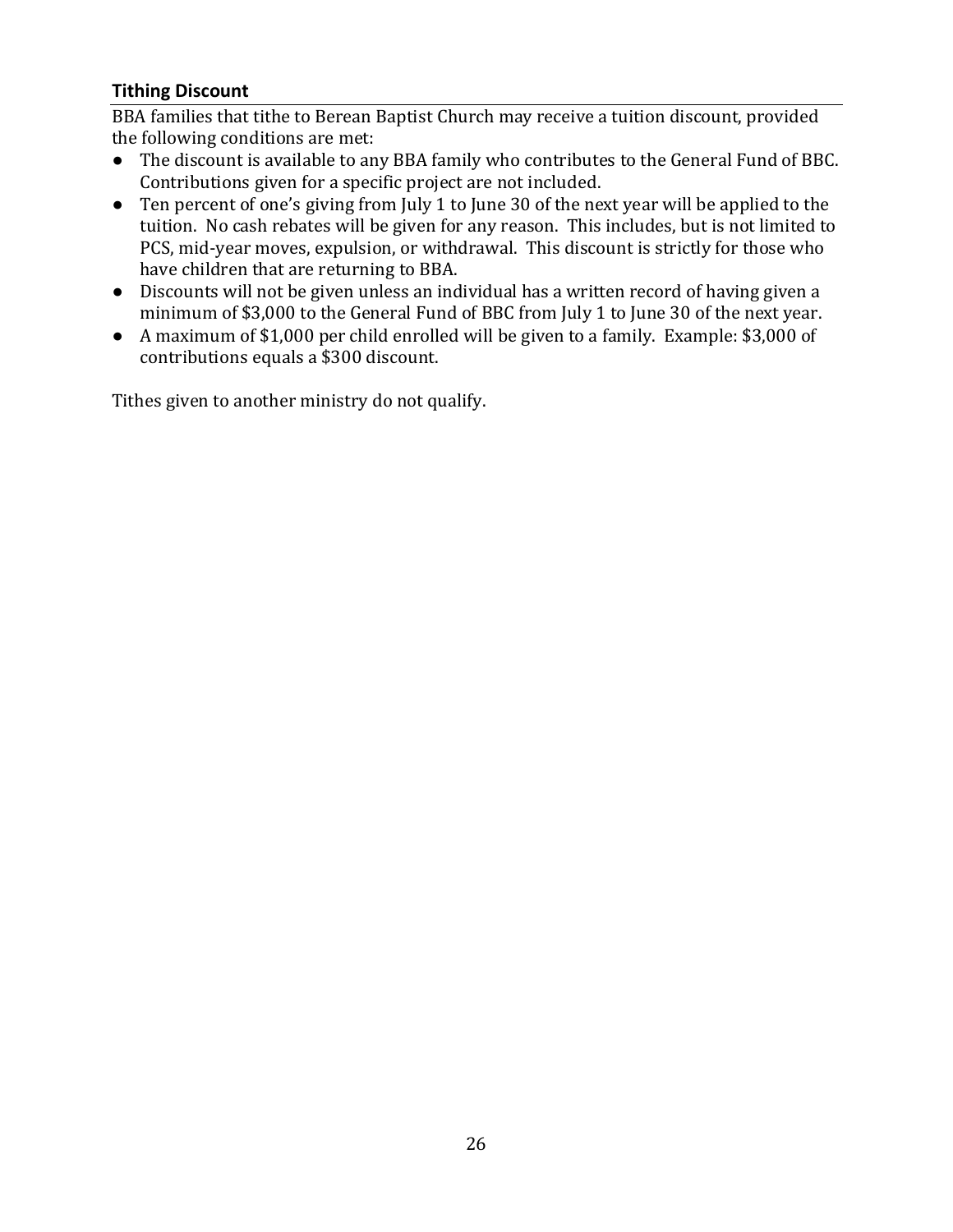## **Attendance**

## <span id="page-26-1"></span><span id="page-26-0"></span>**NC Compulsory Attendance Law**

Berean Baptist Academy complies with the state compulsory attendance law (G.S. 115C-378). This law states that students under the age of 17 must maintain school enrollment in similar fashion to their public school counterparts. Ten unexcused absences within any school year can result in prosecution by the local district attorney.

#### <span id="page-26-2"></span>**Excused Absences and Notifications**

BBA requires immediate notification in the event of an absence. The school recognizes the following absences as excused, but will still count toward course failure due to absence:

- Personal Illness
- Death in the family
- Local Disaster
- Pre-Scheduled Family Day
- Pre-Scheduled College Day
- Medical or dental appointment

## <span id="page-26-3"></span>**Unexcused Absences**

All unexcused absences will be handled in accordance with the state law as stated below:

- The principal or the principal's designee shall notify the parent, guardian, or custodian of his or her child's excessive absences after the child has accumulated three unexcused absences in a school year. After not more than six unexcused absences, the principal or the principal's designee shall notify the parent, guardian, or custodian by mail that he or she may be in violation of the Compulsory Attendance Law and may be prosecuted if the absences cannot be justified under the established attendance policies of the State and local boards of education. Once the parents are notified, the school attendance counselor shall work with the child and the child's family to analyze the causes of the absences and determine steps, including adjustment of the school program or obtaining supplemental services, to eliminate the problem. The attendance counselor may request that a law enforcement officer accompany him or her if the attendance counselor believes that a home visit is necessary.
- After 10 accumulated unexcused absences in a school year, the principal or the principal's designee shall review any report or investigation prepared under G.S. 115C-381 and shall confer with the student and the student's parent, guardian, or custodian, if possible, to determine whether the parent, guardian, or custodian has received notification pursuant to this section and made a good faith effort to comply with the law. If the principal or the principal's designee determines that the parent, guardian, or custodian has not made a good faith effort to comply with the law, the principal shall notify the district attorney and the director of social services of the county where the child resides. If the principal or the principal's designee determines that the parent, guardian, or custodian has made a good faith effort to comply with the law, the principal may file a complaint with the juvenile court counselor pursuant to Chapter 7B of the General Statutes that the child is habitually absent from school without a valid excuse. Upon receiving notification by the principal or the principal's designee, the director of social services shall determine whether to undertake an investigation under G.S. 7B-302.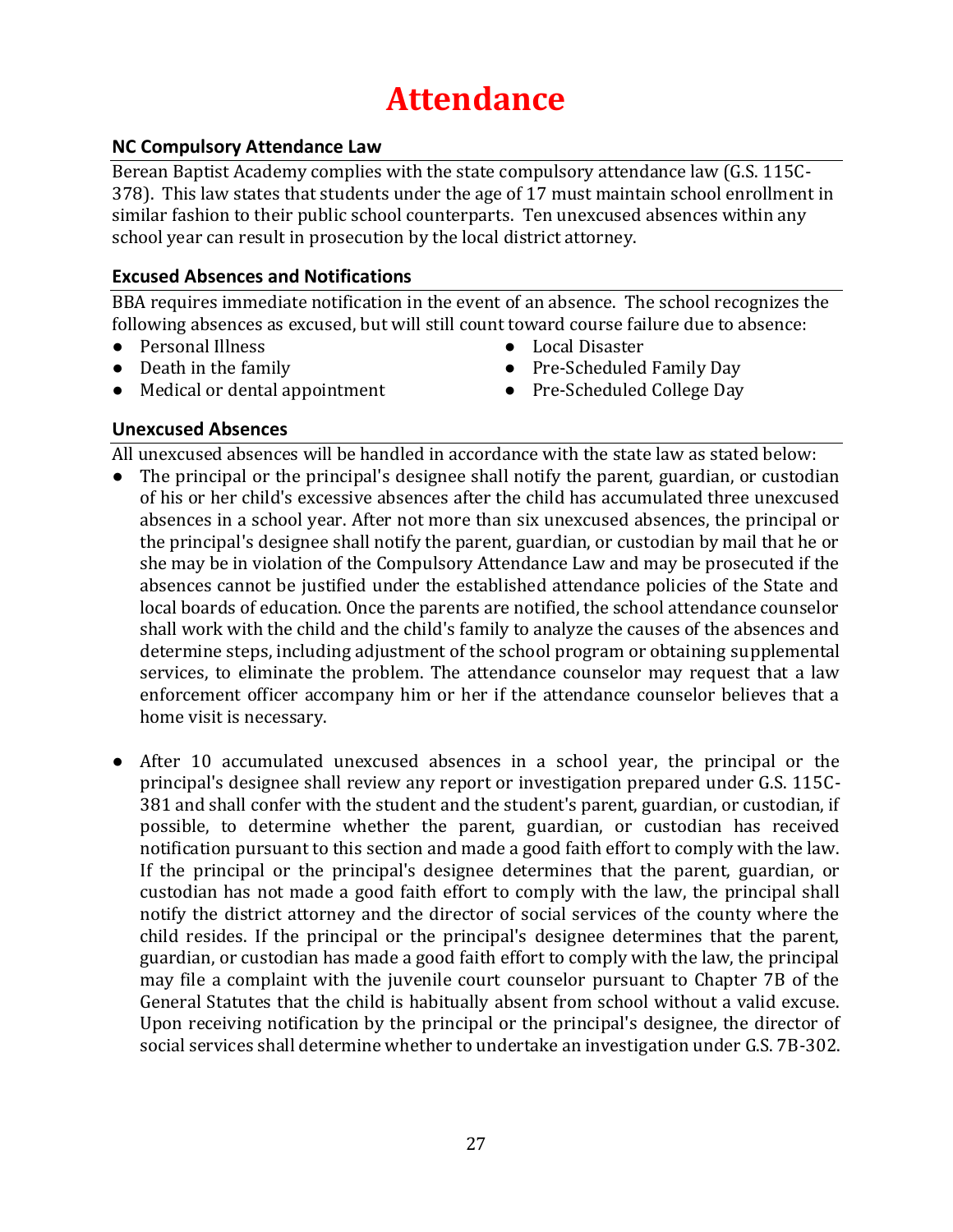● Documentation that demonstrates that the parents, guardian, or custodian were notified and that the child has accumulated 10 absences which cannot be justified under the established attendance policies of the local board shall constitute prima facie evidence that the child's parent, guardian, or custodian is responsible for the absences.

## <span id="page-27-0"></span>**Completing Missed Work**

Students who receive an excused absence may complete any missed assignments based upon the following formula: # of days absent + 1 day. Any student with an unexcused absence will receive a zero for work assigned that day, or for any quiz or test (quarter, semester, and final exams are excluded).

## <span id="page-27-1"></span>**Failure due to Excessive Absence**

Students who miss more than 10% of the instructional time for a single class in grades 6-12 or more than 10% of the total time in grades K5-5 will not receive credit for the class or grade-level. Therefore, any student in HS or MS who misses more than 10% of a class period (10-minutes in HS or 5-minutes in MS) will be considered absent for that class period. NC attendance requirements to receive credit for academic courses require Family Days and College Days be counted into absence total.

## <span id="page-27-2"></span>**Start of the School Day Tardies**

Any student who is late at the start of the school day will be considered tardy and must report to the office to receive a tardy slip. Students who arrive more than 10-minutes after the start of the school day will need to be checked-in by their parent or guardian. When a student is tardy six times he or she will receive a recorded absence and each sixth tardy thereafter.

## <span id="page-27-3"></span>**Checking-in and Checking-out**

Every student must sign-in and out of school between homeroom and 3:00 PM with the front office. Any parent of a driving student may contact the front office via telephone, email, or written note to allow their student to sign-out and in for appointments. Any student caught off campus without signing out, or proper office notification will fall under discipline for not being in the appropriate place at the appropriate time.

## <span id="page-27-4"></span>**Field Trips**

Berean Baptist Academy students may participate in field trips for educational purposes when the teacher schedules them. The administration will approve all field trips, and students who do not desire to attend will be required to utilize one of their family days to receive an excused absence.

#### <span id="page-27-5"></span>**Family Day**

Each family is granted four (4) family days per year. This absence is considered excused if the Academy is notified before noon on the preceding school day. Notifications given the morning of will be considered unexcused absences. Written notification may be submitted to the student's first period teacher, the principal, or central records.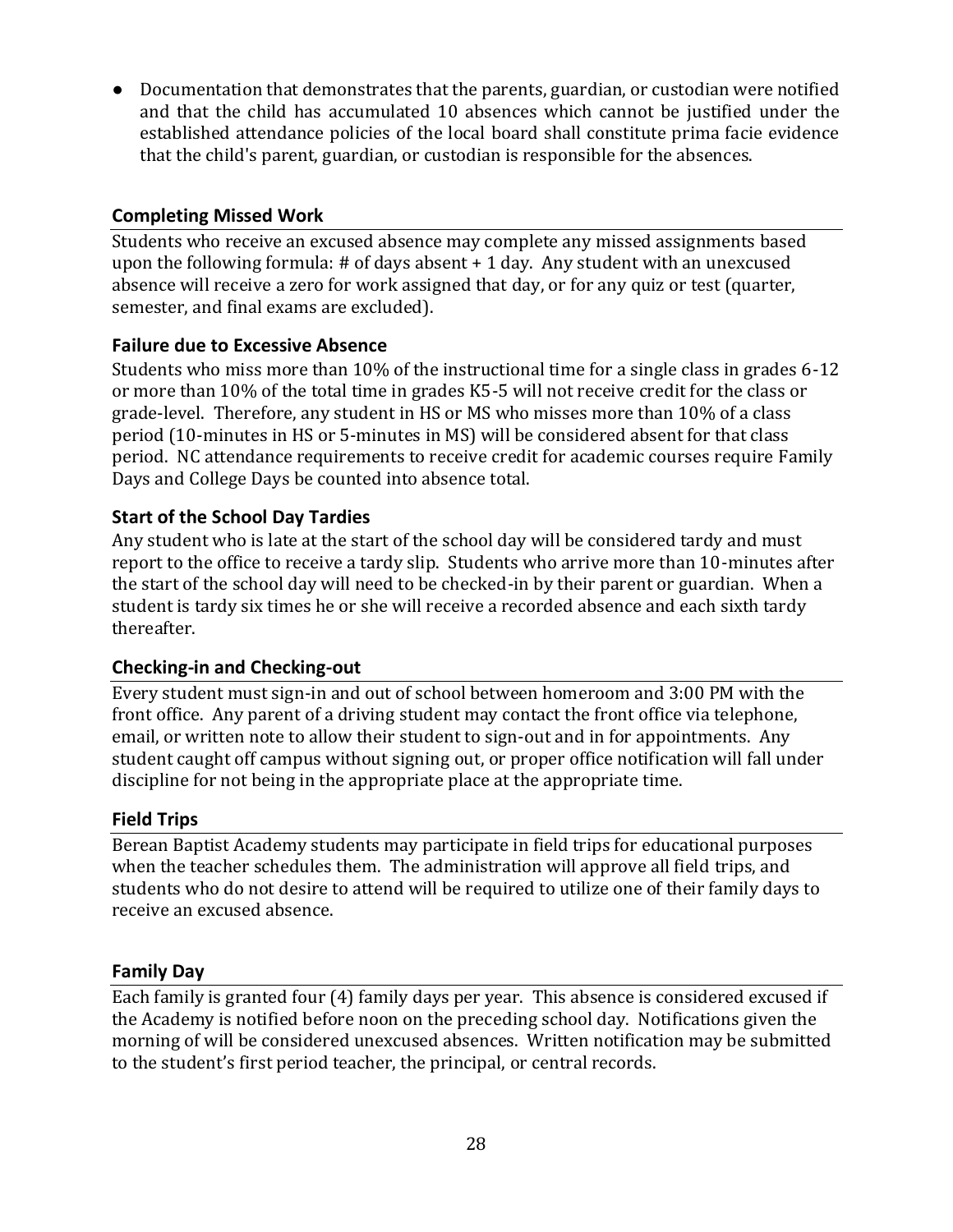## <span id="page-28-0"></span>**College Day**

Each junior and senior is granted four college days per year to visit a prospective college. Written notification is required before noon on the preceding school day. Written notification may be submitted to the student's first period teacher, the principal, or central records.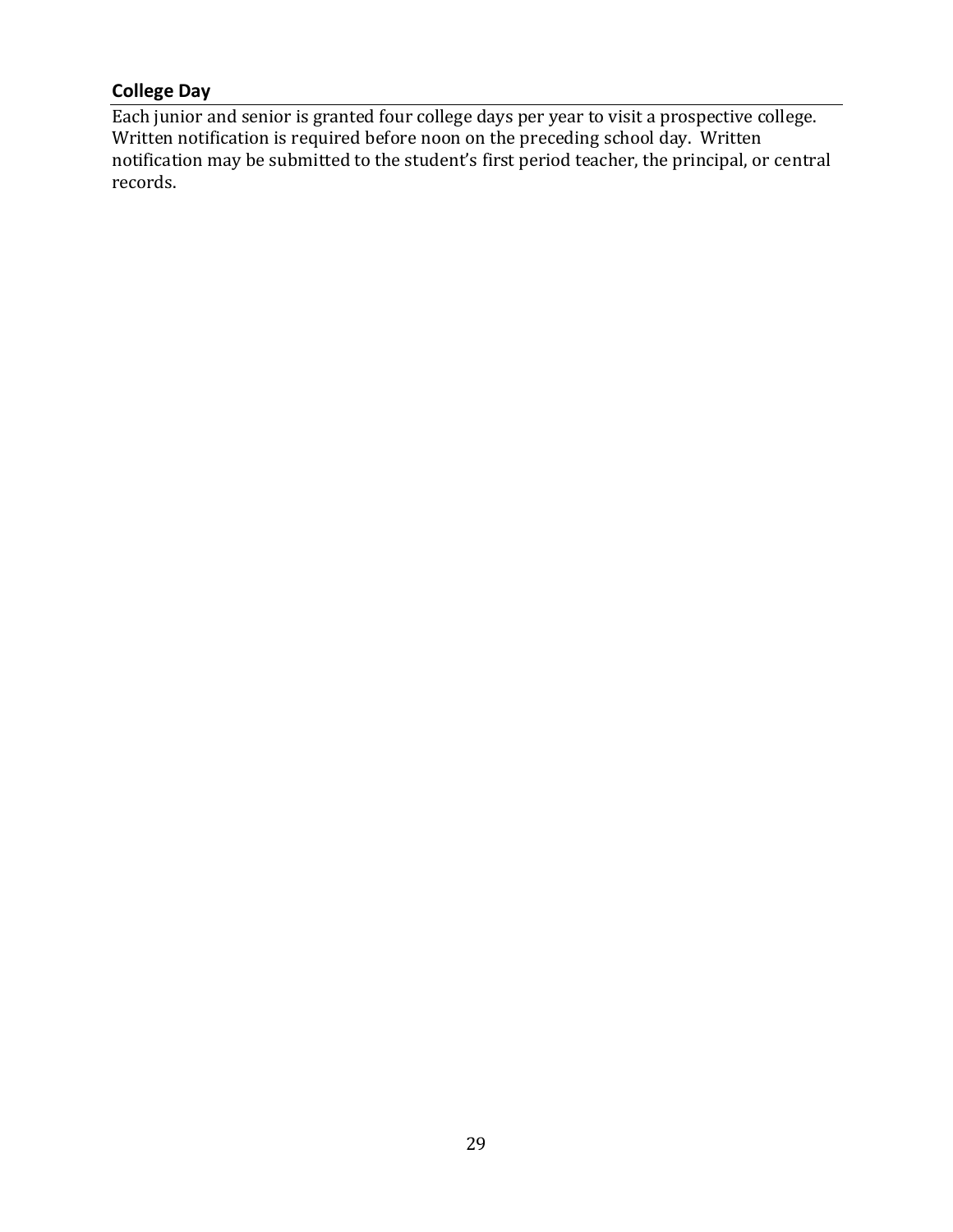## **Academics**

## <span id="page-29-1"></span><span id="page-29-0"></span>**Course Scope and Sequence**

The course and sequence for BBA meets or exceeds the North Carolina Department of Education requirements. Additionally, under the guidelines of North Carolina some courses may receive high school credit. Such courses will not count in the student's GPA for high school. Additionally, the scope and sequence prepares most students for acceptance at one of the University of North Carolina system schools. Completion of the scope and sequence does not guarantee acceptance at an UNC system school.

#### <span id="page-29-2"></span>**Elementary Curriculum**

The curriculum for all grades has been structured so that the students will receive training in all academic subjects required by the state of North Carolina. Subjects are taught from a Biblical viewpoint using ABeka, BJU Press, and Positive Action.

## <span id="page-29-3"></span>**Middle School and Secondary Curriculum**

The curriculum for middle school and high school has been structured so that the students will receive training in all academic subjects required by the state of North Carolina. Subjects are taught with a focus on developing critical thinking skills and a Biblical worldview. The middle school and high school use a variety of resources to include BJU Press and Summit Ministries.

#### <span id="page-29-4"></span>**Biblical and Core Values Integration**

Berean Baptist Academy is firm in its belief that the purpose of education is to point students to God. Therefore, all classes, regardless of grade level, integrate scripture, spiritual principles, and our core values to promote our vision of G.R.A.D.S. Therefore, character expectations, social interactions and classroom discussions are designed to promote and establish a biblical worldview.

#### <span id="page-29-5"></span>**Grading Scale**

BBA utilizes the following grading scale:  $100 - 90 = A$  $89 - 80 = B$  $79 - 70 = C$  $69 - 60 = D$  $59 - 0 = F$ 

#### <span id="page-29-6"></span>**Homework**

Parents and students should expect homework nightly. The amount of homework will vary from course to course and from level to level. Homework is essential to reinforce learning objectives. Teachers are available until 3:30 pm after school to answer questions and offer assistance free of charge. If additional support is needed, paid tutoring is available.

When a student is absent, they or a parent (age dependent) is expected to communicate with their teachers to determine what work they are required to make up. Parents can track assignments via the school's online learning system: RenWeb.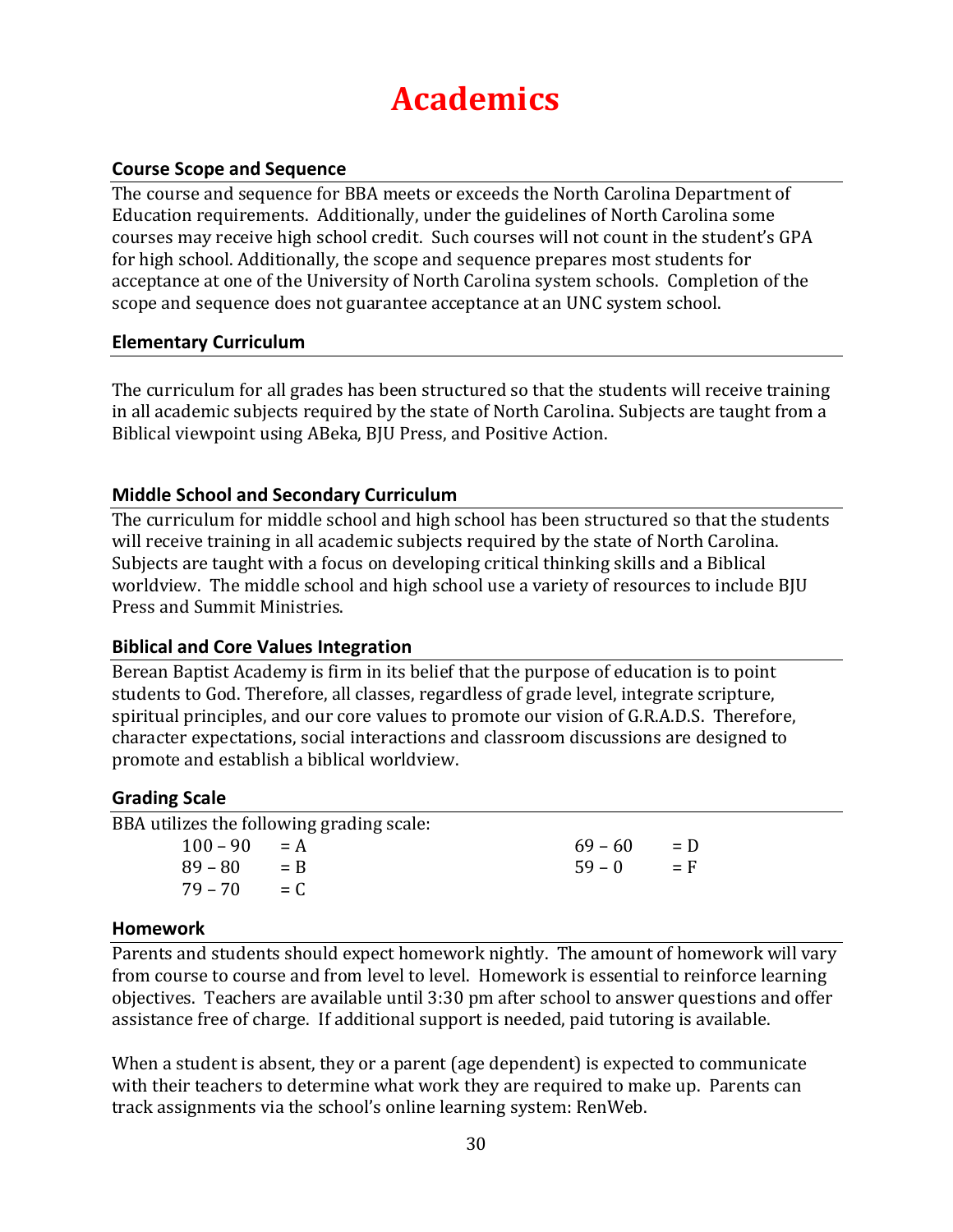## <span id="page-30-0"></span>**Grading Policy**

All assignments are due at the beginning of the class period unless otherwise instructed by the teacher. All assignments will lose 10 percentage points from the highest grade earned when turned in within one day of the assignment due date. Assignments not turned in at the next class session following the due date will receive a zero. Students who do not submit a benchmark assignment will not receive course credit until the assignment is submitted and accepted. All benchmark assignments turned in after the grace allowance described above will still receive a zero in the grade book.

## <span id="page-30-1"></span>**Grade Reports**

Berean Baptist Academy issues grade reports weekly via the RenWeb system. The database emails a weekly progress report to parents. Grades are updated within 7 days for "on-time" assignment submissions. Late work grade corrections may exceed the 7-day window. Quarterly report cards will be sent home in electronic format within one week of the end of the quarter.

## <span id="page-30-2"></span>**Deficiency Notices**

Berean Baptist Academy issues a nightly email at 6:00 pm via the RenWeb database. This email is sent to parents whose student(s) scored a grade lower than 70 or who did not turn-in an assignment. This email will serve as the notification of a missing assignment and it is the responsibility of the parent to track this email.

## <span id="page-30-3"></span>**Academic Awards**

The elementary and middle schools will conduct an end-of-year award ceremony.

## <span id="page-30-4"></span>**Achievement Testing**

Berean Baptist Academy administers several achievement tests to various grades throughout the year. Currently, all grades, first and above, take the Iowa Basic Skills Test and Cognitive Abilities (CogAt) Test each spring. This test satisfies the state standard for demonstrable progression. The results are made available in the students' end of year reports. Additionally, eighth-graders and freshmen take the Preliminary SAT 8/9, and sophomore and juniors take the Preliminary SAT 10/11.

## <span id="page-30-5"></span>**Plagiarism**

Plagiarism is defined by the American College Dictionary as *"copying or imitating the language, ideas, and thoughts of another author and passing off the same as one's original work."* To be more specific, it involves the copying of someone else's writing without giving proper credit to the original author. Whenever you use someone else's words, thoughts or organization of thoughts, you must give them credit. The proper way to give credit for information obtained from someone else's writing is with a notation. Plagiarism is cheating. Students found to plagiarize will be given a "0" for the assignment and will have to redo it to receive course credit. In addition, they will receive a one-day suspension.

## <span id="page-30-6"></span>**Fayetteville Tech Community College Partnership**

Berean Baptist Academy participates in the FTCC High School Connections program. The program offers eligible juniors and seniors the opportunity to complete select technical career path programs while in high school, or to earn college transfer credits to four-year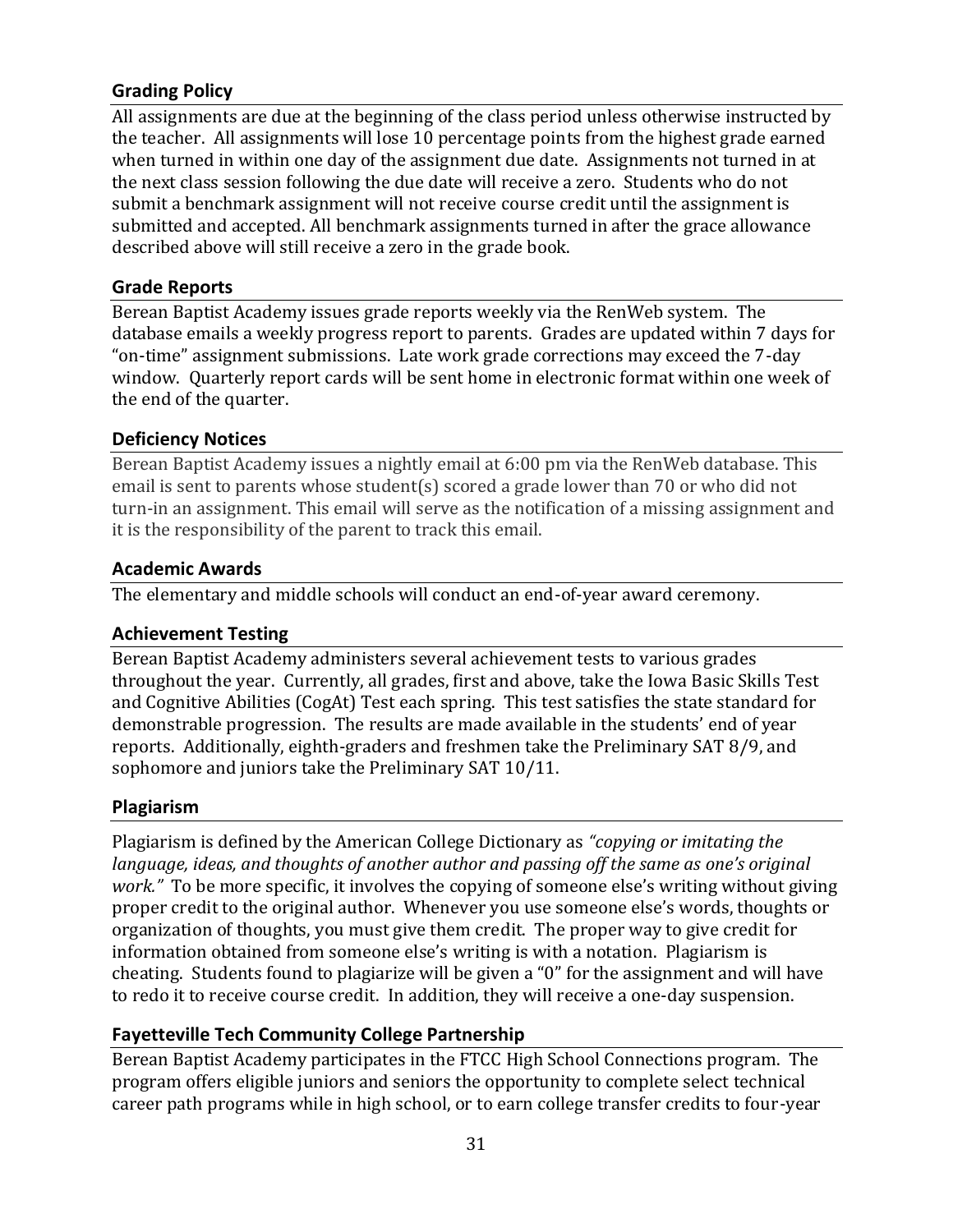institutions to include any UNC system school. Students participating in the program may take a core course at FTCC but must pass the course to avoid potential summer school attendance. Parents must sign an agreement with BBA recognizing that potential failure will result in summer school, and that they are responsible for all transportation to and from the FTCC campus. Additionally, parents must sign all registration forms for FTCC and pay any fees associated with the program.

## <span id="page-31-0"></span>**Advanced Placement**

Berean Baptist Academy may offer Advanced Placement courses through The College Board based on the number of qualified and interested students. Students who take these courses must take the AP Exam in order to receive AP credit and the benefit of the 6.0 GPA scale. Students are invited into the program by their PSAT results and The College Board's recommendation, teacher referral, and parental consent. Students who are not projected for success by the College Board may take the courses provided the parent(s) sign a statement of understanding that the student cannot transfer from the course once the school year begins, even in the event of failure. Any student who fails the course will be required to take the non-honors level course in summer school.

## <span id="page-31-1"></span>**Promotion and Retention**

To earn one credit/pass a course, a student must earn a 60 for the yearly average in a subject that meets for 36 weeks (one full year) five days per week. (For example, if a student receives a 59 the first semester, the student will pass for the year if the student earns a 61 for the second semester.) If, however a student fails only one semester and does not pass for the year, the student must recover the missed half-credit during summer school. A student who fails both semesters must repeat the course via independent study.

#### <span id="page-31-2"></span>**Summer School**

The middle school conducts summer school for six-weeks in the summer for students who fail to achieve a passing score of 60 or higher during the normal school year. Students who fail more than two core subjects (math, science, history, or English) will need to repeat the middle school grade.

The elementary school will conduct summer school for six-weeks for students who fail to achieve a passing score of 60 or higher during the normal school year. A student who is required to attend summer school and does not attend is subject to retention. Enrichment program opportunities are available for those interested.

## <span id="page-31-3"></span>**Books and Equipment**

Berean Baptist Academy currently uses printed textbooks. Most textbooks are paperback, and belong to the student. All English novels belong to the school.

BBA expects all students in grades 9-12 to have and maintain an operational computer or tablet that meets the following requirements:

- Internet connection
- Microsoft Office 2010 or newer (Word, Excel, and PowerPoint)
- Personal Virus Protection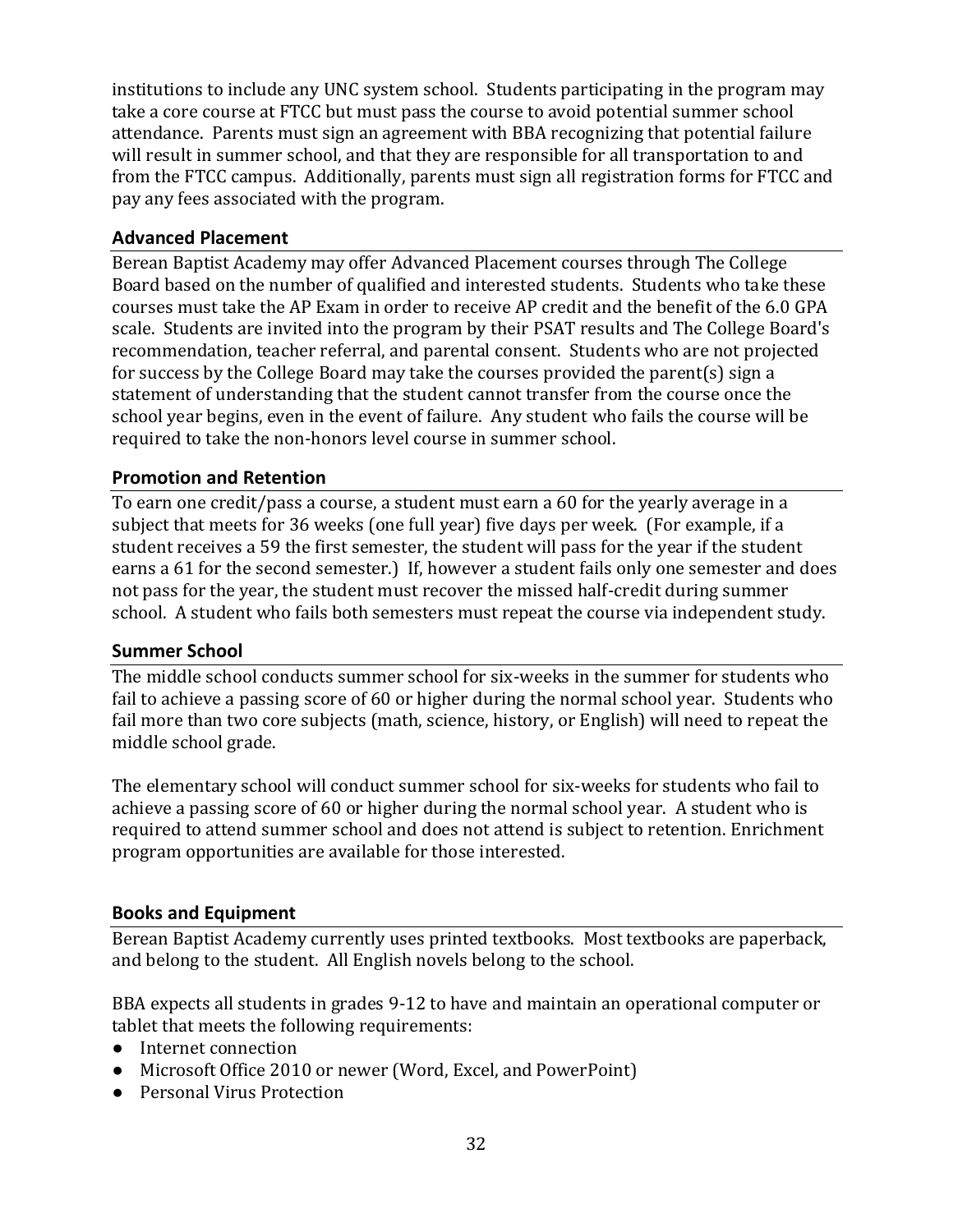Students are financially liable for their own computer systems and any printed books that belong to the school.

#### <span id="page-32-0"></span>**Honors Program**

Many courses are offered in high school as honors courses. Honors courses require additional work beyond non-honors courses. Each course instructor will determine, with administration approval, the content of the course work. The student should expect a heavier workload when taking honors courses. Students will receive invitations into the honors program based upon their Standardized Test scores, teacher recommendation, and previous grades. Students who do not test at or above grade level and earn a "B" or higher during the preceding year are not recommended for honors courses. However, any student may take an honors course provided the parent(s) sign a statement of understanding that the student cannot transfer from the course once the school year begins, even in the event of failure. Students will be awarded grades based upon the 5.0 scale. Should a student fail the course, they will be required to take the non-honors course in summer school.

## <span id="page-32-1"></span>**National Collegiate Athletic Association Eligibility**

Students who may play a college sport must have 16 core courses. Click [http://web1.ncaa.org/ECWR2/NCAA\\_EMS/NCAA.jsp](http://web1.ncaa.org/ECWR2/NCAA_EMS/NCAA.jsp) to access the NCAA Eligibility Center. Enter our school code: 341296 to find BBA courses that meet these requirements.

## <span id="page-32-2"></span>**High School Class Credits**

<span id="page-32-3"></span>**All students are required to earn the indicated credits to graduate high school at Berean Baptist Academy. Classes with an asterisk (\*) have an honors level offering to qualified students.**

#### <span id="page-32-4"></span>**Students Entering Freshman Year in 2018-2019**

#### <span id="page-32-5"></span>*Freshmen*

\*Beginning Literature and Composition \*World History Algebra 1 \*Physical Science Bible Physical Education & Health 1 elective for credit

7 Total Credits

#### <span id="page-32-6"></span>*Sophomores*

\*World Literature and Composition \*American History 1 or Honors \*Biology \*Geometry Bible 2 electives for credit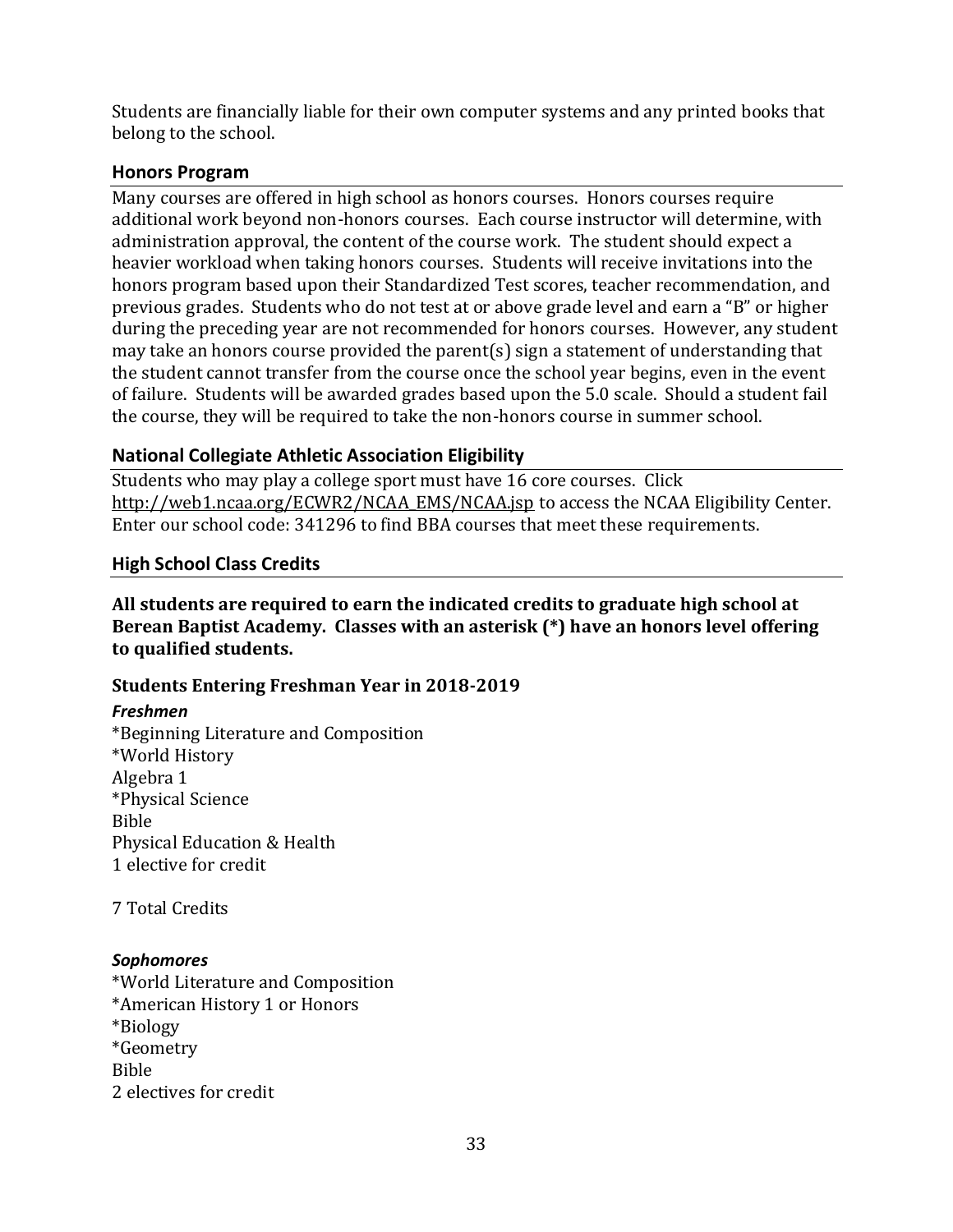## 7 Total Credits

#### <span id="page-33-0"></span>*Junior*

\*American Literature and Composition \*American History 2 \*Algebra 2 \*Chemistry Bible 2 electives for credit

7 Total Credits

#### <span id="page-33-1"></span>*Senior*

\*British Literature and Composition \*Government & Economics \*1 Senior Level Math (Pre-Cal & Trig or Statistics) \*1 Senior Level Science Course Bible 2 electives for credit

7 Total Credits

Summary of Credits required for Class of 2022 and after (Freshmen and after) 4 English 4 Math 4 History 4 Science

2 Foreign Language 2 and 2 Foreign Language 2 and 2 PE & Health 5 Additional Electives

24 Total Credits + 1 Bible Credit per year in attendance 28 Total credits for students who attend BBA all 4 years.

#### <span id="page-33-2"></span>**Courses Required for the Class of 2019 through 2021**

**Sophomores** \*World Literature and Composition \*American History 1 \*Biology \*Geometry Bible 2 electives for credit 7 Total Credits

Junior \*American Literature and Composition \*American History 1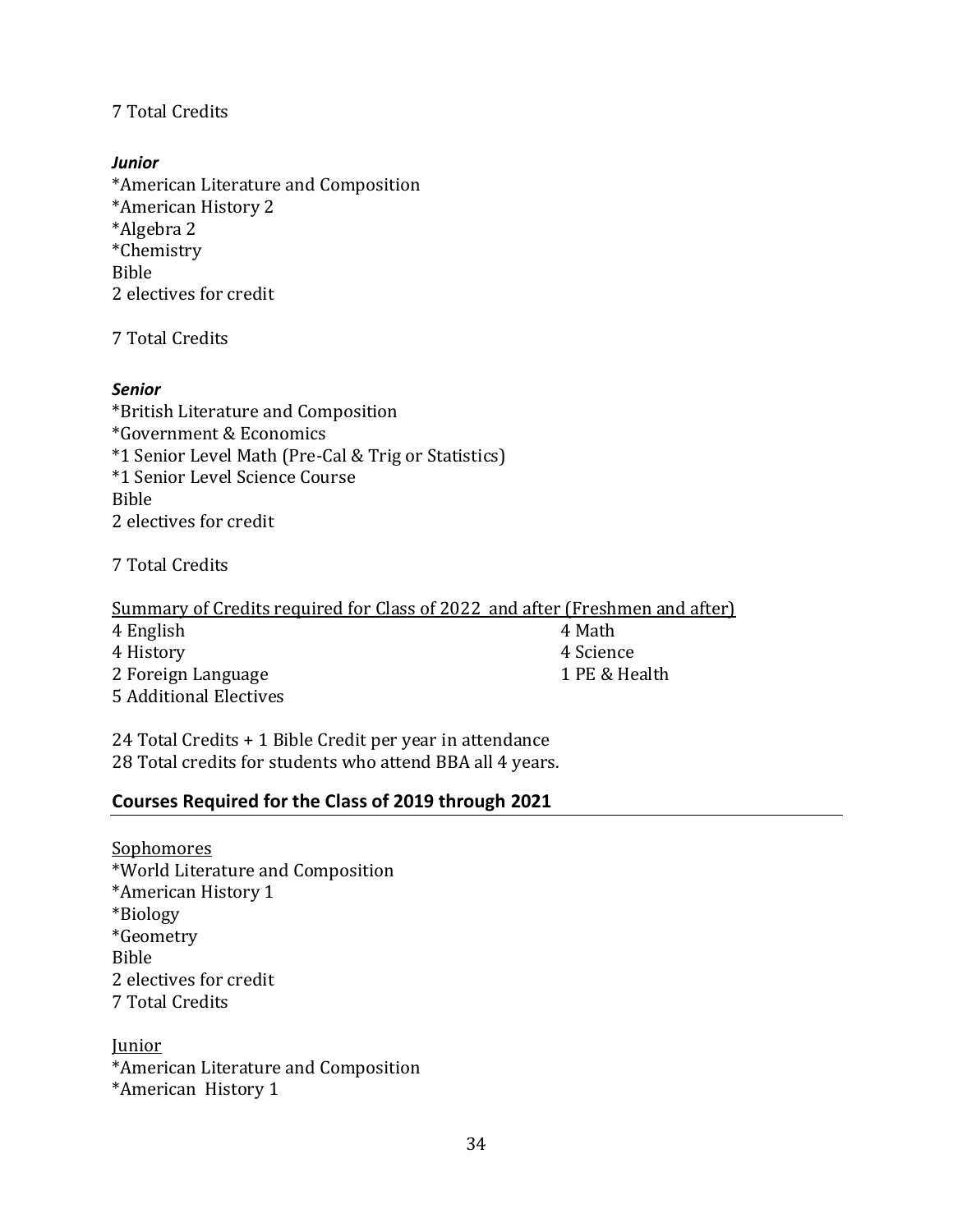\*Algebra 2 \*Chemistry Bible 2 electives for credit 7 Total Credits must be earned – 7 Total Credits Available

#### Senior

\*British Literature and Composition \*Government & Economics \*1 Senior Math (Trig/Stats/Consumer) \*1 Senior Level Science Course Being Offered Bible 2 electives for credit 7 Total Credits must be earned - 7 Total Credits Available

## <span id="page-34-0"></span>**Summary of Credits Required for Graduation (Sophomore through Senior Classes)**

4 English 4 Math 4 History 3 Science (UNC requires 4) 2 Foreign Language 2 and Health 4 Additional Electives

22 Total Credits + 1 Bible Credit per year in attendance 26 Total credits for students who attend BBA all 4 years.

## <span id="page-34-1"></span>**Special Considerations**

Students may satisfy elective credits through the Fayetteville Technical Community College's High School Connection program while earning college credits. Students who desire to enter UNC system schools must take physics, trigonometry or statistics, and two years of foreign language electives (two-years of the same language is preferred).

## <span id="page-34-2"></span>**Graduation Honors**

## <span id="page-34-3"></span>**Valedictorian and Salutatorian**

For the graduating class of **2016-2019** the valedictorian and salutatorian must have the following qualifications:

- The highest two GPAs respectively
- Taken 75% of all Honors and Advanced Placement courses
- Attended BBA for their Junior and Senior Year as full-time students
- Only Fayetteville Tech Community College "college transfer" courses can apply to this competition

For the graduating class of **2020 and beyond** the valedictorian and salutatorian must have the following qualifications:

- The highest two GPAs respectively
- Attended BBA for their Junior and Senior Year as full-time students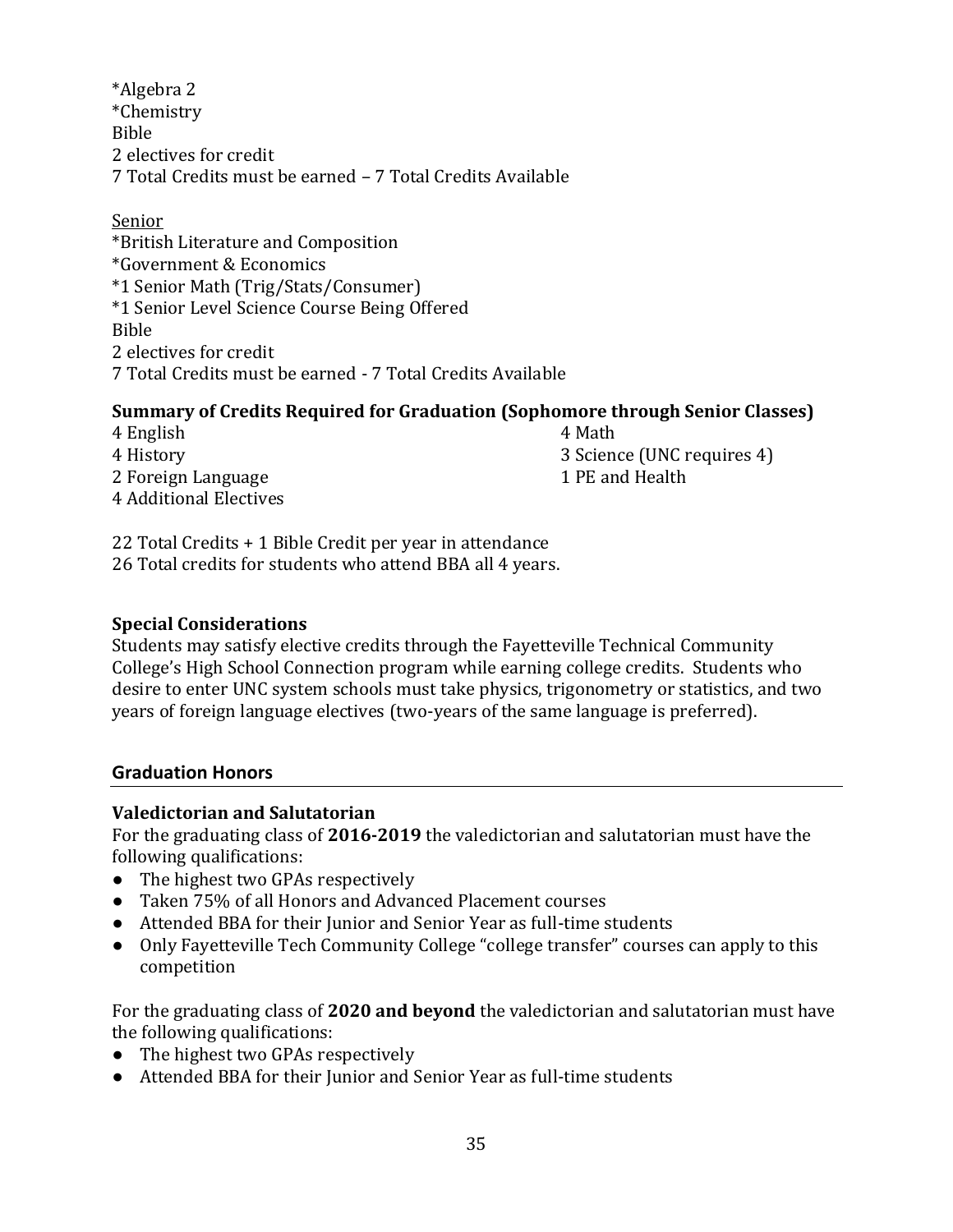#### <span id="page-35-0"></span>**Distinguished Honor Graduates**

Students whose GPA exceeds 3.5 on the unweighted scale will be recognized as "Distinguished Honor Graduates" during the graduation ceremony and program.

#### <span id="page-35-1"></span>**Honor Graduates**

Students whose GPA exceeds 3.0 on the unweighted scale will be recognized as "Honor Graduates" during the graduation ceremony and program.

#### <span id="page-35-2"></span>**Biblical Worldview Award**

All seniors are required to write a comprehensive final paper early in the 4th quarter that analyzes a teacher-approved book selected from the BBA literary canon. The analysis will include at least a 2-page literature review, a 2-page historical analysis, and a 2-page theological analysis. Students will present and defend their paper to a review board who will determine who has demonstrated a strong Biblical worldview worthy of recognition during the graduation ceremony. Students will turn in the analysis on the first Friday (that is a school day) in April. The student will defend their graded analysis during English the first full week of May.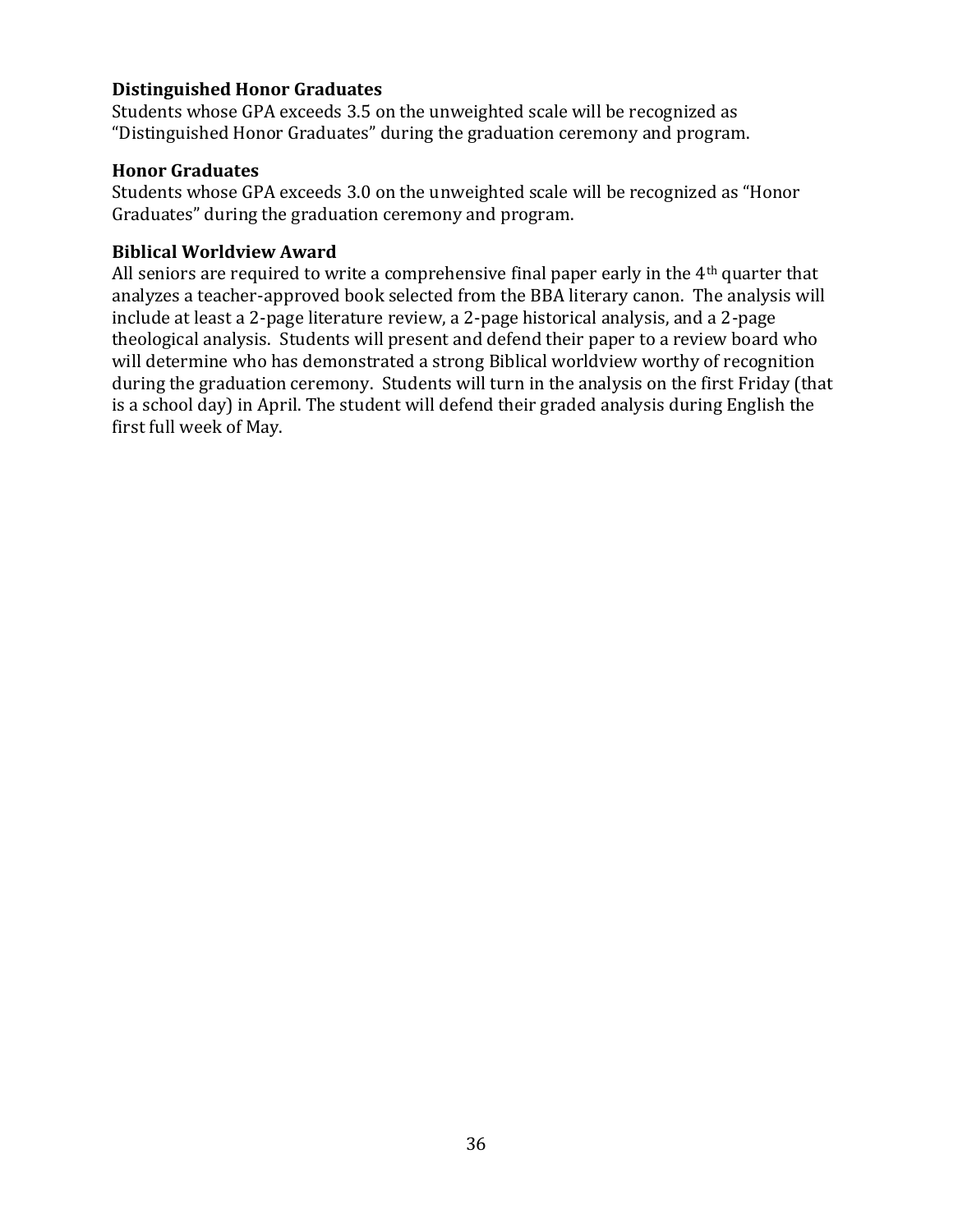## **Dress Code**

#### <span id="page-36-1"></span><span id="page-36-0"></span>**General Guidelines for Dress and Appearance**

Berean Baptist Academy desires to present an appearance that reflects a person who is capable of discerning appropriateness and modesty and who is prepared to work in a professional environment. The uniform/dress code is reflective of the philosophies of Berean Baptist Church and Academy. The principals have the final word on any questions concerning uniform/dress code violations or questions.

The uniform/dress code applies when students are on campus during the school day, in extended care, on field trips, or at athletic activities as a student-athlete. The uniform/dress code may be relaxed for special events and activities. Students must arrive, remain, and leave school in approved attire. A student must meet the appropriate school dress code at all times on campus and for attendance at any school function on or off campus. This includes summer camps and Driver's Education courses offered on campus.

When students are allowed to wear non-uniform items, we ask parents to understand that like the U.S. Military, our professional medical community, and other organizations, we hold an appearance standard that best reflects Berean Baptist Academy and to choose clothing items wisely. If a student wears an item or any items that do not reflect Berean Baptist Academy's organizational appearance, they may be asked to change clothing or not to wear an item in the future.

#### <span id="page-36-2"></span>**General Guidelines**

#### <span id="page-36-3"></span>**All Students**

- Tattoos are not acceptable, whether permanent or temporary.
- Body piercing is not permitted (except for girls' ears).
- Uniforms must have a proper fit.
- Shoes that have laces must be laced and tied, and all footwear must have a proper fit.
- BBA/BBC t-shirts may be worn on Fridays.
- Hats may not be worn on campus during school hours (8:00-3:15).

#### <span id="page-36-4"></span>**Girls**

• Girls' hair must present a neat, conservative, and professional appearance. Faddish and exaggerated styles to include shaved portions of the scalp other than the neckline, designs cut in the hair, and unbalanced or lopsided hairstyles are prohibited. Bangs should not fall over the students' eyes. Hair colors must be of a natural color. Hair holding devices are authorized provided that are not excessively large, excessively ornate, or athletic in nature (unless in Physical Education). Small bows, designs, and embellishments are authorized. All hair devices when worn should not by themselves or by how they hold the hair prevent or impede another student's ability to see instructional material in the classroom. Braids, cornrows,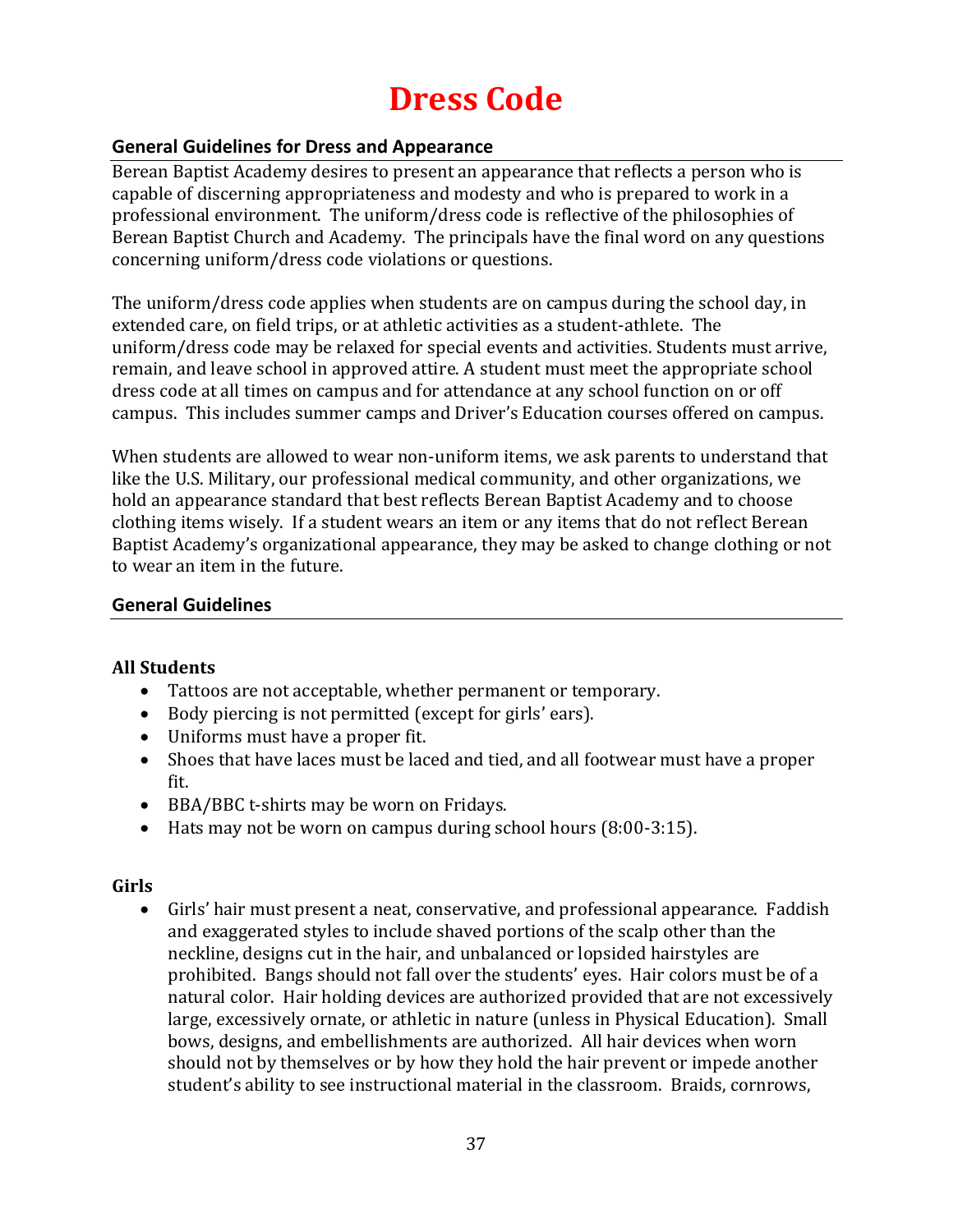and twists should be of uniform dimension and be neat in appearance. Hair extensions should have the same general appearance as the student's natural hair.

● Proper age appropriate undergarments must be worn at all times. No underwear lines or bra straps may show.

## <span id="page-37-0"></span>**Boys**

• Boys' hair must present a neat and conservative appearance. Haircuts are to be traditional and masculine in nature. Hair must not cover any portion of the ear and must be worn above the eyebrows. No braids, dreadlocks, ponytails, man buns, cornrows, designs, or faddish haircuts will be allowed. Hair coloring or dyeing and extreme hairstyles are not permitted. A single part that does not curve or create a design may be cut into the hair at the point where a traditional part would be combed into the hair. Hair length may not exceed two inches from the scalp. Flattops, undercuts, and burst fades should have a tapered transition without a distinguishable line where the hair changes length.

The following pictures depict acceptable hairstyles that present a proper transition:



The following pictures depict unacceptable hairstyles that do not present a proper transition:



- Boys must be clean-shaven. Sideburns may not be below the bottom of the ear.
- Boys may not wear earrings on campus at any time or at school-related events on or off campus. Any necklace that is worn should be tucked in the shirt at all times.
- Young men must wear shoes, socks, and belts. They may not wear sandals.

## <span id="page-37-1"></span>**K5-5 th Grades**

The Elementary School wears uniforms that abides by the general guidelines of the High School dress code.

## <span id="page-37-2"></span>**Elementary Only Variations:**

• Boys may wear the black, blue or khaki uniform pants or shorts with either the red, black, or white school polo shirt. Specific uniform brand pants may be purchased through the uniform companies.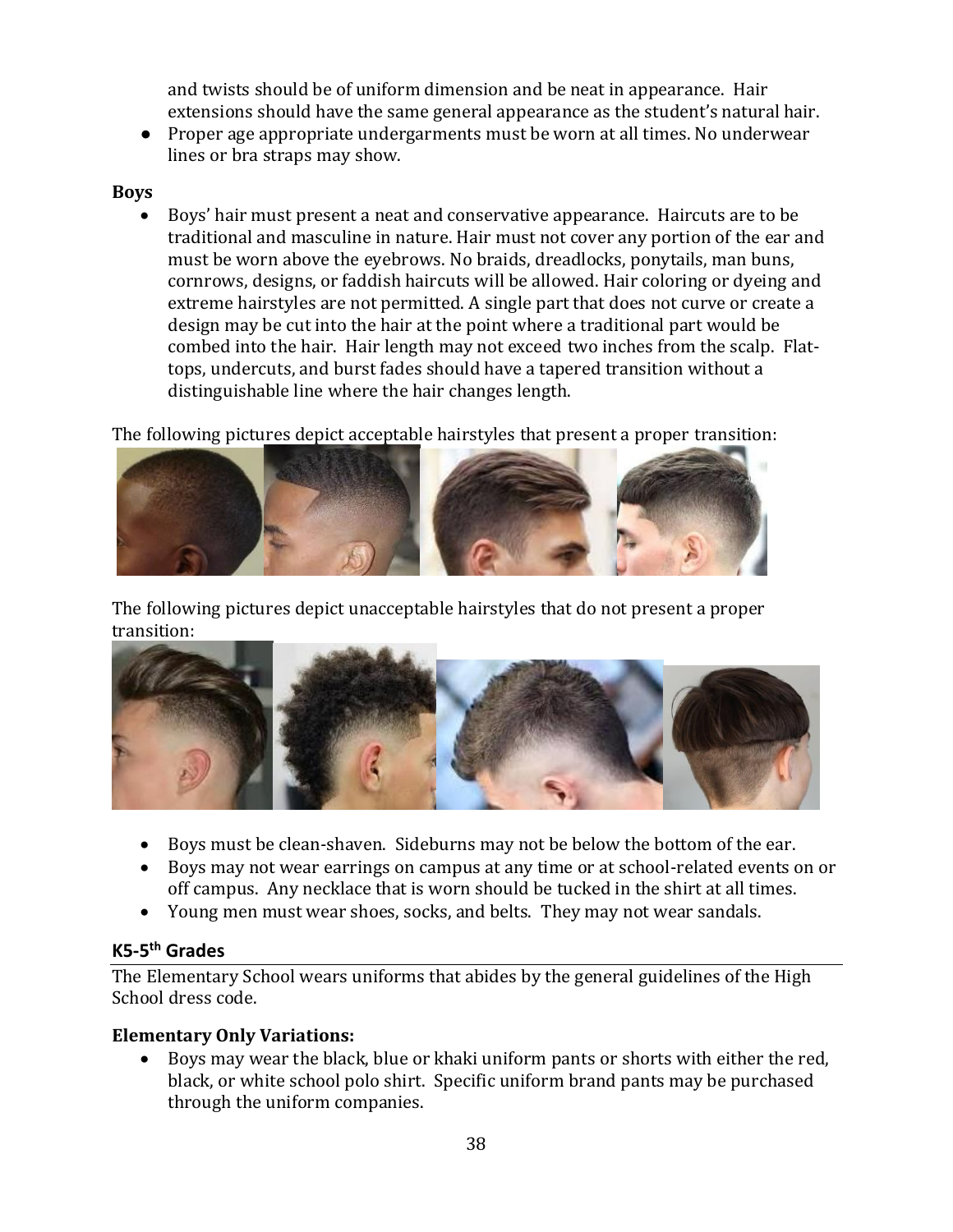- Girls may wear the plaid uniform jumper (reaching to atleast the top of the knee) and a matching shirt. Girls may also wear a black or khaki skort, pants, or capris with either the red, black, or white school polo. Socks, anklets, or tights that coordinate with the uniform should be worn. Shorts under the jumper are required. Young ladies who do not wear shorts under their jumpers may not use the playground equipment or participate in P.E.
- For safety, Elementary Student shoes must be closed toe for both genders. Girls sandals must have a back strap.
- For safety, Girls in grades 2 and below are not allowed to wear hoops or earrings that dangle. If worn, the student will be asked to remove the earrings.
- AWANA shirts may be worn on Wednesdays for students who participate in the BBC AWANA program.

## <span id="page-38-0"></span>**6th-8th Grades**

The Middle School wears uniforms that abide by the general guidelines of the High School dress code.

## <span id="page-38-1"></span>**Middle School Only Variations:**

- Only Academy jackets may be worn inside the classroom.
- BBA Polo is the uniform top for Mondays through Thursdays. Students may wear a BBA/BBC designed t-shirt on Fridays. Students may purchase the polo, by ordering them through the coffee shop (for dry fit), in any color from one of the uniform suppliers. All knit options will be available for purchase in the coffee shop. All clothing should be loose fitting, not tight, or clingy.

## <span id="page-38-2"></span>**6th-8th Grade Girls**

- Young ladies may wear skirts, slacks, capris, or knee-length shorts during the school day.
- The top of the pants must be at or near the normal waistline. All slacks, capris, shorts, and skirts should be khaki, blue, or black in color.
- Jeans and "skinny" pants are not allowed. Velour lounge pants, sweat pants, and pajama-type pants are not permitted.

## <span id="page-38-3"></span>**6th-8th Boys**

- Young men in grades 6-8 must wear Dockers-like slacks, knee-length shorts, cargo shorts, or cargo pants during school hours.
- All pants and shorts must be khaki, blue, or black. Pants may not be denim or denim in appearance. Jeans of any color are not permitted.
- "Skinny" pants are not permitted. Elastic waistbands or leg cuffs are not permitted. Pants must be long, straight, relaxed, or loose fit pants that fit properly, are clean, and are in good condition. Pants may not have any holes or frays.
- Pants must be worn at or near the waistline.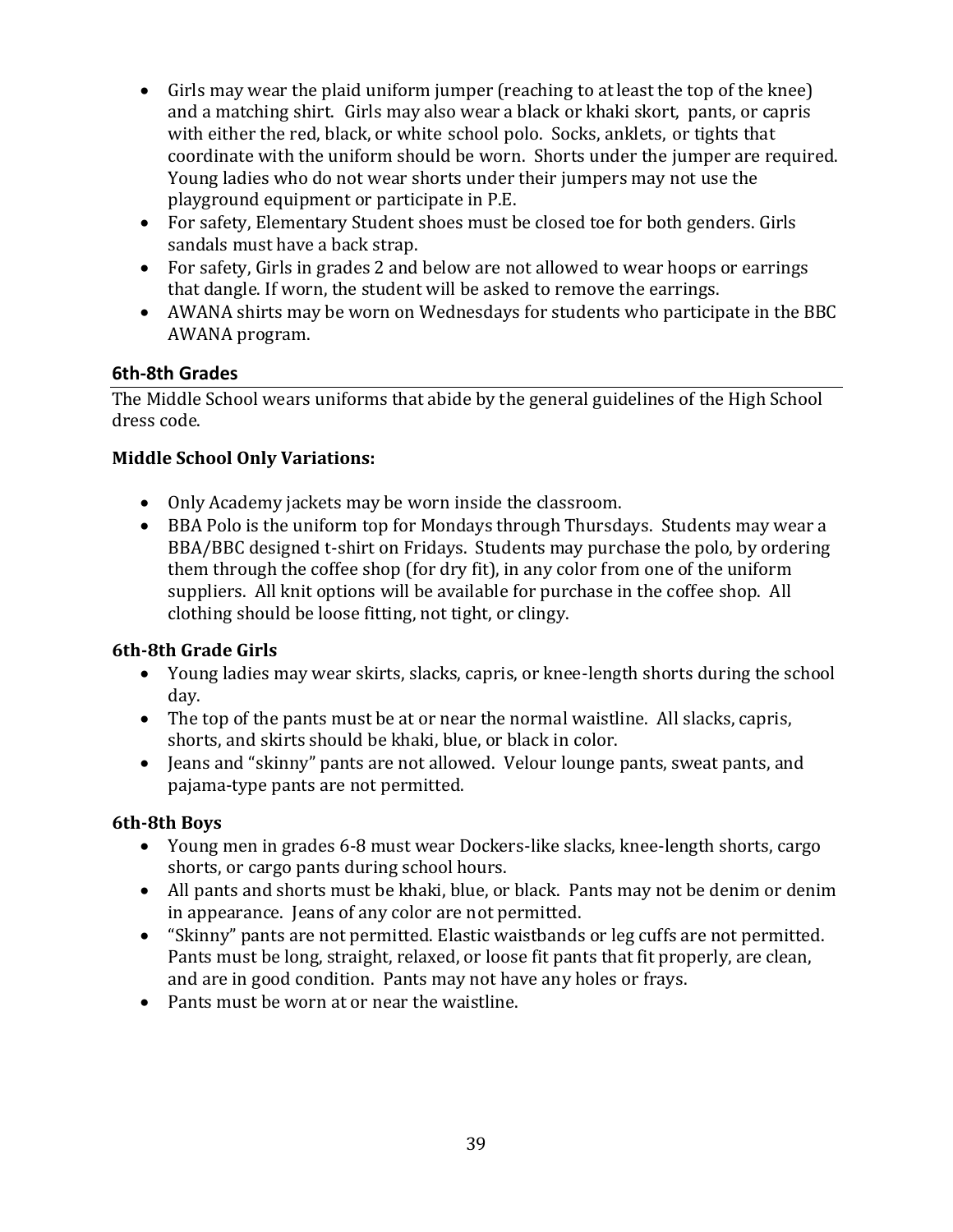#### <span id="page-39-0"></span>**Middle School Friday Dress**

• A student may wear any BBA/BBC t-shirt, sweatshirt, or hoodie untucked as a reward for no uniform violations. A student may wear denim on Friday provided pants and shorts follow the dress code for tightness and length.

#### <span id="page-39-1"></span>**9th-12th Grades**

#### <span id="page-39-2"></span>**9th-12 Grade Girls**

• Ladies may wear skirts, slacks, capris, or walking shorts during the school day purchased from any store. Slacks must be loose fit (not fitting close to the body; not tight), and free of holes or frays. Jeans or jean skirts are not permitted Monday through Thursday. Jeans are defined as any pants of any color and material that has external pockets in the rear of the garment and/or have a metal rivet near the front pocket. Many companies like Levi's makes colored pants that would match in color pants worn in the "Docker" style but are still designed as jeans. "Skinny" pants are not permitted. The following pants are an example of colored skinny pants that are not permitted.



• Pants must be worn at or near the waistline. The length of shorts, when worn in the normal designed position (not rolled at the waist), must rise no higher than one dollar bill width from the top of the kneecap when standing. The hemline, slit, or bottom of the dress or skirt may not rise higher than one dollar bill width from the top of the kneecap when standing. Slits must be sewn (not pinned). If leggings are worn, the dress or skirt must still reach the minimum length. The fit of the skirt must allow the student to sit modestly. The following skirt is a good example of proper length and fit.



•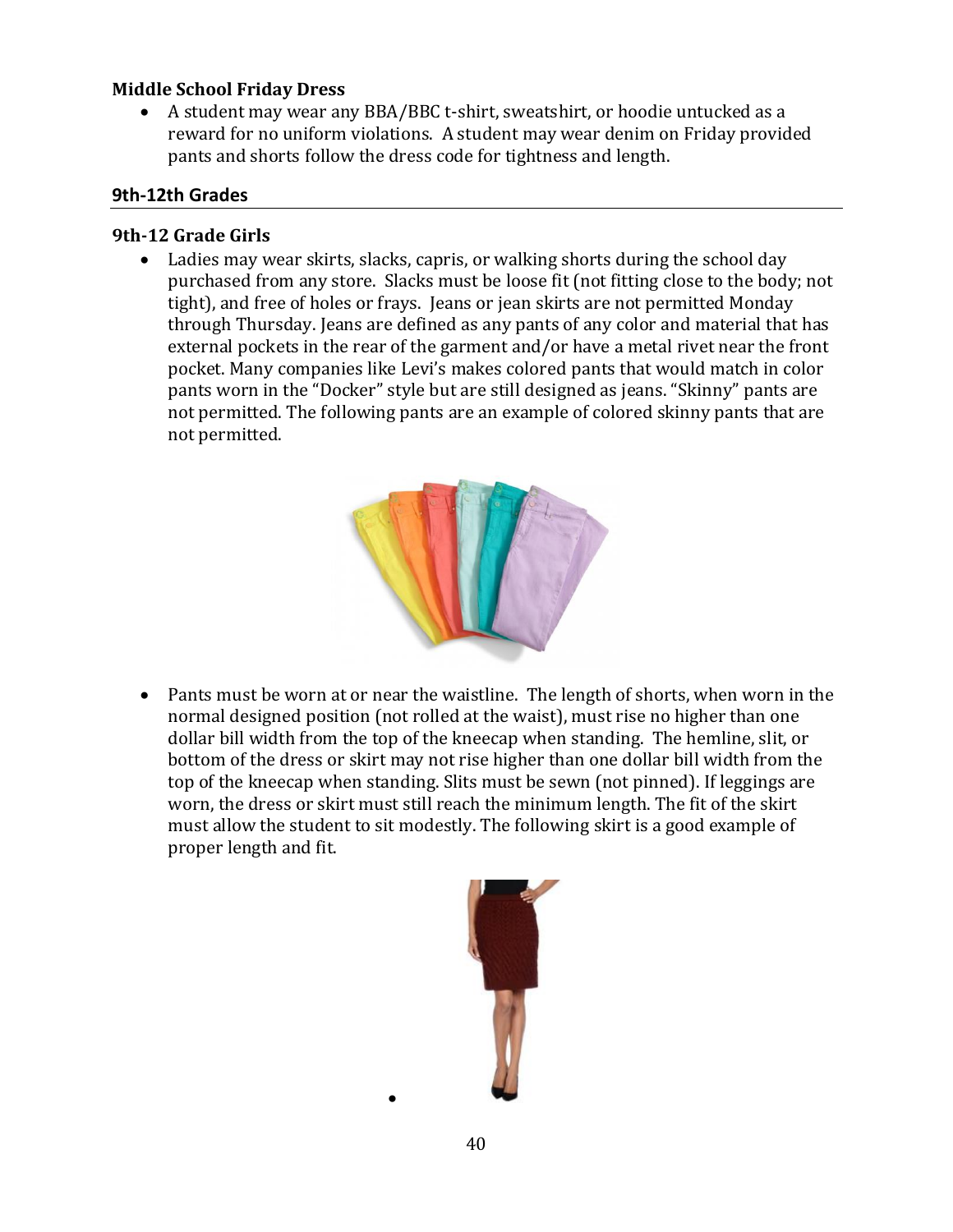- The shoulders and the front and back torso must always be covered. No cleavage may be visible.
- The neckline shall extend no lower than three fingers from the indention where the neck meets the breastbone. All tops must fit modestly loose but not gap open in a revealing nature. No cleavage may be visible. Off the shoulder tops are not allowed. Racer back tops are not allowed. Blouses and shirts must extend beyond the waistline of the lower garment when hands are raised. The midsection cannot be visible at any time.
- Proper undergarments must be worn at all times. No underwear lines or bra straps may show.
- Sheer garments may not be worn. Undergarments may not be seen through outer tops.
- T-Shirts, sweatshirts, hoodies, to include BBA and BBC shirts, are not authorized for wear Monday through Thursday.
- Girls are to wear safe and appropriate footwear. Platform shoes and heels that exceed 2 inches are not permitted. Excessive fringes, fur, and decorative designs are not permitted. Flip-Flop Style beach shoes are not permitted

## <span id="page-40-0"></span>**9th-12th Grade Boys**

- Boys may wear Dockers-like pants, walking shorts, cargo shorts, or cargo pants in any color during school hours. Pants must be a loose fit (not fitting close to the body; not tight), and free of holes or frays. Jeans or jean shorts of any color are not permitted Monday through Thursday. Jeans are defined as any pants of any color and material that has external pockets in the rear of the garment and/or have a metal rivet near the front pocket. Many companies like Levi's makes colored pants that would match in color pants worn in the "Docker" style but are still designed as jeans. "Skinny" pants are not permitted.
- The following pants are an example of pants that are not permitted.





• Gentlemen are not allowed to wear joggers. Jogger style pants are pants that have elastic cuffs at the bottom of the pants leg and/or an elastic waistband or drawstring.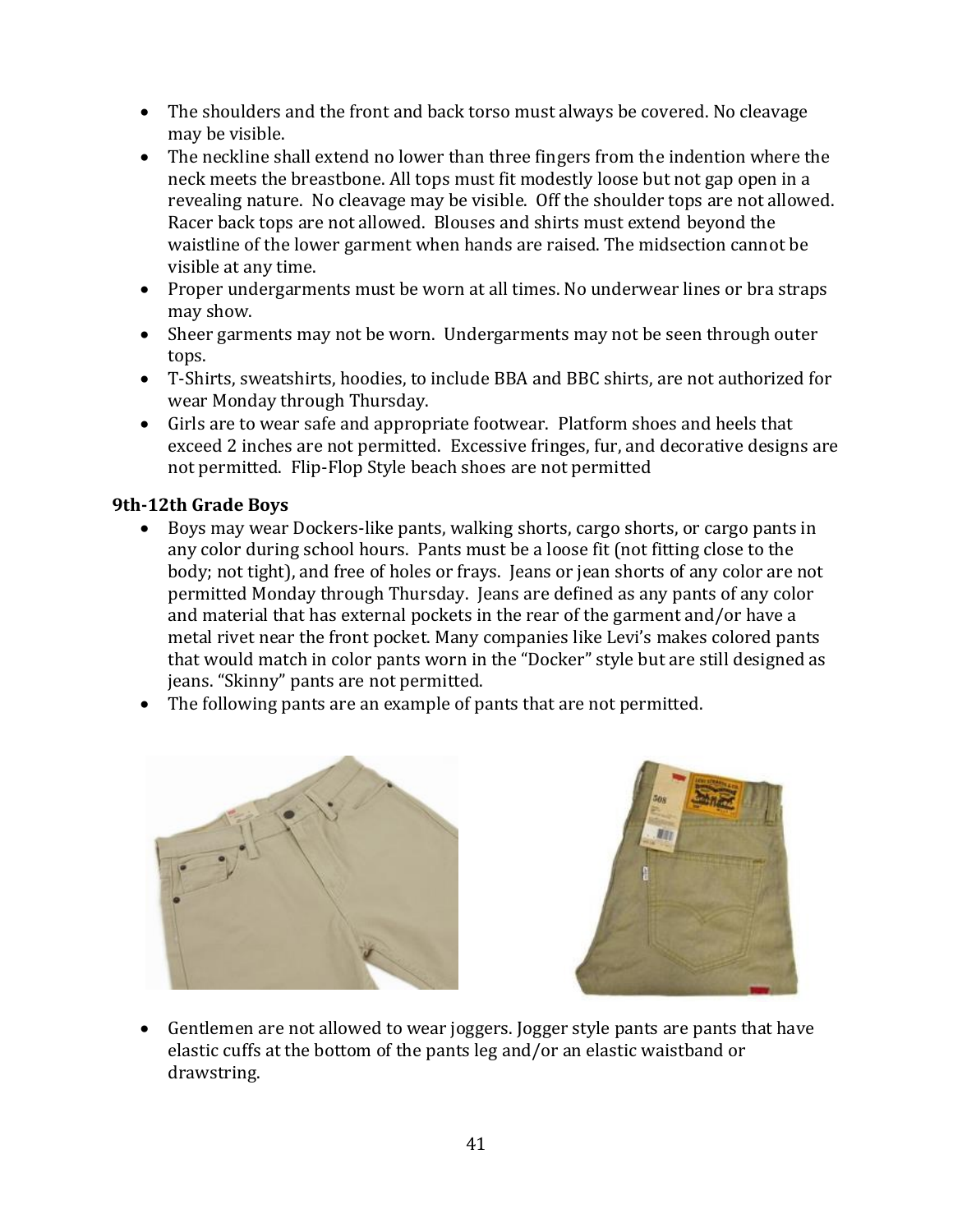

- Gentlemen may not wear pants that rise above the ankle bone.
- Pants must be worn at or near the waistline.
- All shirts must contain sleeves. All shirts must have a collar. All collared shirts must be tucked into the pants and belts must be worn. All shirts must fit loosely and may not be tight.
- T-shirts, sweatshirts, hoodies, to include BBA and BBC shirts, may not be worn Monday through Thursday.
- Non-hooded jackets may be worn any day.

#### <span id="page-41-0"></span>**High School Friday Dress**

- Athletes may wear their uniform jersey when a game is played at home on a Friday. The student is responsible for any damage that may occur to the jersey during the day.
- All students may wear any BBA/BBC t-shirt, sweatshirt, or hoodie untucked as a reward for no uniform violations. All students may wear denim on Friday provided pants and shorts follow the dress code for tightness and length.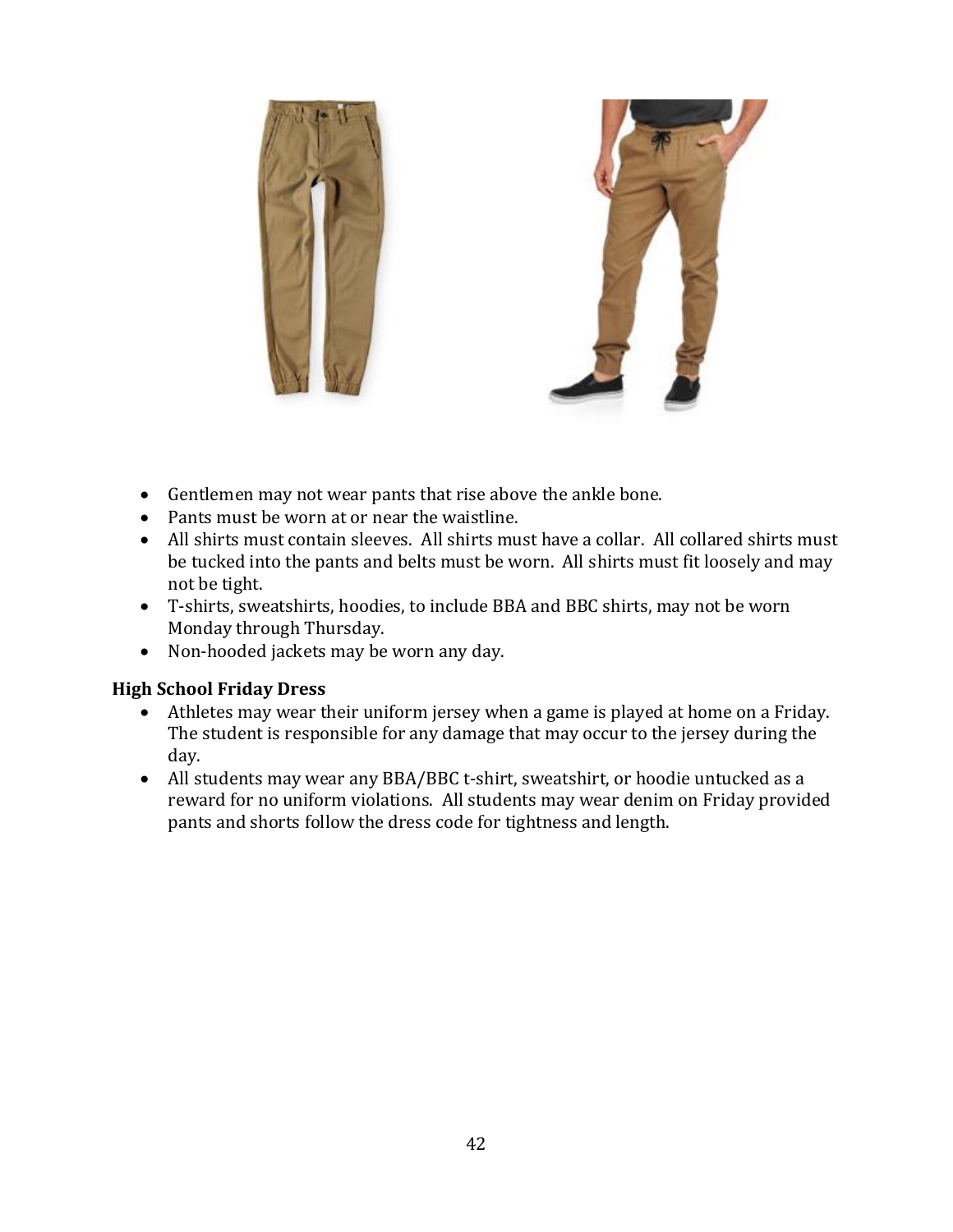## **Behavior Policies**

## <span id="page-42-1"></span><span id="page-42-0"></span>**Authority of the School**

The school has the authority over the students from the time they arrive on campus each morning until the students depart campus at the end of the day. This includes any schoolrelated activity regardless of time or location (i.e. sporting events).

While the school does not have authority over students outside of the school day and activities, the consequences of their conduct may extend to any occurrence which reflects adversely on the good name or reputation of the school even if an event occurs outside of school activities. Students are reminded that any faculty or staff member has the authority to correct unruly individuals at any place and at any time. Therefore, by enrolling their children, parents agree to support the school's student/behavior policies as articulated.

## <span id="page-42-2"></span>**Student Servant Leadership**

BBA is dedicated to training servant-leaders for the Kingdom of God at the Academy. Therefore, we are just as committed to character development as intellectual learning—we believe both are essential parts of God's sanctifying work in the life of a disciple of Christ. For our example, the Lord Jesus modeled the ultimate servant leadership when He washed the feet of the disciples. Moreover, He modeled for us the truth that leaders lead by serving others (Mark 10:44).

Students at the Academy will be expected to serve in numerous ways. These acts of service are all designed to teach them the importance of living to help others and the importance of a solid work ethic. Students will be expected to help with a variety of age-appropriate, safe tasks to enhance and support the school. The tasks could involve the setup and takedown of chairs, tables, and other things as needed. Tasks might include helping other students with a newly taught concept or supporting teachers as aides. Students could also be asked to vacuum, wipe down boards, desks, tables, or take out the trash. Other tasks may include making copies, organizing bookshelves, answering the phone, filing documents, or working in the office. All of these tasks are similar to the chores children would be expected to do in their homes. Parents who object to their children being in an atmosphere that stresses the biblical philosophy of servant-leadership ideas may wish to consider another school.

We believe that learning to do these tasks to the glory of God is an essential part of the students' character development and better prepares them for what God has for them in the future. This volunteer work also helps reduce the cost of operating the school and helps keeps tuition at a minimum.

## <span id="page-42-3"></span>**General Behavior Expectations**

A high standard of conduct is required of each student for the purpose of maintaining order and building Christ-like character. Therefore, all students must:

- Be obedient to all classroom and school rules
- Exhibit an attitude of respect toward individuals and property
- Be honest and trustworthy
- Attend all classes daily and be on time unless appropriately excused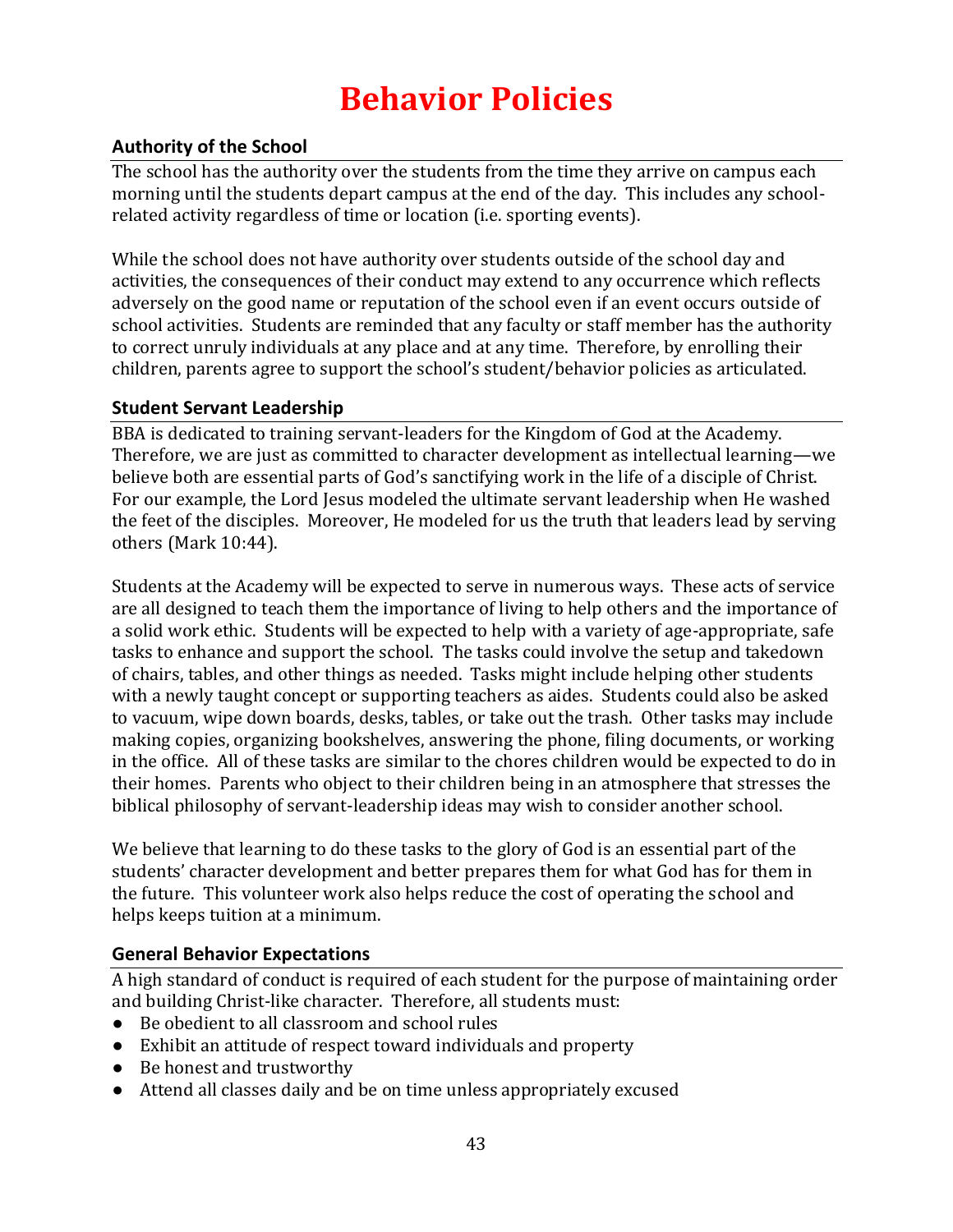- Be prepared for each class
- Be properly dressed

## <span id="page-43-0"></span>**Bullying and Harassment**

The United States government defines bullying as unwanted, aggressive behavior among school-aged children that involve a real or perceived power imbalance. In order to be considered bullying, the behavior must be aggressive and include:

- An Imbalance of Power: Kids who bully use their power—such as physical strength, access to embarrassing information, or popularity—to control or harm others. Power imbalances can change over time and in different situations, even if they involve the same people.
- Repetition: Bullying behaviors happen more than once or have the potential to happen more than once.

Bullying includes actions such as:

- Sarcastic "compliments" about another student's personal appearance
- Pointed questions intended to embarrass or humiliate
- Mocking, taunting, or belittling
- Non-verbal threats and/or intimidation such as taking an aggressive posture towards a person
- Demeaning humor relating to a student's race, gender, ethnicity, or personal characteristics
- Blackmail, extortion, demands for protection, money, or other involuntary donations
- Blocking access to school property or facilities
- Deliberate physical contact or injury to person or property
- Stealing or hiding books or belongings
- Threats of harm to students, possessions, or others
- Spreading rumors

 $\overline{\phantom{a}}$ 

● Excluding someone from a group on purpose.<sup>1</sup>

Berean Baptist Academy complies with the NC laws against bullying and cyber bullying (G.S. 115-407.15 & G.S. 14-458.1). Additionally, BBA investigates all accusations of sexual harassment and refers offenders to local authorities.

Those who are bullied or harassed or witness one of these actions are encouraged to report the incident immediately. Reports can be directed to any member of the school faculty. The faculty will convey the report to the administration and they will begin an investigation within 72 hours of notification. All reasonable measures will be exercised to ensure resolution occurs in a timely manner so that justice is not rushed or delayed.

<sup>1</sup> Bullying Definition. *Stopbullying.gov*. Retrieved from

<http://www.stopbullying.gov/what-is-bullying/definition/index.html> on December 3, 2013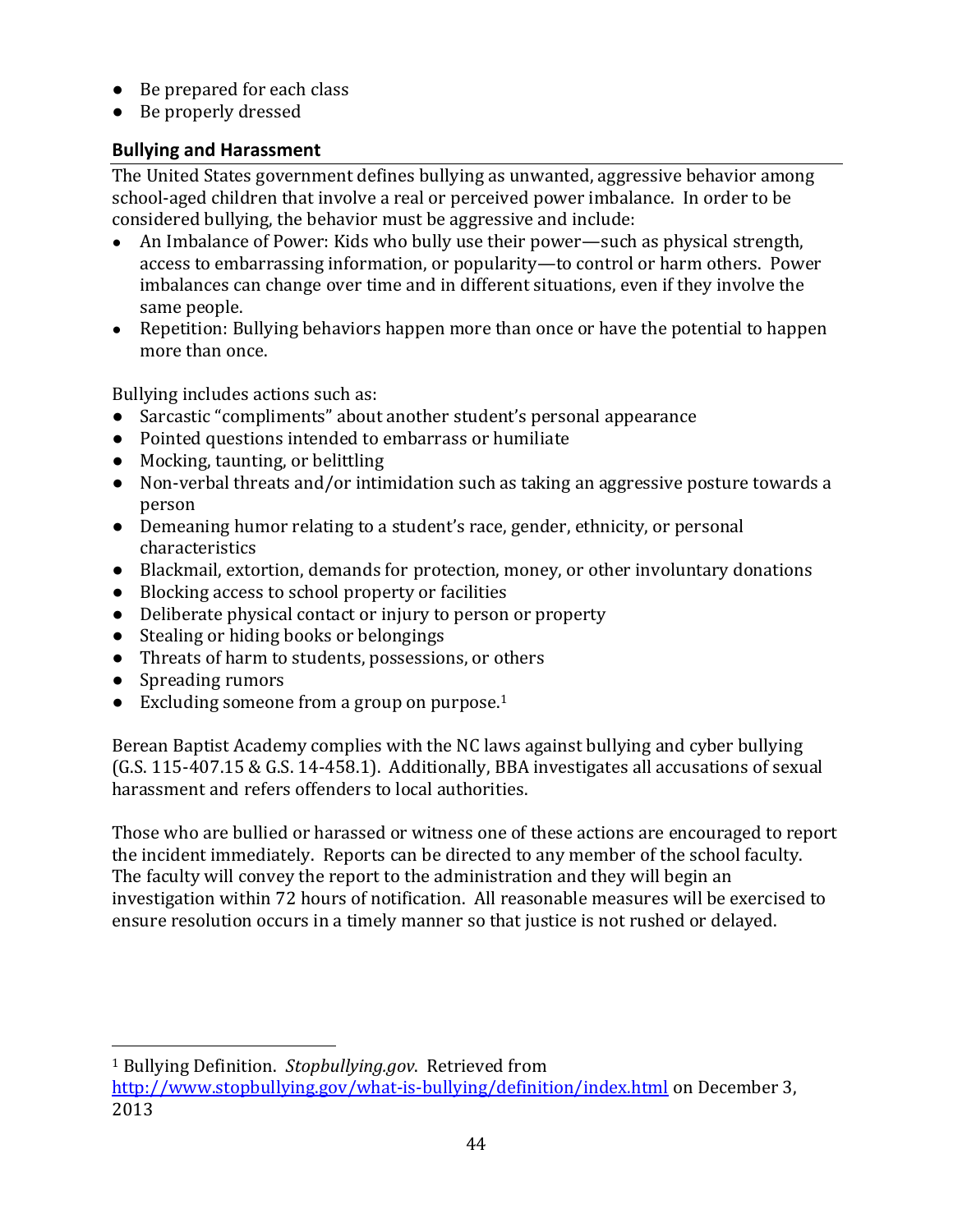## <span id="page-44-0"></span>**Cyber Bullying**

Cyber bullying is the use of computers, websites, the Internet, cell phones, text messaging, chat rooms, and/or instant messaging to ridicule, harass, intimidate, humiliate, or otherwise bully another student.

#### <span id="page-44-1"></span>**Cheating**

Cheating involves taking information from some outside source and presenting it as if it came from the student's own mind. Cheating is also determined by the nature of the assignment. Unless specified by the teacher, all work is to be considered non-collaborative and should be treated as a solo assignment and not a group assignment. If it is determined that a student has indeed cheated, the following actions will be taken:

- The student will receive a zero (0) on the assignment, project, or test.
- In addition to receiving a zero, the student must still complete the assignment or project to receive yearly/semester credit for the class.
- The principal will be notified and will confer with the student.
- The parents will be notified.
- If the student holds any leadership position in a class, club, or athletic team, he/she may lose his/her position, as well as academic honors or awards.

## <span id="page-44-2"></span>**Corporal Punishment for K5-5th Grade**

The administration, school board, and faculty strongly support the Scriptural admonition of Biblical discipline, which sometimes includes corporal correction when a child's behavior warrants it; however, none of our personnel will act in the place of the parent to administer corporal correction.

On occasion when discipline problems arise, either flagrant or on a continuing basis, and other methods of discipline are not effective, the parents of the students will be called to come to the school and administer corporal correction or if they prefer, take their child out for a day. In most cases, if the parent chooses to administer corporal correction, the child may return to class. If the parent chooses not to administer corporal correction or chooses not to respond, then the student may not return to school for at least one day. Some of the areas in which corporal correction may be required are disobedience, disrespect, willful defiance or temper tantrums, fighting, destruction of property, and cursing or profanity.

#### <span id="page-44-3"></span>**Detention**

Detentions will involve specific responsibilities, and there will be a charge equal to the Extended Care fee for each weekday of detention served. A Saturday detention will be served from 8:00 a.m. until 12:00 p.m., and there will be a \$40.00 charge per day served.

#### <span id="page-44-4"></span>**Locker and Reasonable Suspicion Searches**

While each student's locker is considered private and off-limits to other students, we reserve the right to search any property of the student if a staff member suspects any illegal or unauthorized materials or any prohibited activities. This search may include, but is not limited to, automobiles, backpacks, purses, pockets, lockers, desks, offices, and the person. Such a search may be conducted without prior notification of the student or parents. By registering a child in Berean Baptist Academy, parents give consent to such searches.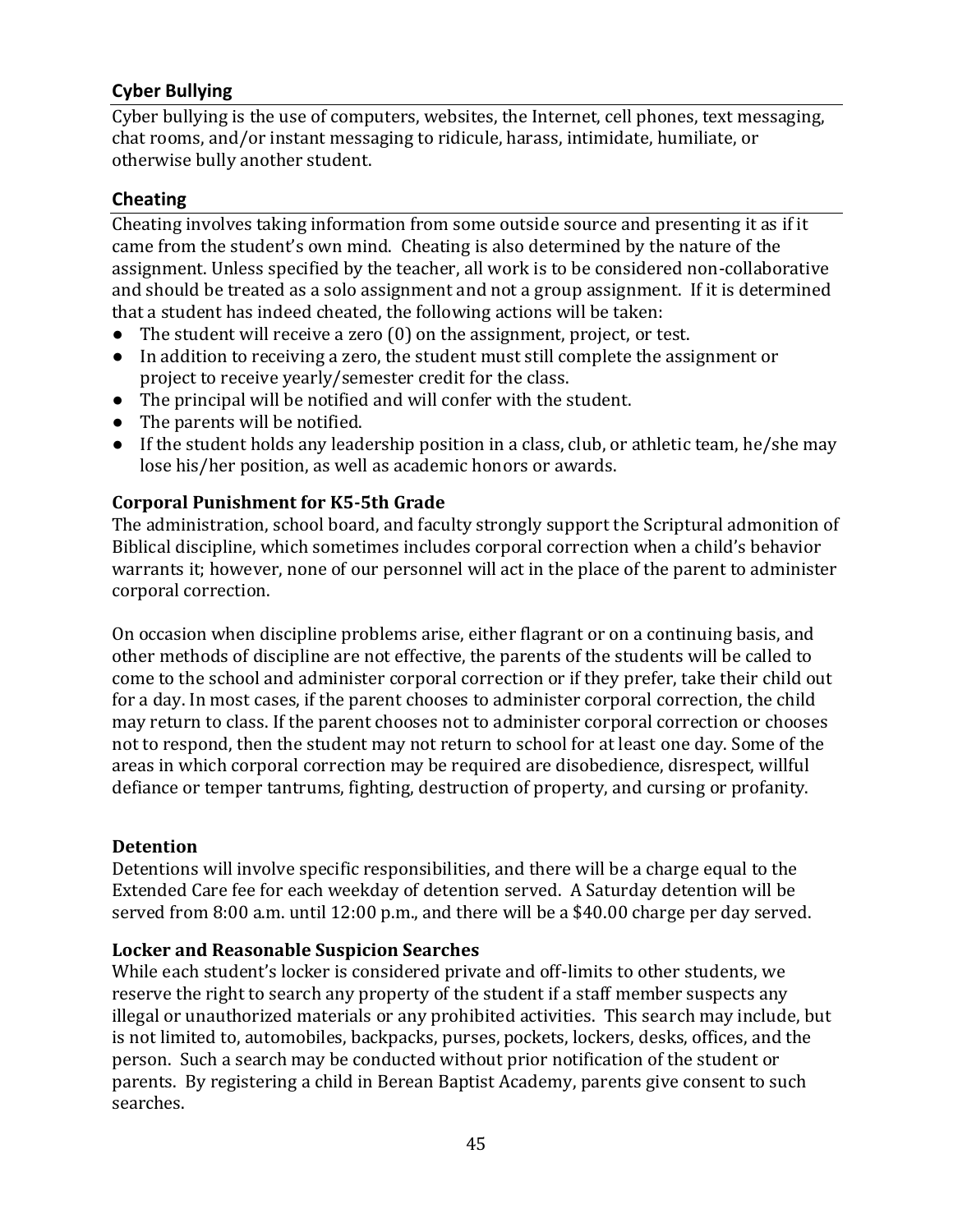#### <span id="page-45-0"></span>**Zero Tolerance Policies**

#### **BBA has zero tolerance for weapons, alcohol, drugs, immorality, and bullying.**

#### <span id="page-45-1"></span>*Alcohol and Drugs*

Berean Baptist Academy may dismiss students for involvement in any alcohol or drug related incidents. BBA does not condone social media references to these items and students who appear to be using or involved in the use of either item may be dismissed from the Academy.

#### <span id="page-45-2"></span>*Sexting and Sexual Misconduct*

Sexting is the sending, receiving, or forwarding of sexually explicit messages, photos, or images via cell phone, computer, or any other digital device. Students engaged in such activities are subject to state laws and school discipline. Violation of this policy, whether on or off campus, may result in expulsion and the notification of local law enforcement. Likewise, students engaged in physical misconduct may be dismissed from the Academy. In all cases, the parents of all parties will be notified.

#### <span id="page-45-3"></span>*Sexual Immorality*

Any BBA student who is engaged in a sexually immoral relationship or who has engaged in a sexually immoral relationship during the school year will be subject to corrective action ranging from a ten-day suspension with probation to dismissal from the Academy.

Students who are dismissed from the Academy will not be allowed to withdraw from the Academy with credits earned, but will be allowed to attend summer school to recover credits for courses required for grade progression. Students who are allowed to continue attendance on probation will not be allowed to attend any off-campus events, participate in sports for one full season and any partial season (if discovered during a season), and will be removed from any offices and honor societies.

#### <span id="page-45-4"></span>*Threatening, Intimidating, or Causing Bodily Harm*

These actions may fall under bullying and/or fighting. If the administration believes that the actions qualify as either bullying or fighting, then the student may receive anywhere from detentions to expulsion depending on the nature of the incident or incidents.

#### <span id="page-45-5"></span>*Weapons*

Berean Baptist Academy will issue corrective discipline when students bring a firearm, training firearm, or knives to school. Students who bring a small pocket style knife or a training firearm, such as an airsoft gun or BB gun, will receive at a minimum a school suspension. Students who bring larger hunting style knives may be dismissed from the Academy. Students who bring a firearm to school will be dismissed from the Academy and local law enforcement will be contacted.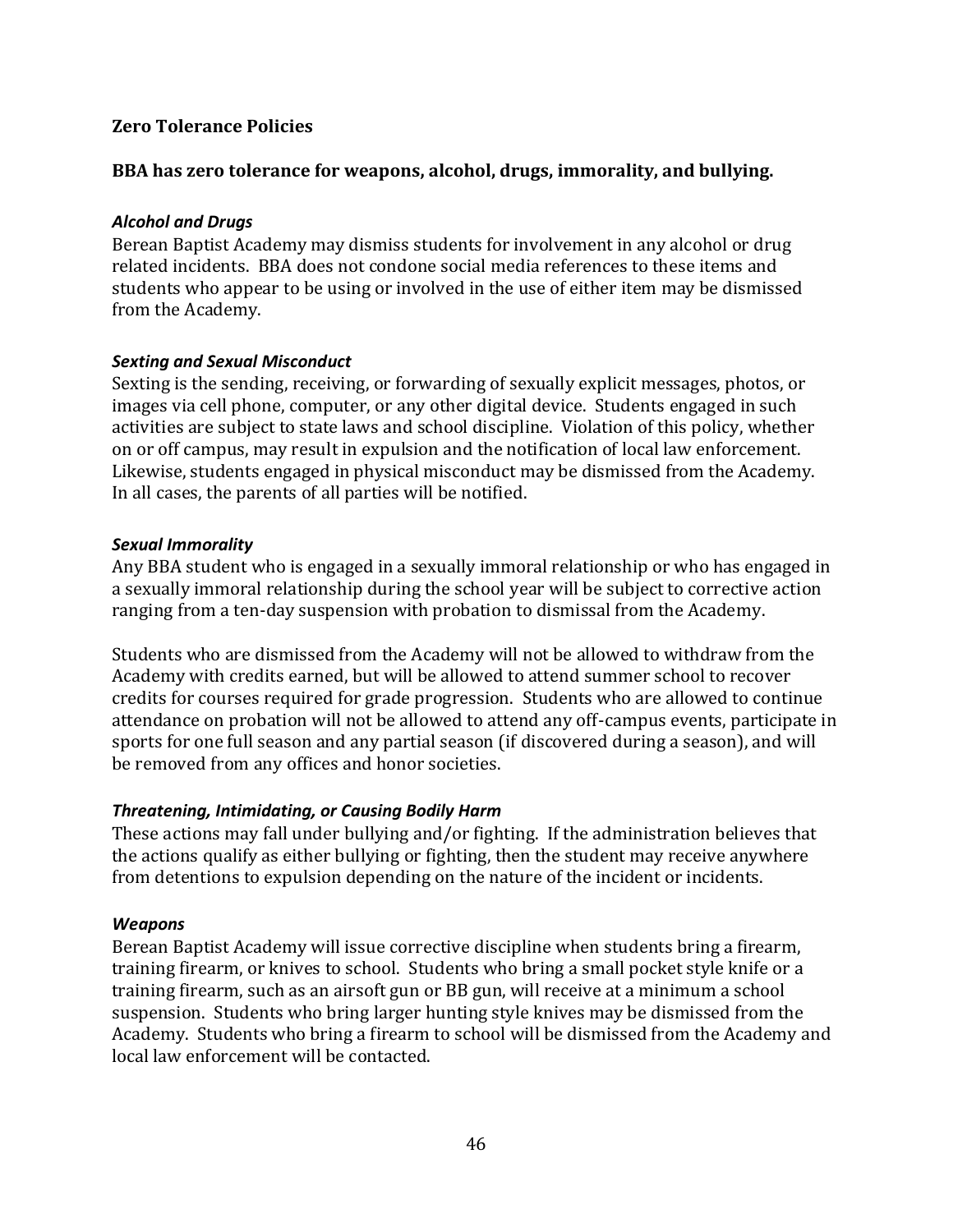## <span id="page-46-0"></span>**Discipline Procedures and Responsibilities**

Berean Baptist Academy seeks to administer balanced discipline that promotes biblical principles and actions that glorify God. Therefore, a range of corrective actions may be utilized when disciplining students in accordance to the severity of the infraction. The severity of the correction is at the discretion of the principal and the Head of School. This means that a student may be asked to leave Berean Baptist Academy after the first offense if it is determined by members of the administration that the offense severely compromises the mission, purpose, values, or vision of the Academy.

Berean Baptist Academy currently utilizes the following categories to define discipline infractions. These categories are not an all-inclusive list and a variety of infractions may be classified under a single category. Each category holds its own range of disciplines as defined below.

## <span id="page-46-1"></span>**Discipline Categories and Corrective Actions**

#### <span id="page-46-2"></span>**Activities Detrimental to the Academy:**

To preserve the integrity of the Academy, the following activities whether on campus or off campus are considered detrimental to the reputation of Berean Baptist Academy. Actions may include but are not limited to activities involving drugs, weapons, theft, tobacco, vaping, alcohol or other illicit activities. Any illegal activity is subject to be reported to law enforcement officials. **Corrective action will range from suspension and probation to dismissal.**

#### **Bullying:**

The use of superior strength or influence to intimidate (someone), typically to force him or her to do what one wants. For an act to be considered bullying it must meet certain criteria. This includes hostile intent, imbalance of power, repetition, distress, and provocation. When reported this may include cyber based bullying that occurs in the realm of private message applications and chat applications. **Corrective action will range from suspension to dismissal.**

#### <span id="page-46-3"></span>**Deceit:**

Deceit is defined as behavior or speech that is intentionally meant to fool or trick someone. **Corrective action will range from principal conference to dismissal.**

#### <span id="page-46-4"></span>**Disobedience:**

Occurs when a student violates or fails to obey any lawful, general instructions or written rules in the handbook or classroom. **Corrective action will range from a warning to dismissal.**

<span id="page-46-5"></span>**Disrespect:**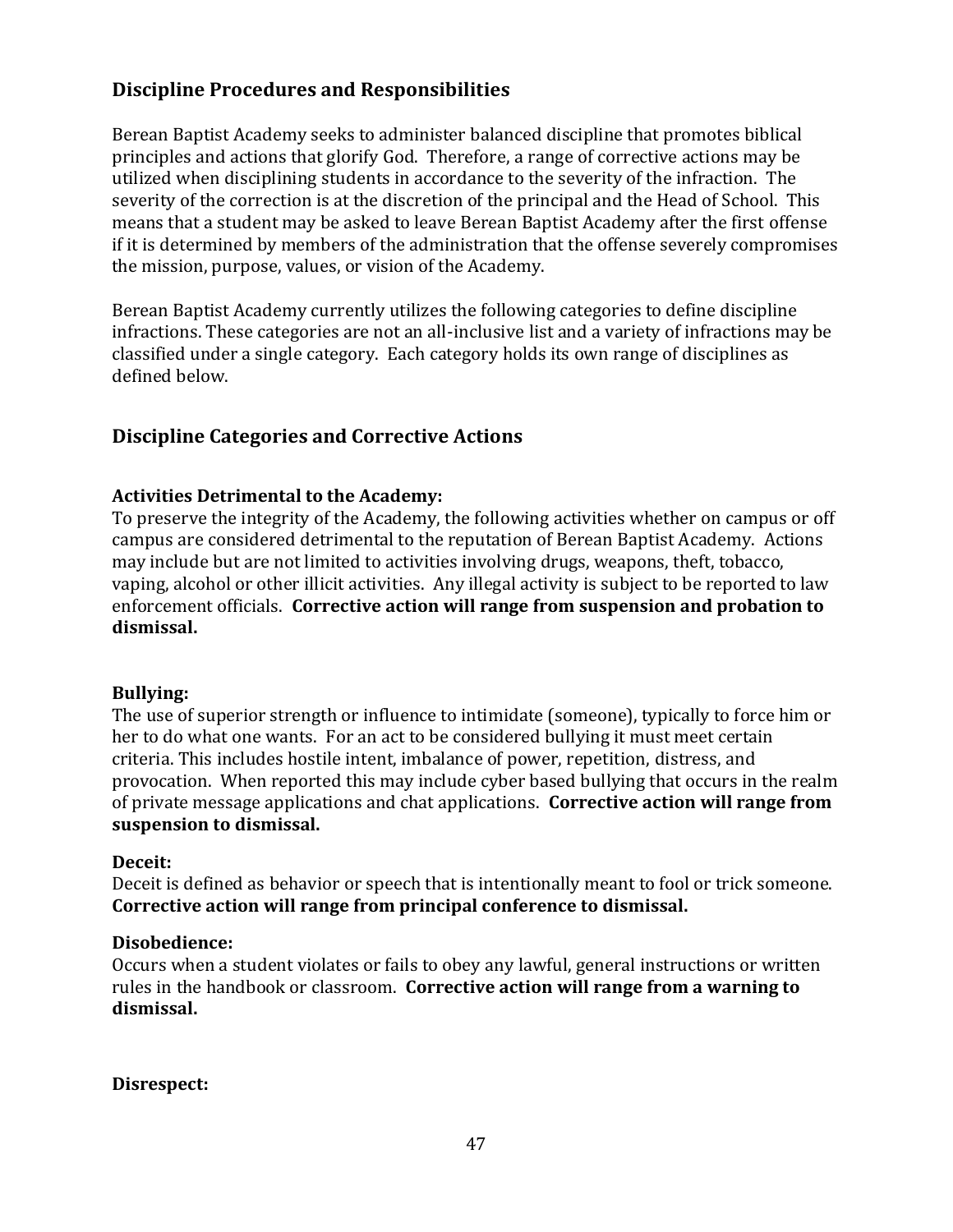Disrespect is speech or behavior which shows that you do not consider someone or something is valuable or important. Such actions and speech may include but are not limited to ignoring, rolling eyes, talking back, arguing, mocking, or making derogatory comments about another person. This category is not limited to student-to-teacher actions but includes student-to-student actions. **Corrective action will range from a warning to dismissal.**

## <span id="page-47-0"></span>**Disruptive Behavior:**

Occurs when a student interrupts the normal course or unity of the classroom or school common areas. Disruptive behavior may include but is not limited to talking or calling out answers without permission, leaving desk without permission, throwing or pretending to throw objects. **Corrective action will range from a warning to dismissal.**

#### <span id="page-47-1"></span>**Dress Code Violation:**

Occurs when the student is not in the prescribed uniform or dress code for the day or event. **Corrective action will range from a warning with parental notification to dismissal.**

## <span id="page-47-2"></span>**Fighting:**

Fighting is to be engaged in the act of striving to overcome a person by blows or weapons. Fighting includes but is not limited to punching, hitting, slapping, kicking, or shoving. **Corrective action will range from suspension to dismissal.**

## <span id="page-47-3"></span>**Horseplay:**

Horseplay is defined as rough, loud, energetic or noisy playful activity. Horseplay may include but is not limited to running in the halls, yelling indoors, play fights, wrestling, or chasing each other outside of playground games. **Corrective action will range from a warning to dismissal.**

## <span id="page-47-4"></span>**Inappropriate Use of Technology:**

Inappropriate use of technology occurs when a student is using any authorized technology device in a manner that is not right or suited for some purpose or situation. This may include but is not limited to watching videos in study hall, emailing during class, playing games, chatting, or working on another class. Teachers will not give permission to watch videos or play games not related to academic classes. **Corrective action will range from a principal conference to dismissal.**

#### <span id="page-47-5"></span>**Insubordination:**

Insubordination occurs when a student willfully disobeys the lawful order of a school official or treats a school employee with contempt or is disrespectful in language or deportment. **Corrective action will range from suspension to dismissal.**

#### <span id="page-47-6"></span>**Not in Appointed Place:**

Occurs when a student is not where one is scheduled to be located or authorized to be located. This may include but is not limited to being out of class without permission, in an off-limits area, skipping class/school, in office areas, or in another class without both teacher's permission. **Corrective action will range from detention to dismissal.**

#### <span id="page-47-7"></span>**Plagiarism:**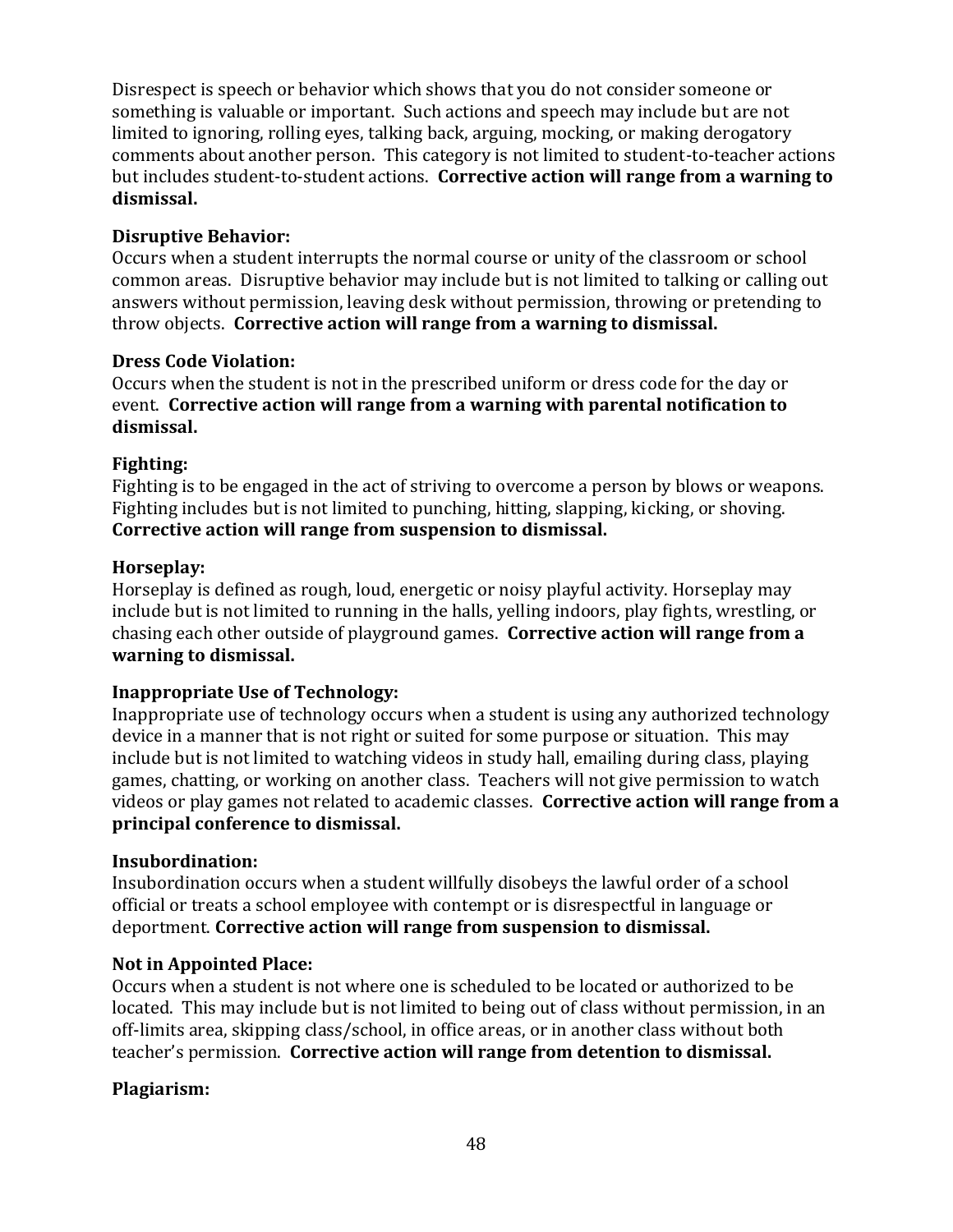Previously defined under academics. **In addition to academic consequences, corrective action will range from detention to dismissal.**

## <span id="page-48-0"></span>**Possession of an Unauthorized Technology Device:**

All authorized technology must have an academic purpose or an emergency medical purpose. The Administration at Berean Baptist Academy has determined certain devices do not meet the academic threshold. These devices would include but are not limited to cellphones, smart watches, other wearable technologies that possess audio recording, photography, video recording, or communication ability. These devices must be turned off and secured in the designated location as determined by their school principal. **Corrective action will range from principal conference to dismissal.**

## <span id="page-48-1"></span>**Profanity:**

Is the use of offensive language, gestures, or words in spoken or written form to include private messaging applications, social media shares, and heat of the moment situations. **Corrective action will range from suspension to dismissal.**

## <span id="page-48-2"></span>**Property Damage:**

Occurs when a student causes physical harm to Academy property or the property belonging to another student. Corrective action for intentional damage will range from detention and the cost of repair/replacement to dismissal. Corrective action for accidental damage will be the cost of repair/replacement. **Students will not be held accountable for property damage due to the negligence or disobedience of the owner.**

## <span id="page-48-3"></span>**Provoking Speech:**

"Provoking" and "reproachful" describe those words or gestures which a person would expect to induce a breach of the peace under the circumstances. Such speech may include but is not limited to racial comments/jokes, cutting remarks, derogatory gender remarks, slang phrases meant to degrade or belittle. **Corrective action will range from principal conference to dismissal.**

## <span id="page-48-4"></span>**Public Display of Affection:**

Public display of affection is defined as acts of physical intimacy in the view of others, and while such actions may be allowed at home, they are not acceptable on campus. Off campus incidents reported to the Academy will result in parental notification. All social media posts depicting certain displays of affection may result in the Academy requiring the post to be deleted. Such affections may include but are not limited to hugging, kissing, caressing, holding hands, bumping, or rubbing against each other in a sensuous manner. **Corrective action for on campus incidents will range from principal conference to dismissal.**

#### <span id="page-48-5"></span>**Sexual Harassment:**

Sexual harassment is bullying or coercion of a sexual nature, or the unwelcome or inappropriate sexual gestures, actions, written or visual media, or speech. Sexual harassment as defined by law may include but is not limited to a range of actions from mild transgressions of a repetitive nature or creates a hostile environment to sexual abuse or sexual assault. **Corrective action will range from suspension and probation to dismissal.**

#### <span id="page-48-6"></span>**Sexual Immorality:**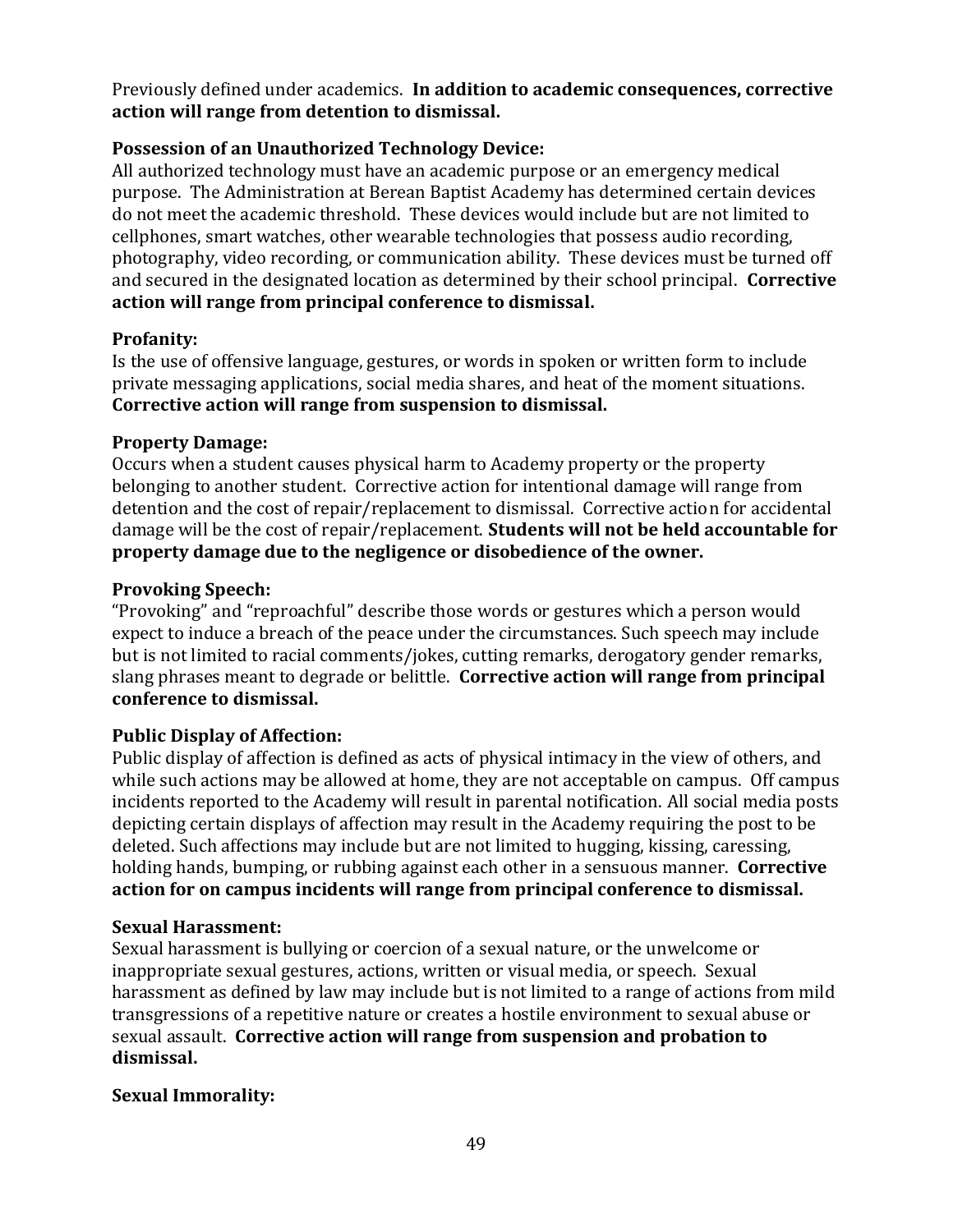Sexual immorality are actions that range from sexual touches to intercourse. Infractions that occur off campus are and will be subject to Academy correction. **Corrective action will range from suspension and probation to dismissal.**

## <span id="page-49-0"></span>**Skipping Class:**

Skipping class is defined as missing more than 10-minutes of class without authorization. **Corrective action will range from detention to dismissal.** 

## <span id="page-49-1"></span>**Social Media Infractions:**

Occurs when a student places or allows content to be placed on one's social media account(s) that does not align with the core values and Christian character of the Academy. Such posts may include but are not limited to shared videos, liked posts, or comments against the school or members of the school. **Corrective action will range from principal conference to dismissal.**

#### <span id="page-49-2"></span>**Stealing:**

Stealing is the taking of something that you are not supposed to have without asking permission. Stealing may include but is not limited to "borrowing" without permission, not turning in unidentified belongings, or taking something that belongs to another person. **Corrective action will range from suspension to dismissal.**

## <span id="page-49-3"></span>**Tardy:**

Tardy is defined as arriving or doing something late. A student will be considered tardy when he is not in his assigned seat at the beginning of class as instructed by the principal. **Corrective action will range from warning to dismissal.**

#### <span id="page-49-4"></span>**Unprepared for Class:**

Being unprepared is defined as not being ready to deal with something due to not having the required materials or resources to accomplish the task. In an academic setting this may include but is not limited to not having a notebook, writing instrument, or textbooks. **Corrective action will range from warning to dismissal.**

#### <span id="page-49-5"></span>**Unsecured Belongings:**

A belonging is considered unsecured when it is not protected against risk or loss. This may include but is not limited to gym bags or backpacks unlocked, bags not in a locker, not locking a locker, or leaving items unattended. **Corrective action will range from warning to dismissal.**

## <span id="page-49-6"></span>**Disciplinary Fees**

Discipline sanctions that require supervision outside the normal scope of the classroom will have an appropriate fee applied to cover the cost of the supervision.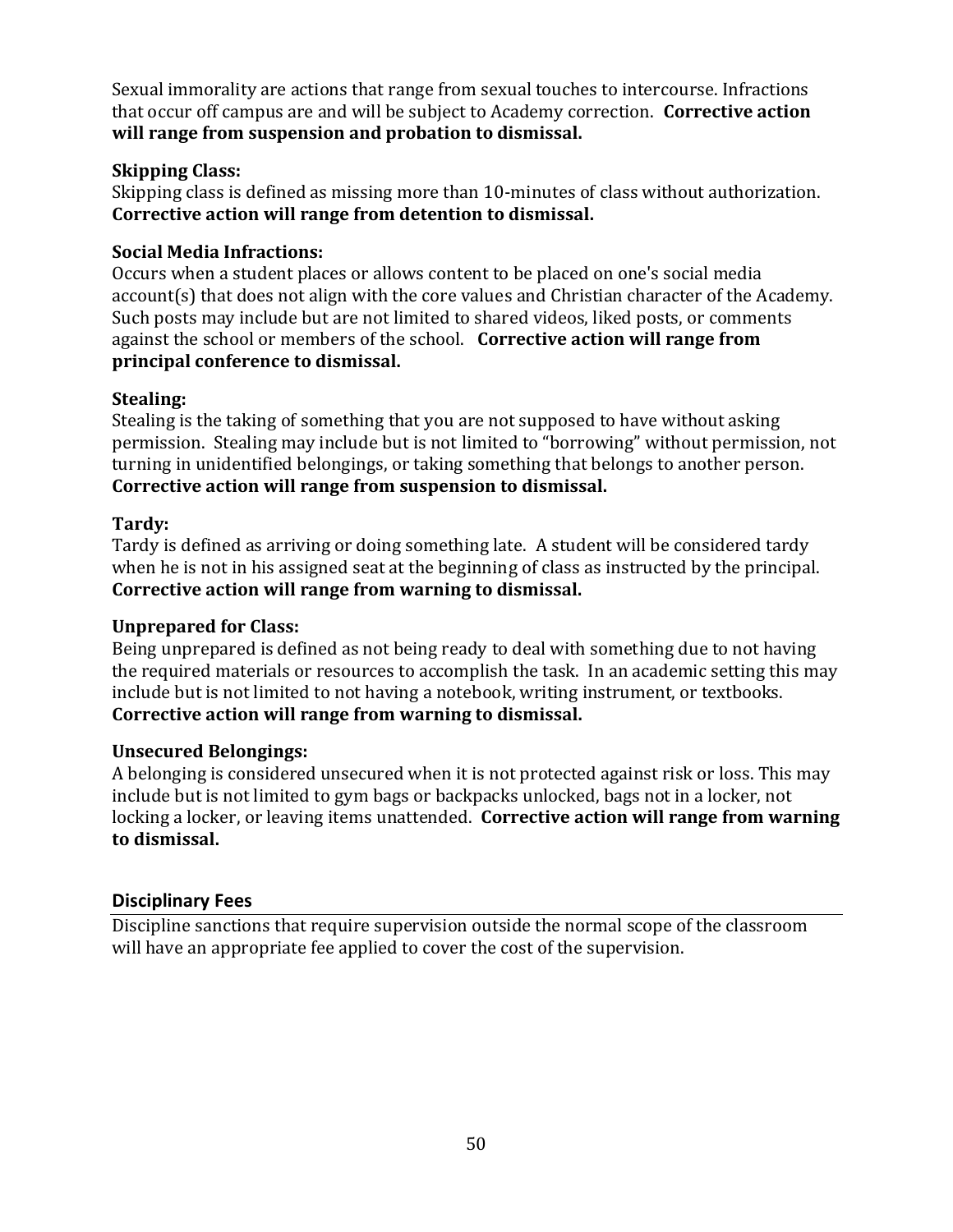## **Conduct, Activities, and Procedures**

## <span id="page-50-1"></span><span id="page-50-0"></span>**Cell Phone Usage**

Students may bring their cell phones to school, but they must be placed in their locker and turned off. If a student has their cell phone the teacher will refer the student to the principal's office. In addition to the principal referral, students will be charged the technology confiscation fee of \$25.

Parents who need to contact their child during the school day for an emergency should call the main school phone number. School staff will assist parents in communicating with their child in appropriate emergencies. Parents should not consider their child's cell phone as a means of contacting their child for any reason during the school day.

#### <span id="page-50-2"></span>**Fundraising**

Fundraisers are held to benefit the school and our families. The school receives no federal assistance, nor is it endowed or supported by any organization. Students and parents are asked not to solicit outside fundraising campaigns for the Academy

#### <span id="page-50-3"></span>**Lockers**

Berean Baptist Academy provides lockers for students to use in grades 6 – 12. Students are expected to keep their lockers locked, clean, neat and orderly. No writing, stickers, or permanent pictures will be permitted on lockers. Lockers are subject to periodic unannounced inspections. Students should not open or store items in other students' lockers. Students must not share their locker combinations with other students. Students who have a locker that does not contain a built in lock will need to provide their own lock. Students willfully prevent their lockers from properly locking may be considered insubordinate and subject to the disciplinary sanctions for insubordination.

#### <span id="page-50-4"></span>**Lost and Found**

Lost and found items may be discarded at the end of each week for health and sanitation reasons. Please label all clothing, books, etc. to help avoid "lost" items.

#### <span id="page-50-5"></span>**Lunch / Snack Policy**

Berean Baptist Academy runs a hot lunch program. Students may either purchase lunch or bring lunch from home. On half-days there will not be a lunch break. There may also be days when students will have the opportunity to purchase special items as part of a fundraising activity or event. Parents will be notified when this occurs.

#### <span id="page-50-6"></span>**Patriotism**

Berean Baptist Academy endeavors to instill within our students a love and support for our country. This includes attachment to our country's land and people, admiration for its customs and traditions and devotion to its well-being. Quoting the pledges while facing the American flag, the Christian flag and the Bible is a daily requirement of all BBA students.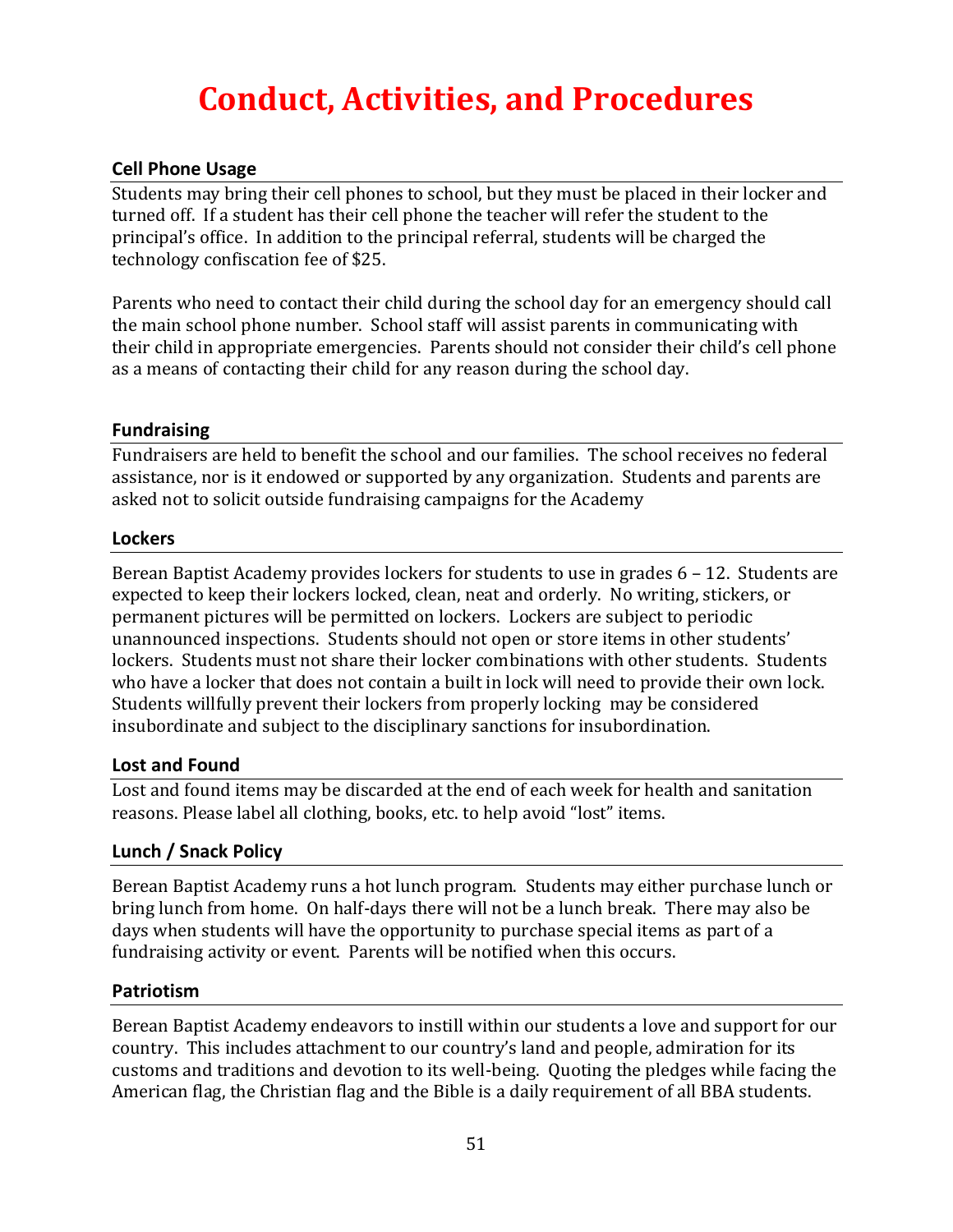## <span id="page-51-0"></span>**Reporting of Child and Sexual Abuse**

Berean Baptist Academy is obligated by North Carolina law to report the reasonable suspicion of abuse. Any suspicion of child abuse must be reported to and discussed with the administration.

BBA will cooperate with local authorities during child abuse investigations. When interviews are done with a BBA student, a member of the faculty or staff will be present for the questioning.

#### <span id="page-51-1"></span>**School-sponsored Activities**

The standards of conduct that are expected of students at school are expected of students during school-sponsored activities. This is true whether the activity is held during school hours or not.

A written policy regarding the supervision of students on school-sponsored, overnight activities will be followed to insure the safety of all participants. This policy will be reviewed with sponsors and student participants prior to such activities.

#### <span id="page-51-2"></span>**Socials**

Berean Baptist Academy will not be responsible for any party or social event that is not officially sponsored or approved by the school administration.

#### <span id="page-51-3"></span>**Stewardship**

Berean Baptist Academy is God's property. As such, respect for the appearance and care of the school is expected of all students. Sitting on desks or tables, carving and defacing desks or tables, eating in restricted areas, throwing things and littering are not permitted. Willful damage or destruction of school property will not be tolerated. All willful damage, as well as damage done by reckless behavior, must be paid for. All students should report damage to school property immediately to the school office.

#### <span id="page-51-4"></span>**Toys and Live Animals**

No toys or live animals are to be brought to school without permission. Some classes will have planned "show and tell" or special days; however, permission will be granted for students to bring items that fit within given parameters for the event.

#### <span id="page-51-5"></span>**Videotaping**

Berean Baptist Academy is in the process of acquiring and installing videotaping equipment on school property. At the discretion of the administration, videotapes may only be viewed by approved administrative personnel only for either disciplinary purposes or for classroom observation.

#### <span id="page-51-6"></span>**Visitors**

All visitors—whether parents, guest speakers or students—**must have prior permission from the administration (at least one day in advance) and are asked to first report to the school office to sign in**. Advance notice does not apply to elementary lunch visits. All visitors must meet the following criteria: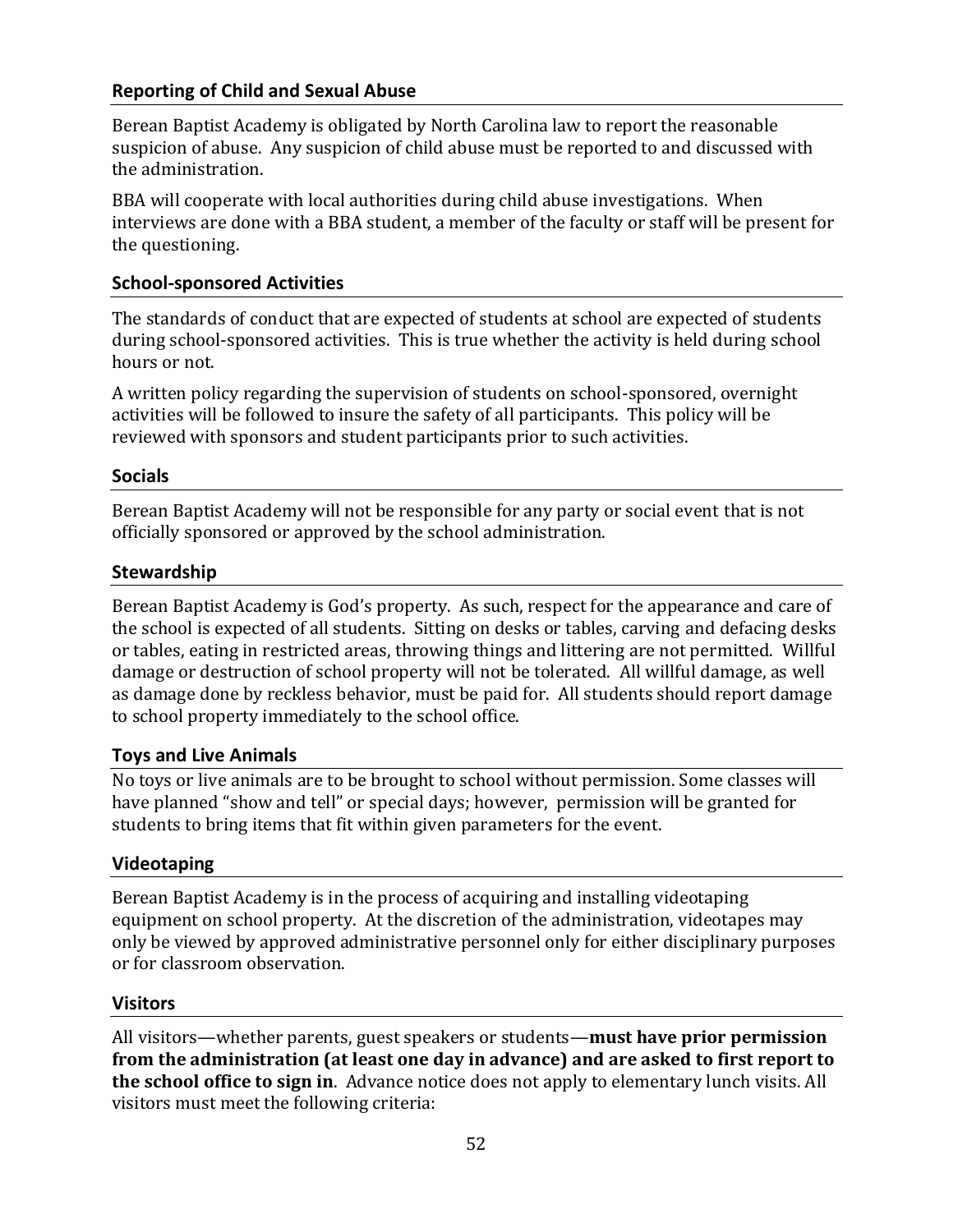- A parent or guardian may visit who wishes to observe the classroom or has been asked by the teacher to address the class.
- A visitor to a student must be on the student account as an emergency contact or approved pick-up person and able to present ID at sign-in..
- A student visitor should be a student who is sincerely interested in attending the school (during the current school year or the following). Out-of-town friends may visit the school with administrative approval. Guests should limit their visits to one day.
- Visitors should be willing to meet the appearance and conduct standards set forth in this handbook.
- Visitors are asked to be as quiet as possible in the classrooms, hallways, etc.
- Visitors should not loiter in the school office, classrooms, hallways, etc.

#### <span id="page-52-0"></span>**Communication Using Technology**

Every student in grades 6-12 receives an official school email supported by Google. This email is the accepted means of communication between students and teachers. Students are expected to email their teachers with concerns, questions, and homework submissions from their school email with a proper subject line that contains their course name (Question regarding World History or World Literature: Review of *A Knight's Tale*). Emails that do not come from the official school email or without a subject line may be delayed in being answered or missed depending on junk mail settings. Teachers are not expected to check their junk mail. The school email will be utilized for all RenWeb notifications.

#### <span id="page-52-1"></span>**Internet Policies**

The computers at Berean Baptist Academy serve as a resource for enriching curriculum and learning objectives. Students will be instructed to avoid objectionable areas and will be encouraged to be responsible users. Parents are encouraged to discuss the dangers of the internet with their child.

A student wireless network is provided by BBA for educational purposes only. Content and restriction filtering protocols have been established inside the school network to prevent access to questionable, objectionable, or illegal activities.

Students should not attempt to bypass any of these safety protocols. Non-educational activities (gaming, non-instructional video streaming, social media, etc.) are not permitted during school hours from 8:00-3:00.

Under no circumstances should a student gain access to the staff network at any time. If a student accesses the staff network for any reason at any time, the student will be subject to disciplinary action.

#### <span id="page-52-2"></span>**Student E-mail and Communication Policies**

Berean Baptist Academy is registered with Google as educational institution and is able to provide free email accounts to our students. This can be a tremendous resource for communication, unlimited online storage through Google Drive, and free use of Google applications for typing documents, creating presentations, and making spreadsheets.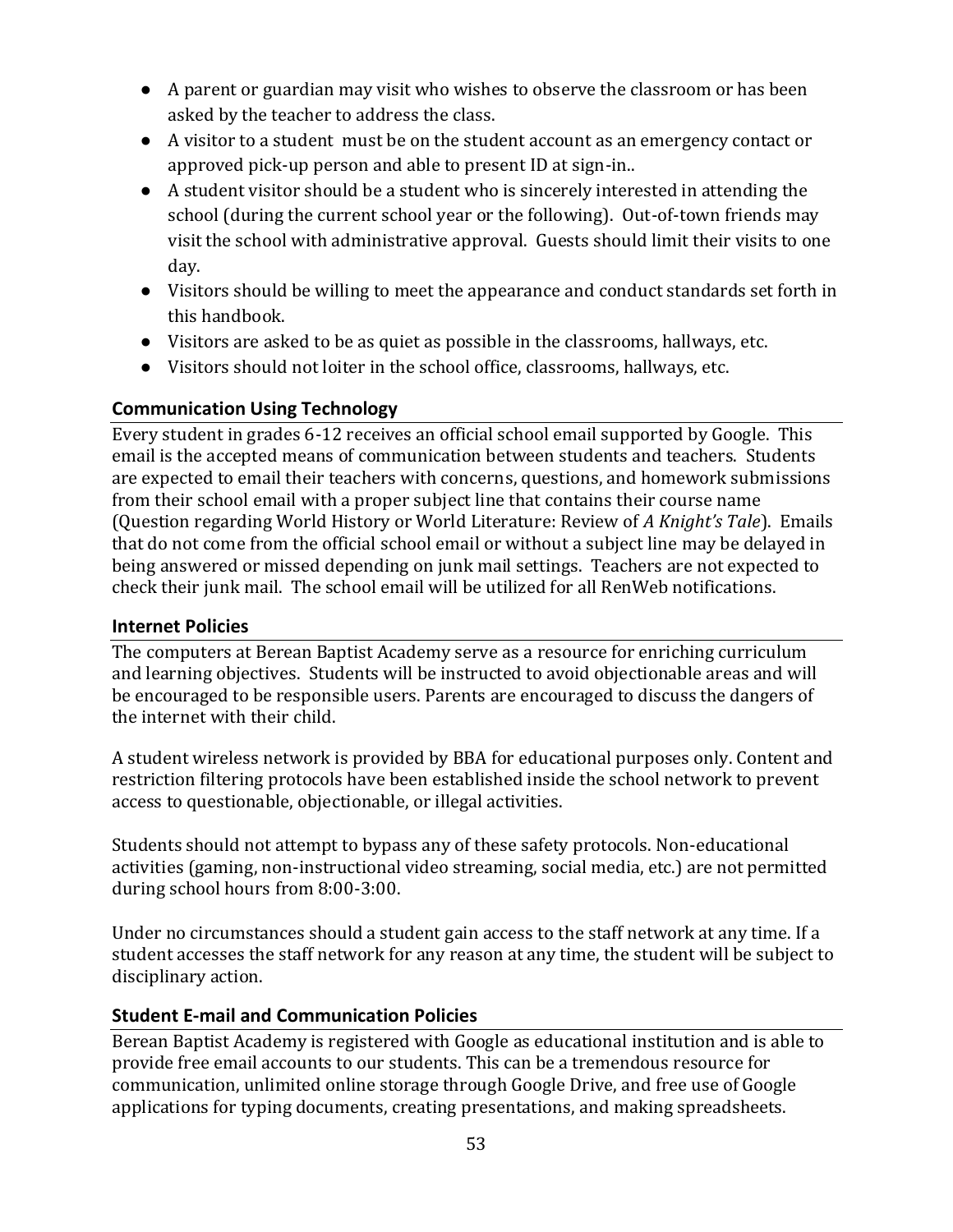Student email accounts are currently only available to students in middle school and high school.

Technology can be a tremendous tool for learning and productivity, and the desire of Berean Baptist Academy is to help students discern the appropriate uses for technology and equip them to use it sensibly and properly. To ensure the safe usage of technology, the following guidelines have been established.

- 1. E-mail accounts have been created to enhance learning inside the classroom and to increase communication between the school and students, and all email activity should be limited for this purpose only.
- 2. E–mail or posted messages that include inappropriate words or expressions which intend to injure, intimidate, bully, or harass others are not allowed. These prohibited behaviors include, but are not limited to, derogatory comments with respect to race, religion, gender, age, or disability.
- 3. Each student will create his own password. Because each student is responsible for his the email account, passwords should **not** be shared with any other student under **any** circumstances. If a student believes his password or account is compromised, he must contact administration immediately.
- 4. Students are not permitted to send files, pictures, videos, internet links, or music unless specifically authorized by a teacher or school administration.
- 5. All information related to the student e–mail account or school-owned device shall not be considered confidential and may be monitored at any time by administration. Berean Baptist Academy reserves the right to inspect student email accounts or school-owned devices at any time.
- 6. Students are not to subscribe to any newsletter, blog, or website using their school email account. Email accounts also shall not be used to create social media accounts.
- 7. Students are not to use school email accounts to promote any item or topic without administrative approval. This includes using a personal email account and sending to school-issued email accounts.

BBA administration reserves the right to inspect student accounts if there is suspicion that a policy has been violated. This includes but is not limited to inspecting files, videos, e– mails, or other related items located inside a student email account or on a school-owned technology device.

## <span id="page-53-0"></span>**Social Media Content**

Berean Baptist Academy will not monitor or require registration of any social media accounts. BBA believes it is the responsibility of parents to monitor their student's social media accounts to ensure that all content is appropriate. Any student with a social media account is responsible to monitor their accounts to ensure that no one has hacked the account and posted items that may be deemed inappropriate.

Should a student discover a post that was not posted by them, they should delete the post and contact a member of the administration (a principal or the head of school) to report the incident. This will be considered an act of good faith that the student did not post the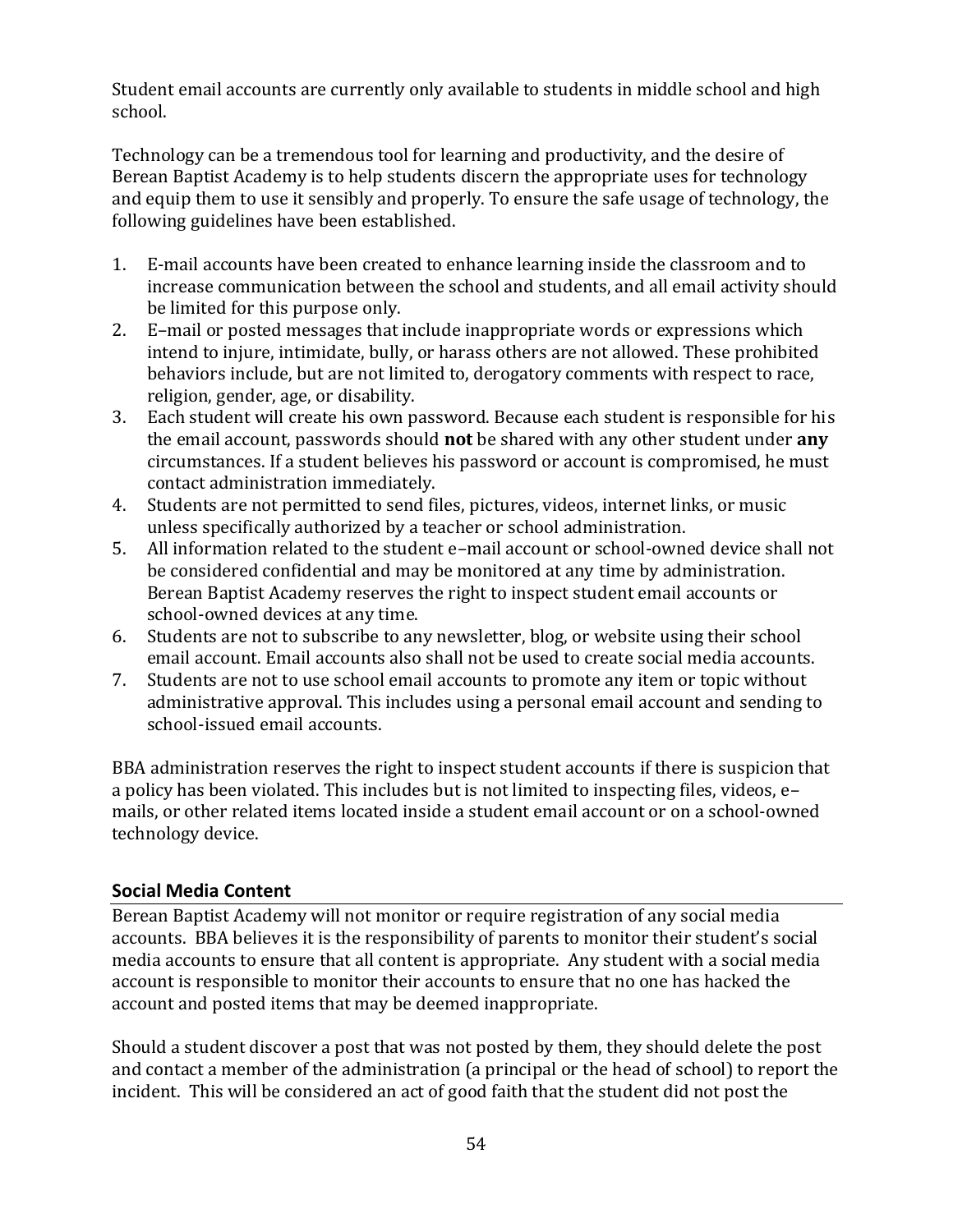material. However, if no such report exists and the student account is reported for inappropriate material, the administration will deem the material as approved by the student and depending on the nature of the material the student may be dismissed from the academy.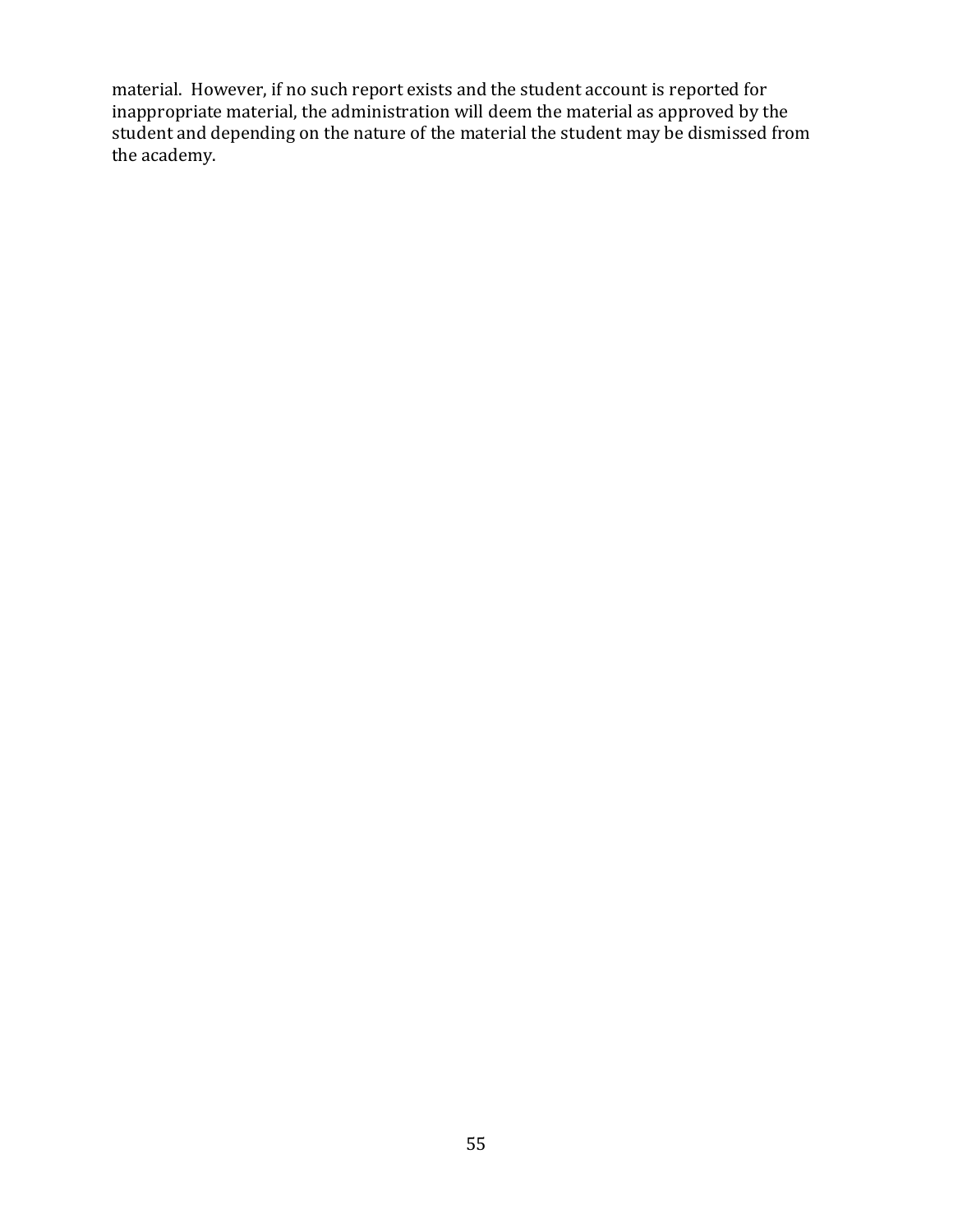## **Arrival and Departure Procedures**

## <span id="page-55-1"></span><span id="page-55-0"></span>**Closed Campus**

Berean Baptist Academy operates a "closed campus," which means that only those with a viable reason for being on campus during school hours are permitted to do so. Visitors are asked not to attend practices for athletics or fine arts. In addition, students are not allowed to leave campus without administrative approval.

#### <span id="page-55-2"></span>**Parking Lot Regulations**

For the safety of our students, parents, visitors and staff, we ask that everyone observe a speed limit of 10 mph on school and church property. Never drive carelessly or recklessly on school grounds or as you approach the building. Please use designated pickup and drop off locations.

## <span id="page-55-3"></span>**Student Drivers and Vehicles**

Student parking is located in the parking lot beside the athletic field. Students who drive on campus in a reckless manner will be subject to disciplinary actions. BBA reserves the right to search any vehicle on campus when a reasonable suspicion exists.

The following guidelines are to be observed by student drivers.

- The office must have on file a copy of the student's driver's license and proof of insurance.
- Upon arrival on campus, all students must proceed to an area where there is adult supervision.
- No loitering in the parking area at any time.
- The speed limit while on school property is 10 mph.
- Students are not to visit their cars during the day without teacher approval.
- BBA does not regulate students riding with other students. Parents, please provide your child with your expectations in this area.
- Leaving the school grounds during the school day is not permitted unless special permission is granted by the administration.

## <span id="page-55-4"></span>**Operating Hours**

Berean Baptist Academy operates classes between the hours of 8:00 am and 3:00 pm. The start time for the various school levels may vary. All students, regardless of grade level, may arrive on campus without incurring extended care fees at 7:45 am. Students who remain on campus after their 15 minute dismissal period must enter extended care or athletic practice/games.

#### <span id="page-55-5"></span>**Drop off Procedures**

Each building on the Berean Baptist Academy campus has a designated drop-off point. Please do not drop off students before reaching the drop-off point. Parents may choose to park and escort their student inside. All entrances are the covered locations located outside at each building. The primary locations are as follows: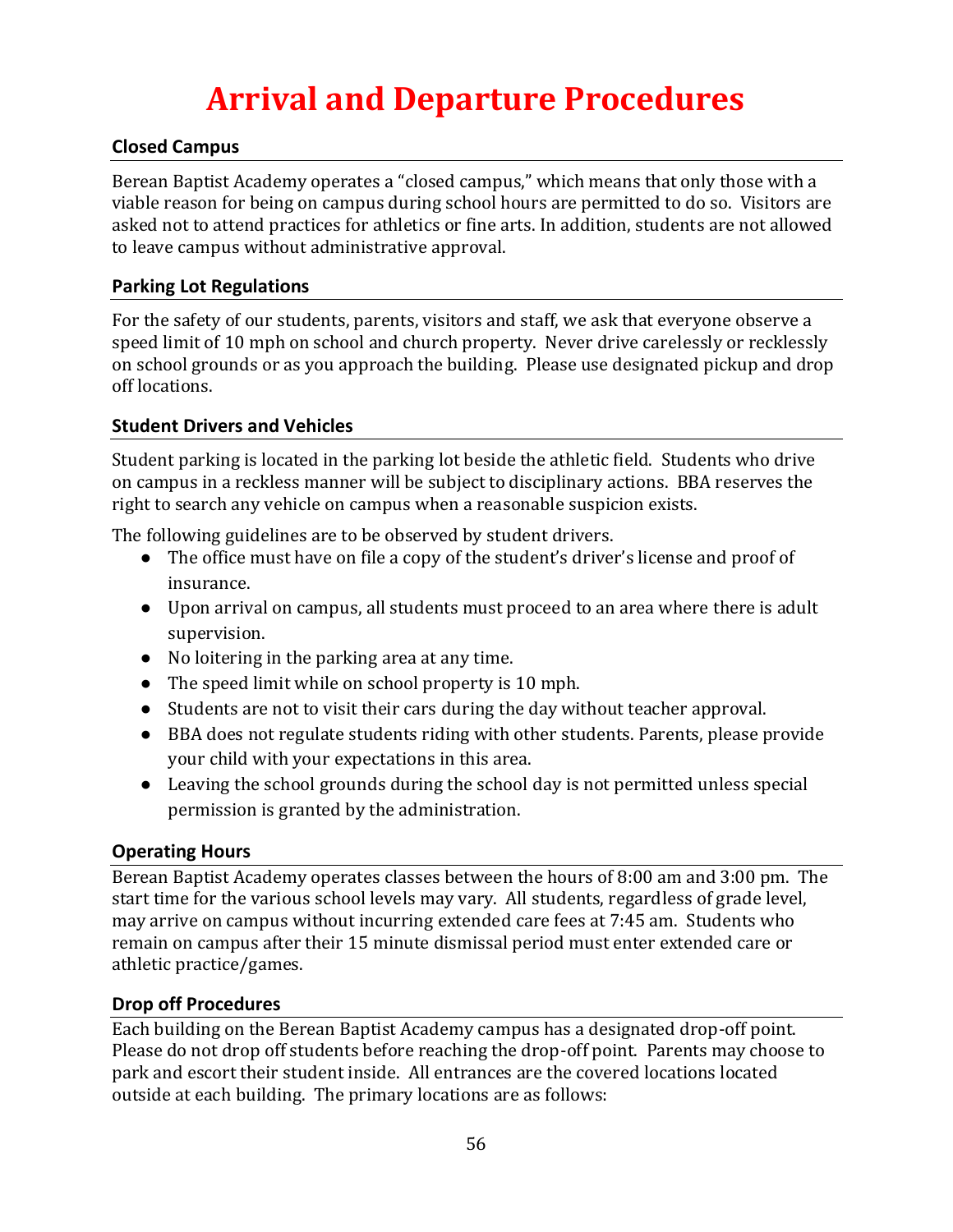- Elementary School Covered area in front of the building
- Middle School Covered area on the side of the building closest to the preschool
- High School Covered area in the front of the building

## <span id="page-56-0"></span>**Pickup Procedures**

Pickup times and procedures are covered during the orientation period of the Back to School Festival. Dismissals are often staggered to help with the flow of traffic. Parents may utilize the primary designated drop-off points for pickup. Parents who wish to park and exit their vehicles must park in a designated parking spot. Parents may not park in the drive-through lanes.

## <span id="page-56-1"></span>**Extended Care**

BBA operates extended care hours before and after school. Students who arrive between 6am and the start of class are required to report to early care. Middle school and high school students should report to the gym. Elementary students are expected to report to the lunch room. Students arriving between 6am and 7:45am will be charged for extended care.

Students who remain on campus after their 15 minute dismissal time or are not picked up by a parent within 15 minutes after athletic practice ends will enter extended care. Likewise, students who are waiting for a practice to begin will enter extended care. Students are charged from the moment they enter extended care unless they are waiting on a sports practice to begin. Evening extended care ends at 6pm. **Students left after 6pm will be charged \$15 every 15-minutes beginning at 6:01 pm.** 

## <span id="page-56-2"></span>**Emergency Closings**

In the event of an emergency on campus (fire, police, environmental, or a lockdown), parents will receive notification via text message and a detailed email with instructions for picking up children. Official notifications will be sent via the RenWeb program. Please do not call the school as phone lines may be required to communicate with emergency personnel.

#### <span id="page-56-3"></span>**Weather Delays or Closings**

Berean Baptist Academy will make weather related decisions concerning the school day as the need arises. Official notifications will be sent via text message and email through the RenWeb program.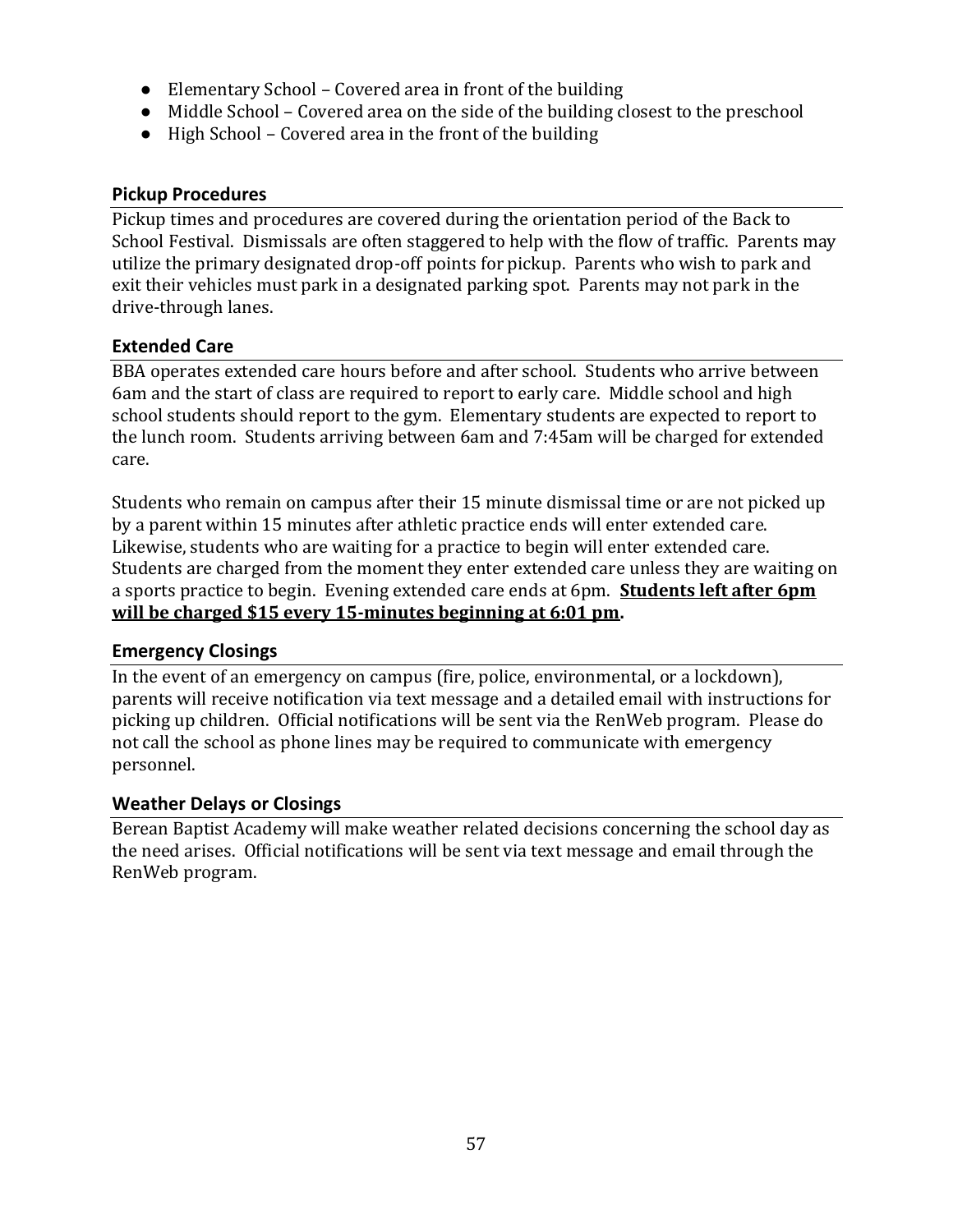## **Student Health and Safety**

## <span id="page-57-1"></span><span id="page-57-0"></span>**Student Illness or Injury**

Berean Baptist Academy allows students to call home in the event of an illness, or BBA will call for the student. Students should never contact parents directly via personal cell phones. If the situation is a medical emergency due to sickness or injury, the school will contact emergency medical personnel, and then contact the parents. Students who vomit, have diarrhea, or have a fever that exceeds 100 degrees must remain out of school for 24 hours from the last instance of illness. BBA requests that parents respond within one hour of any notification of illness.

Berean Baptist Academy employs a school nurse to administer first aid, minor emergency care and assessments, and to liaison with medical responders when required.

#### <span id="page-57-2"></span>**Medication**

Berean Baptist Academy will not issue over-the-counter medication to students without verbal parental consent at the time of administration. The school staff may administer prescription medicine provided there is a physician's note prescribing the medicine on file, a parental consent on file, and the medication remains in the original pharmacy labeled container containing directions and expiration date. All medications, whether prescribed or OTC, will be secured in the school office.

Some conditions such as asthma, allergic reactions, diabetes, etc., may require emergency medications. In these cases, the student may be permitted to conduct self-medication provided the student is able to demonstrate the required level of maturity, and that both a physician's and parental consent form are on file in the central office. The principal or any school designee reserves the right to intervene and discontinue self-medication when the policy or health plan is not followed.

BBA does not assume any liability for students who self-medicate without physician and parental permission or for students who fail to follow the above school policy for medication.

#### <span id="page-57-3"></span>**Asbestos**

All BBA buildings have been inspected by a licensed inspector and no "asbestos containing" building materials were found.

#### <span id="page-57-4"></span>**Insurance**

Accident insurance covering students while at the school or while participating in an Academy sponsored activity is provided by Berean Baptist Academy. This insurance is supplementary to personal medical insurance. The school does not accept financial responsibility for accidents occurring at the school or school functions as agreed to in the liability release form. All questions regarding claims should be directed to the Director of Finance.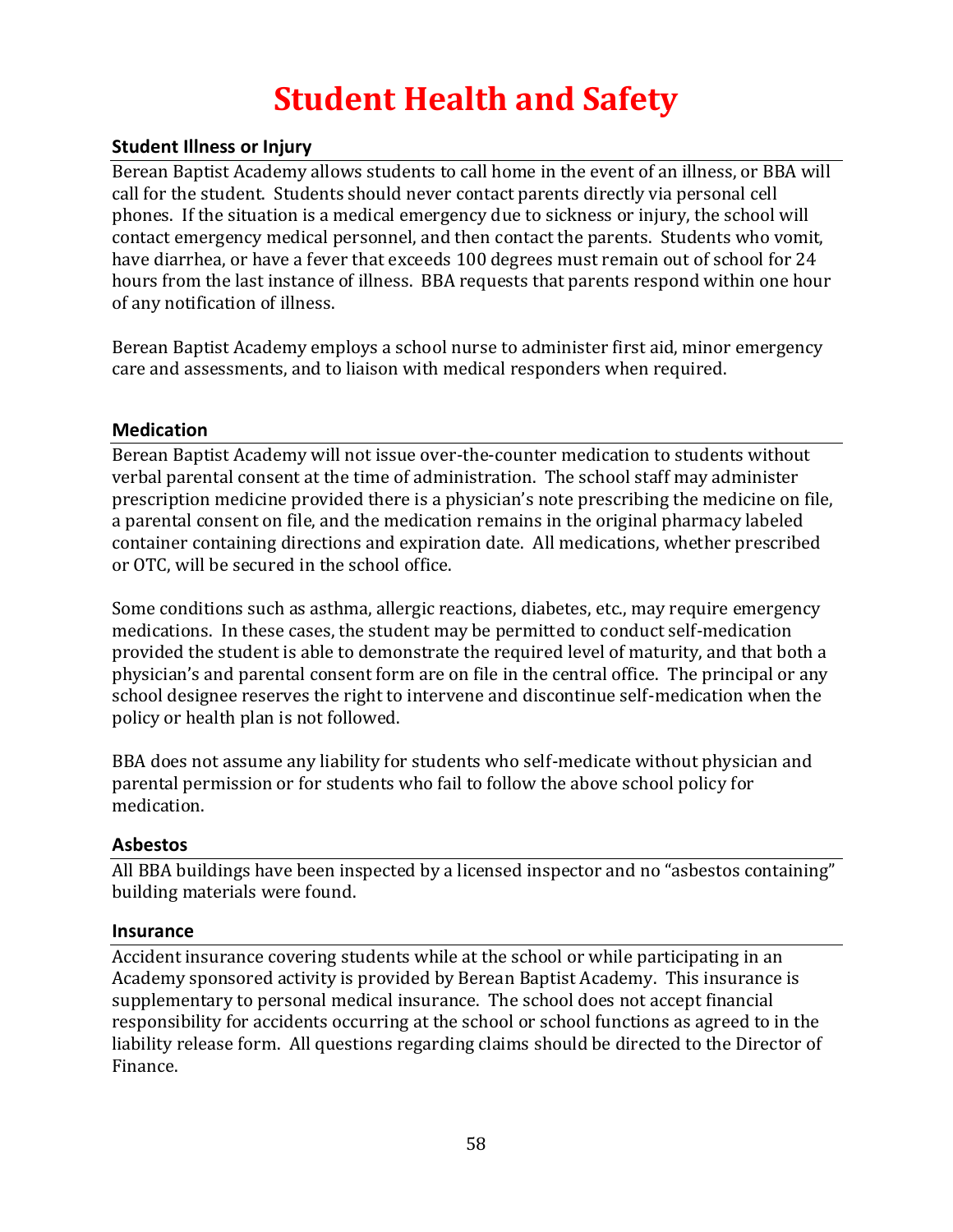#### <span id="page-58-0"></span>**Immunization**

BBA follows the state mandate for student immunization, and all parents are required to submit a current shot-record, or the authorized "religious objection" statement.

#### <span id="page-58-1"></span>**General Safety and Health Concerns or Announcements**

## <span id="page-58-2"></span>**Lunch**

BBA will serve lunch to any student who does not have a lunch. However, the student account will be charged the amount of the meal.

#### <span id="page-58-3"></span>**Vending Machines**

MS/HS students may purchase items from the vending machines during lunch. Classroom teachers may provide other opportunities for purchases as a reward for meeting class goals.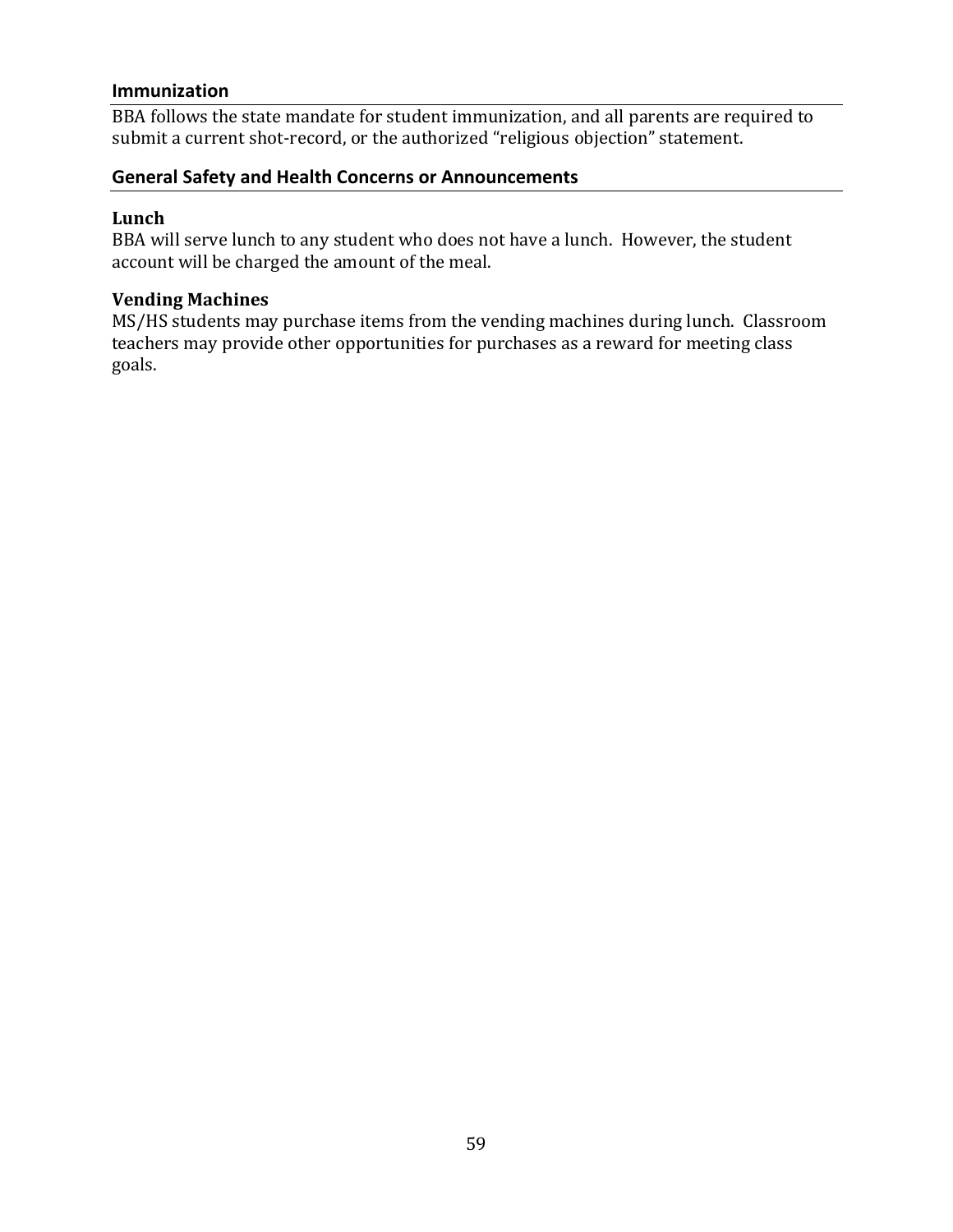## <span id="page-59-0"></span>**Parent, Student, and Teacher Communication**

## <span id="page-59-1"></span>**Student Email**

Every student 6th-12th grade at Berean Baptist Academy receives an official school email supported by Google. This email is the accepted means of communication between students and teachers. Students are expected to email their teachers with concerns, questions, and homework submissions from their school email with a proper subject line that contains their course name (Question regarding World History or World Literature: Review of *A Knight's Tale*).

Emails that do not come from the official school email or without a subject line may be delayed in being answered or missed depending on junk mail settings. Teachers are not expected to check their junk mail. The school email will be utilized for all RenWeb notifications.

## <span id="page-59-2"></span>**RenWeb**

Every BBA family is required to create a RenWeb Parent Account. This account provides the school with an accurate email address for critical and routine communications. Furthermore, this account allows the parent to view their child's grades, homework assignments, attendance records, and to receive information concerning upcoming events. Parents are encouraged to regularly monitor student homework and grades through RenWeb.

Note that posted homework may change as a teacher needs to adjust lessons plans accordingly throughout the week. Parents are encouraged to check for updates regularly during the school week.

## <span id="page-59-3"></span>**Elementary Packets**

Classwork papers are sent home per teacher preference. A test packet with note from the school will be sent home every Monday. Please sign and return by Wednesday morning. Parents may send a note requesting further review time; however, these packets should be turned in on Wednesday morning.

## <span id="page-59-4"></span>**Parent Teacher Conferences**

Berean Baptist Academy hosts two parent teacher conferences each school year. They are scheduled for the Friday following the close of the first and third quarters. Should a parent desire a conference outside of these times, they may email the teacher or call the school office to request a meeting.

## <span id="page-59-5"></span>**Teacher Email**

BBA faculty has an official school email supported by Google. The faculty emails are [firstname.lastname@bbafnc.org.](mailto:firstname.lastname@bbafnc.org) Teachers are expected to communicate periodically throughout the quarter concerning special school events and major projects. Additionally, teachers are expected to return any emails within 24 hours of receiving an email, provided the email is received on a weekday. Any email sent on a weekend may have a delay in the response time.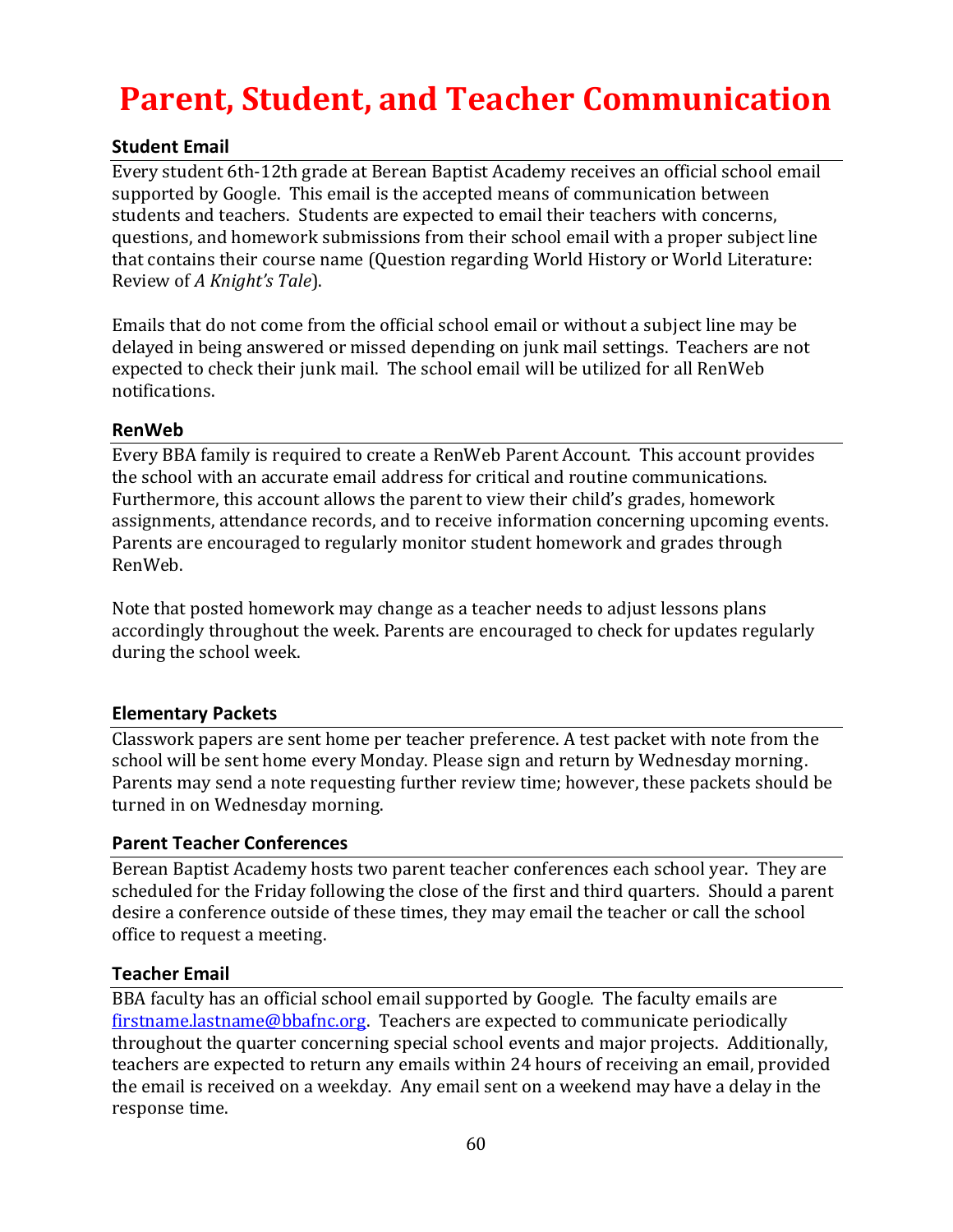Should you not receive a response, please call the school office requesting verification of receipt. If you feel that a teacher is not communicating in an adequate manner as described above, you may contact the respective department principal.

## <span id="page-60-0"></span>**Conflict Resolution Procedures**

Berean Baptist Academy operates in alignment with the teachings of Jesus Christ concerning conflict resolution. Parents are expected to speak with the teacher or appropriate administrative office via email, phone, or in a personal conference to resolve all academic and discipline issues before seeking the assistance of the principal. If a satisfactory resolution is not reached, parents may contact the principal to mediate a meeting between the parent or administrative office and the teacher. If a satisfactory resolution is not reached, the parent may request a meeting with the pastor or his designated representative, the principal, and the teacher or administrative office.

Believing that scripture forbids Christians from seeking lawsuits against one another, all members of BBC and those placing their children in BBA agree to submit to binding arbitration in the event that any matter cannot be resolved, and expressly waive any and all rights in law and equity to bringing any civil disagreement before a court of law, except that judgment upon the award rendered by the arbitrator may be entered in any court having jurisdiction thereof. Notification of arbitration can occur sixty days (60 days) after the initial meeting to resolve the conflict.

## <span id="page-60-1"></span>**Online Teacher Evaluations**

Teacher evaluations are posted online for parents. Any parent may submit an evaluation of their teacher's performance.

## <span id="page-60-2"></span>**Parent Teacher Organization**

Berean Baptist Academy has a voluntary PTO program. The PTO exists to provide support to the BBA faculty and administration. The PTO board consists of a president, vicepresident, treasurer, secretary, parent liaison, and teacher liaisons. The PTO meets at least quarterly to plan and coordinate events that support the school and assist in fundraising.

## <span id="page-60-3"></span>**Parent Volunteers**

In conjunction with the PTO board, the Academy will maintain a list of volunteers who are willing to help the school. If you are able to volunteer, and would like to be added to the list, please contact a member of the PTO board or the school office. We do require all volunteers to dress accordingly and act in accordance with the Academy's standards. All volunteers must give permission for a criminal background check to be conducted before volunteering at BBA.

## <span id="page-60-4"></span>**Student Programs and Organizations**

## <span id="page-60-5"></span>**Athletics**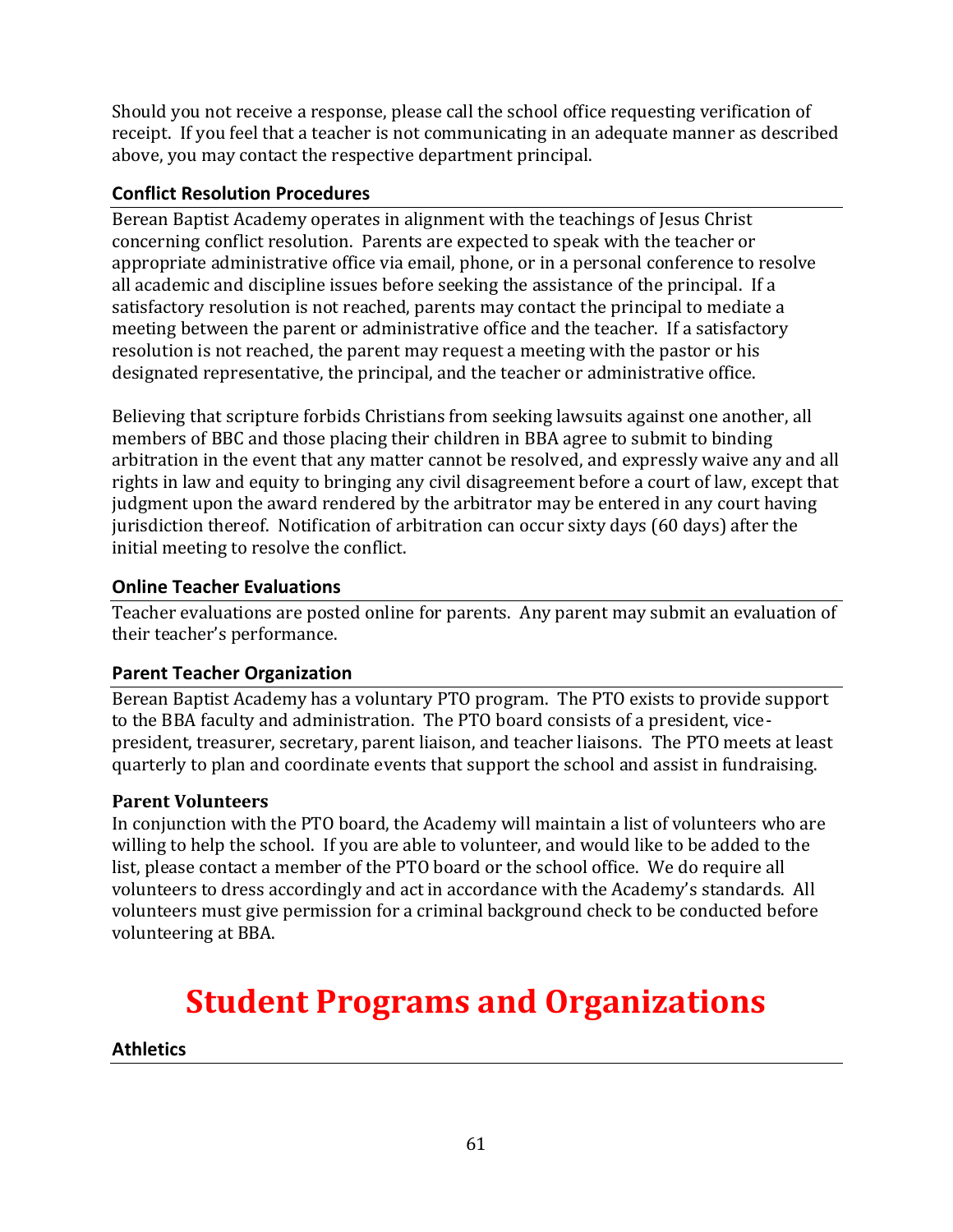Intramural basketball and cheerleading are offered to students in 3rd-5th grade. More information is provided to the students throughout the year.

Berean Baptist Academy offers middle school, junior varsity, and varsity sports depending on student participation levels. The sports that are offered for young ladies are volleyball, basketball, cheerleading, golf, soccer, and cross-country. The sports that are offered for young men are soccer, basketball, golf, baseball, and cross-country.

All athletes must maintain the eligibility requirements as outlined in the **Athletic Manual**. The athletic department issues this manual before each season, and it requires both parent and player signatures before competitions begin.

## <span id="page-61-0"></span>**Fine Arts**

Students are encouraged to participate in the Fine Arts program at Berean. Opportunities are provided to students to provide performance opportunities to students through various school programs. In addition, students in grades 3 – 12 participate in the North Carolina Christian School Association (NCCSA) fine arts competition in the areas of academics, speech, music, and Bible.

#### <span id="page-61-1"></span>**Student Government**

Berean Baptist Academy operates a student government under the supervision of a designated faculty member. The Student Government plans, coordinates, and leads chapel services, student outreach events, and special in-school events to include the annual Get Acquainted Days, Homecoming, and Spring Formal. The student body votes members to the government in May for the upcoming school year. All officers and representatives are expected to attend meetings during the summer. Student government positions consist of a president, vice-president, treasurer, secretary, and two representatives from each grade. Qualifications are maintained in the principal's office and can be requested.

#### <span id="page-61-2"></span>**Fundraisers**

Berean Baptist Academy holds fundraisers each year. These present a fun and exciting opportunity for students to demonstrate school spirit, help the school and enjoy a bit of friendly competition. Funds raised support a specific school need. Parental participation in fundraisers is greatly encouraged and appreciated!

#### <span id="page-61-3"></span>**Yearbook**

Berean Baptist Academy in connection with the yearbook publishers makes every attempt to have the yearbooks available in the month of May. Provided there are no delays in capturing spring events the yearbooks there yearbooks should be available. If for any reason the yearbooks are not available by the end of school, parents will be notified. The yearbook staff and advisor produce the yearbook with assistance from a professional yearbook publisher. It serves as a colorful and endearing reminder of the special times and experiences that characterize students' days at Berean Baptist Academy. Parents may support the yearbook with business ads and personal congratulatory messages. Details are sent home each year regarding this opportunity.